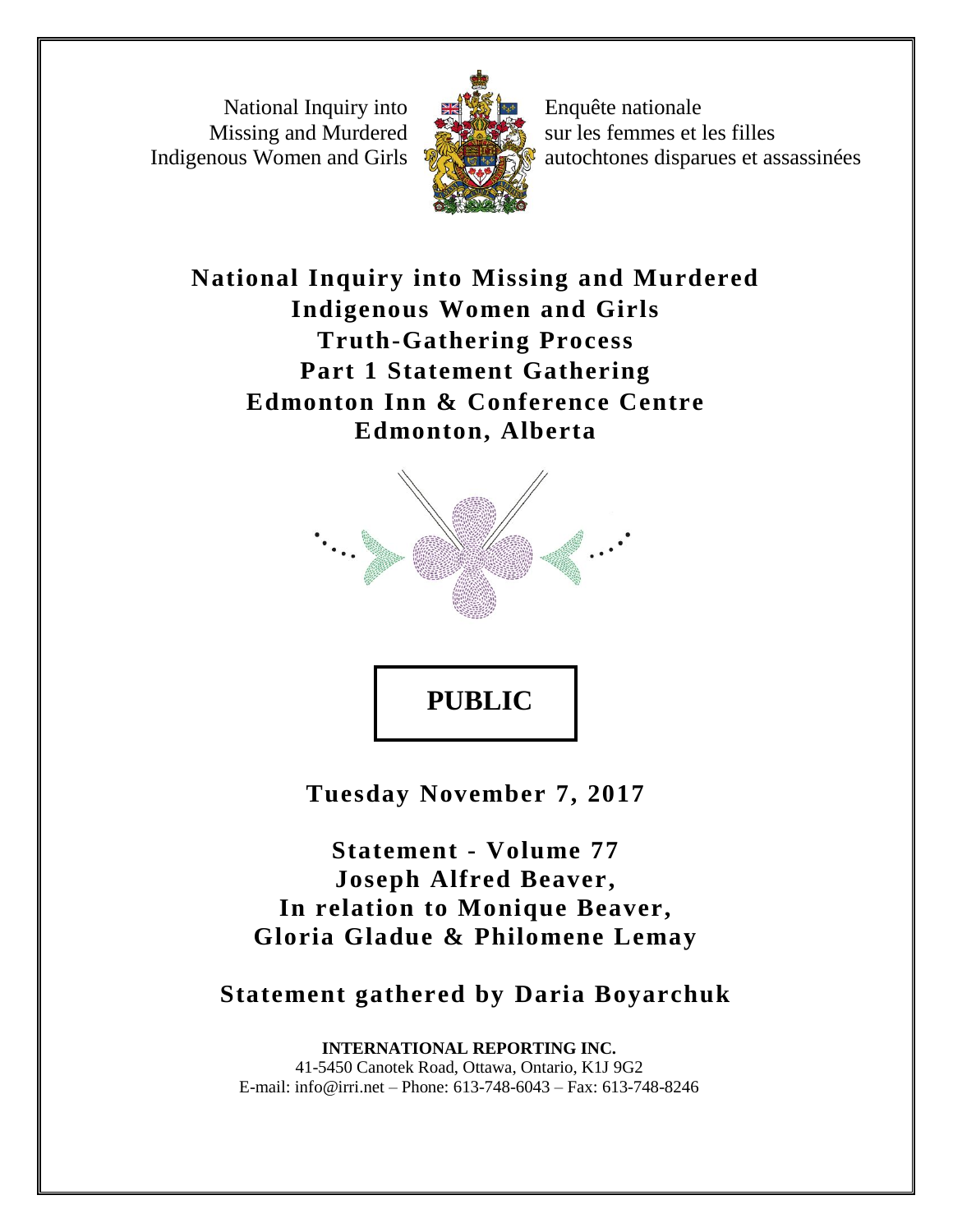#### **II TABLE OF CONTENTS**

**Statement - Volume 77** November 7, 2017 and the set of the set of the set of the set of the set of the set of the set of the set of the set of the set of the set of the set of the set of the set of the set of the set of the set of the set of the **Witness: Joseph Alfred Beaver**

Testimony of Joseph Alfred Beaver . . . . . . . . 1 Reporter's certification . . . . . . . . . . . . . 50

**Statement gatherer: Daria Boyarchuk**

**Documents submitted with testimony: none.**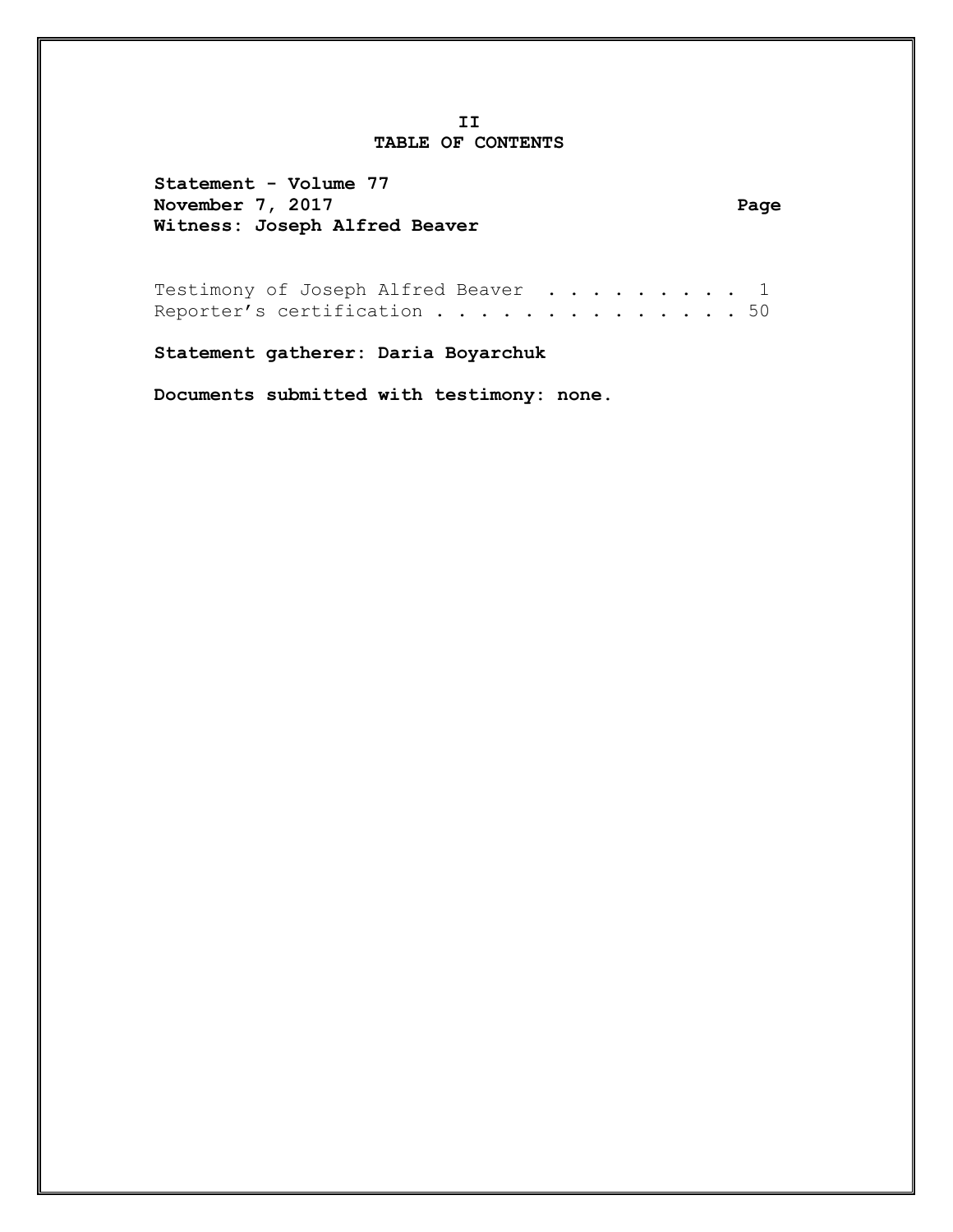**Statement – Public 1 Alfred Beaver (Beaver, Gladue & Lemay)**

 Edmonton, Alberta --- Upon commencing on Tuesday, November 7th, 2017, at 6:59 p.m. **MS. DARIA BOYARCHUK:** Hello, my name is Daria Boyarchuk, and I'm a statement gatherer for the Inquiry into Missing and Murdered Indigenous Women and Girls. We're here on November 7th, 2017. It is 6:59 p.m. here in Edmonton, Alberta, where I'm joined by Alfred Beaver and our health support person ... **MS. KATE LANGHAM:** Kate Langham. **MS. DARIA BOYARCHUK:** Today, Alfred Beaver will be speaking to us, sharing with us the story of his missing cousin, Monique Beaver. 14 Alfred, can you please state that you have volunteered to have this statement recorded on video camera? **MR. ALFRED BEAVER:** I -- my interest in the missing and murdered Aboriginal women didn't start -- or did not materialize because of this -- of the -- the national inquiry into the missing and murdered women. It started from way back when we first had a missing woman from Wabasca years ago in 1961. That -- that had me thinking, and later on, an uncle of mine that went missing from Slave Lake, but that's another story. These are just example -- examples of why I'm involved with -- and want to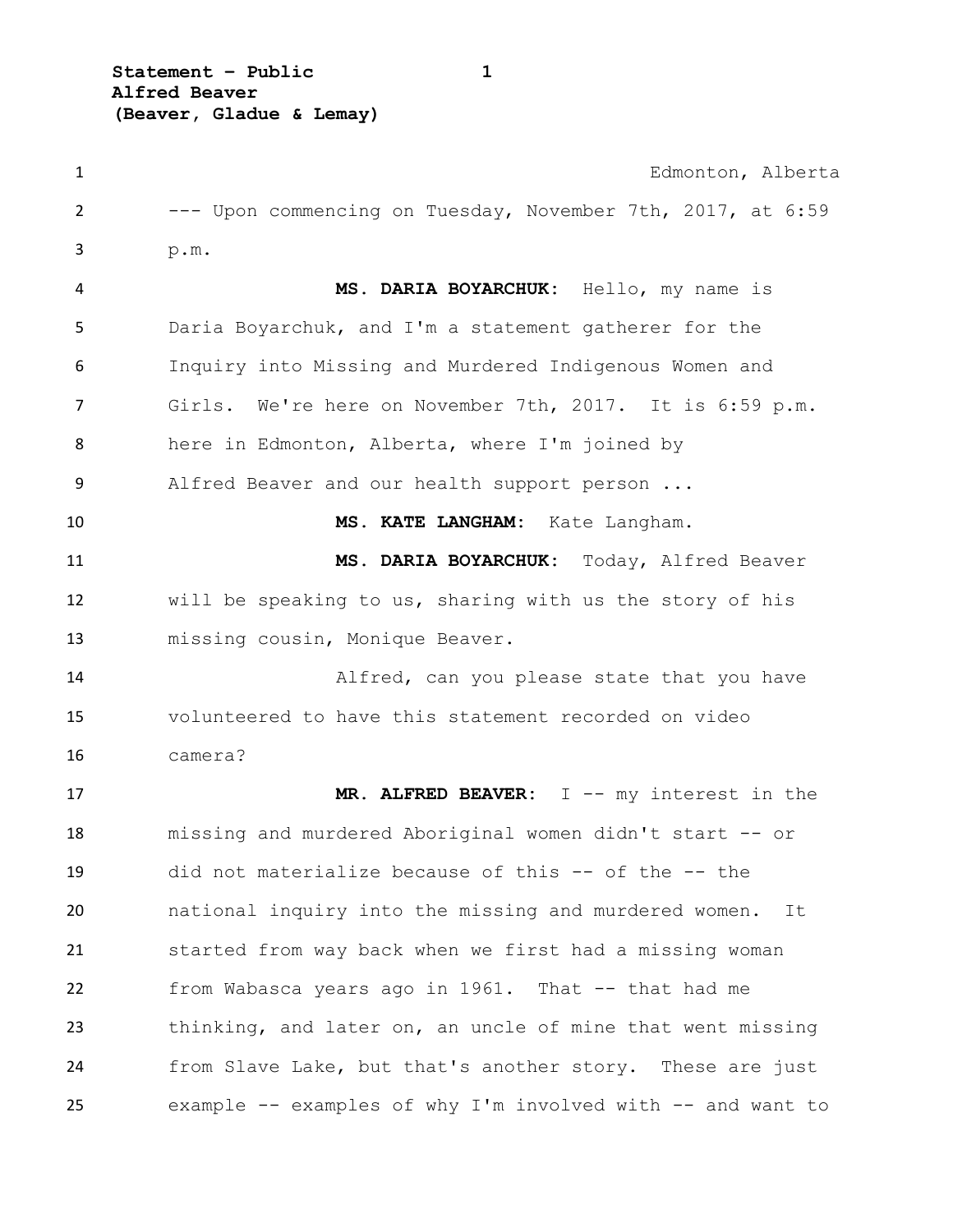see some results into the missing and murdered Aboriginal women.

3 And then in 1984, a cousin of mine -- of mine went missing from Edmonton, and in 1989, another cousin, Monique Beaver, her name was, she's a first cousin, her dad and my dad were brothers, and we never did find out what happened to her or if she's still alive or she's buried somewhere in some unknown grave and whatever may have happened to her. I don't think -- I like to think 10 that it wasn't -- it did not happen all of a sudden, her -- that she died all of a sudden, but she was -- last 12 time I saw her, about a month before her disappearance, she was -- she seemed to be healthy, but she used to drink a lot.

 **MS. DARIA BOYARCHUK:** How old was she at this time?

 **MR. ALFRED BEAVER:** In 1989, she was one 18 year older than me. She would be -- what, I'm 72, so 1989, she would have been -- she was born in 1945, '45 -- no, 1944. She was born -- '54, '64, '74, '84, '94, she would have -- she would have been past 40, anyway. That was 1989 --

 **MS. DARIA BOYARCHUK:** So that was '45? **MR. ALFRED BEAVER:** Huh? **MS. DARIA BOYARCHUK:** She was born in was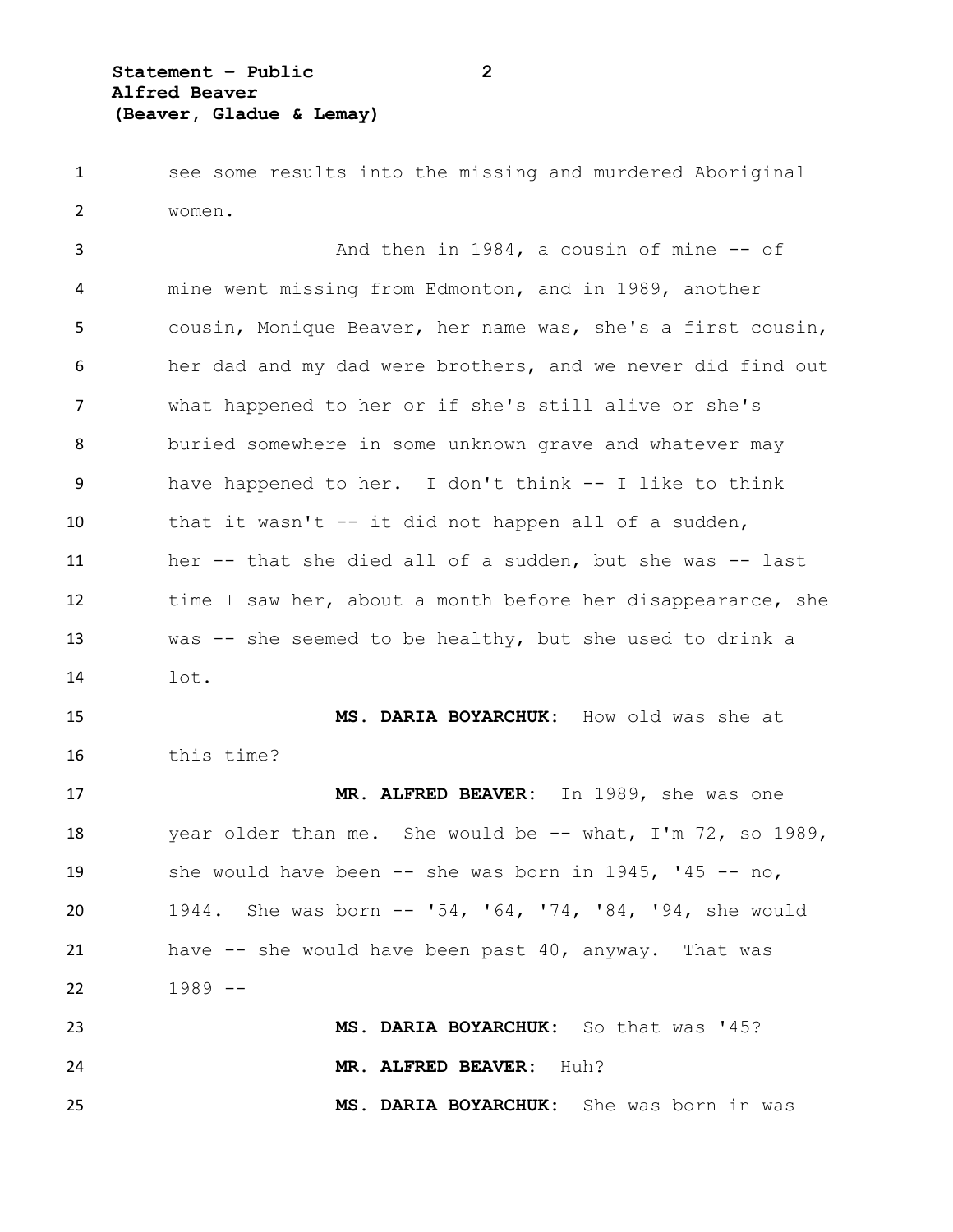**Statement – Public 3 Alfred Beaver (Beaver, Gladue & Lemay)**

 1944, you said? **MR. ALFRED BEAVER:** She was born in 1944. **MS. DARIA BOYARCHUK:** Okay. So she -- she was 45 at the time when she went missing? **MR. ALFRED BEAVER:** About that, yeah. **MS. DARIA BOYARCHUK:** Okay. 7 MR. ALFRED BEAVER: And -- where was I? **MS. DARIA BOYARCHUK:** You -- sorry, I interrupted because I wanted to clarify the date. You said last time you'd saw your cousin -- **MR. ALFRED BEAVER:** Yeah. She seemed to be healthy at the time when I -- when I last saw her, and she was in good spirits, but that was the last time -- that was about a month before she went -- she disappeared. She was living with a man from Lac La Biche, and that man was wondering what happened to her after a few days. I saw him about two weeks after the last time I saw Monique, and at that time, he told me that Monique still had not returned home. I asked him at that time if he had told the police, and he said no, he hadn't, and then that summer, I -- the following summer, I saw my cousin Gordon, Gordon Beaver, Monique's youngest brother, and I asked him at that time if he had heard anything about Monique, and he said no -- at that time, he'd said no, and we had not inquired as to what happened to her. So I don't know if they ever made an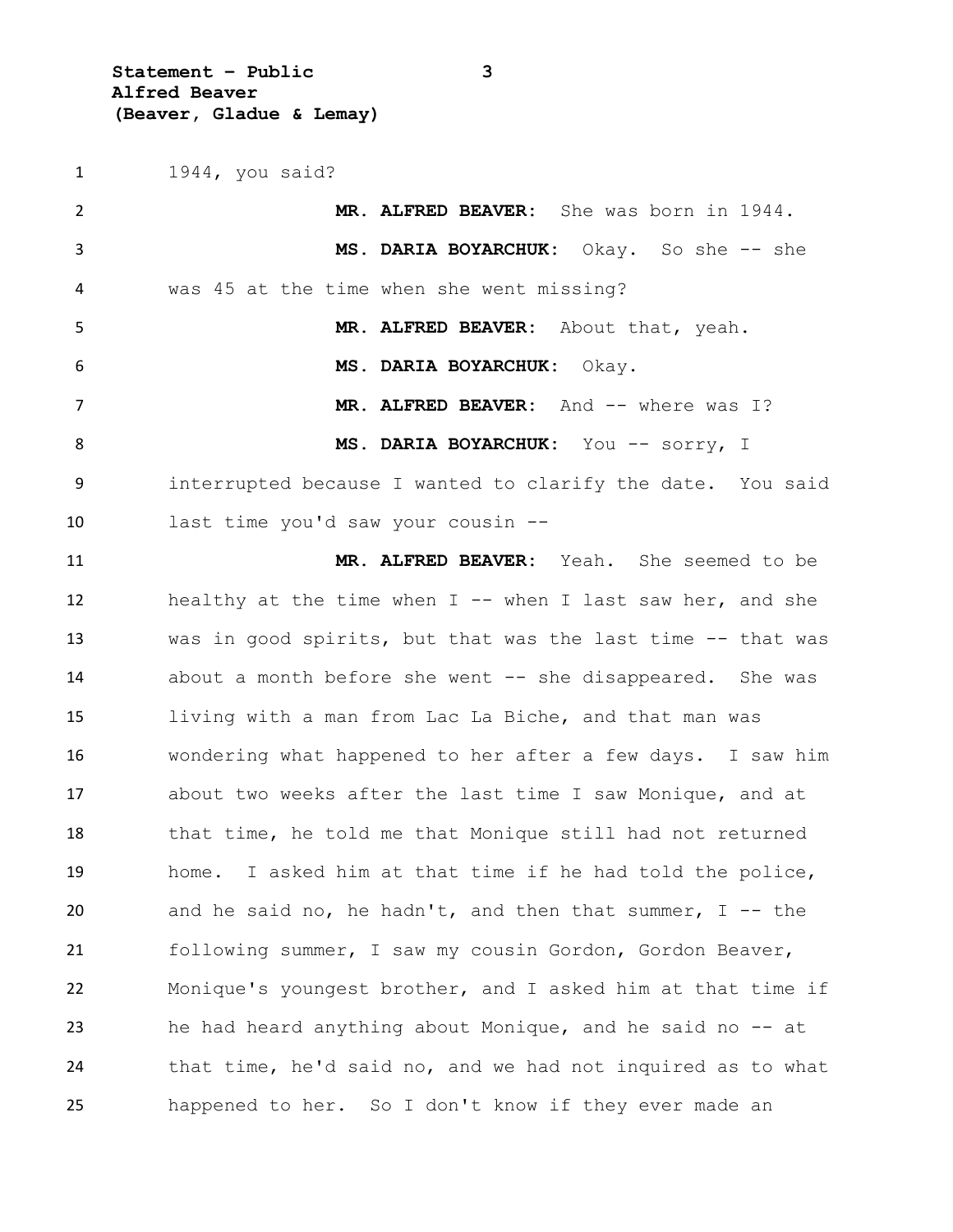**Statement – Public 4 Alfred Beaver (Beaver, Gladue & Lemay)**

 effort to find out or to get more information on the experience of Monique, and so based on that, that's all we can go by.

 Several years ago -- few years back, maybe five or six years ago, we had a workshop in the Friendship Centre in Athabasca with RCMP from -- two RCMP officers from Edmonton that came there and attended the workshop into the missing and murdered Aboriginal women. At that time, I asked the one of the RCMP officers if they knew anything about Monique, and at that time -- at that time, they said that file was still open, that they're still searching for answers, but it was never closed, and that they had a small number of clues but nothing that pointed directly to someone or to something that happened to her -- that may have happened to her. So -- and because of that, because of these instances and the -- I keep up to date on news in the -- in the news media on -- in the paper or on TV on the -- so any time that happened -- something awful happens to a woman, I -- I think back to these women 20 that have gone missing.

 I have heard several stories, several opinions of these women, and I cannot say that I blame -- I 23 cannot put the blame on these -- on the -- on the women that were missing or were murdered because I did not live their life. They lived their own lives, and there is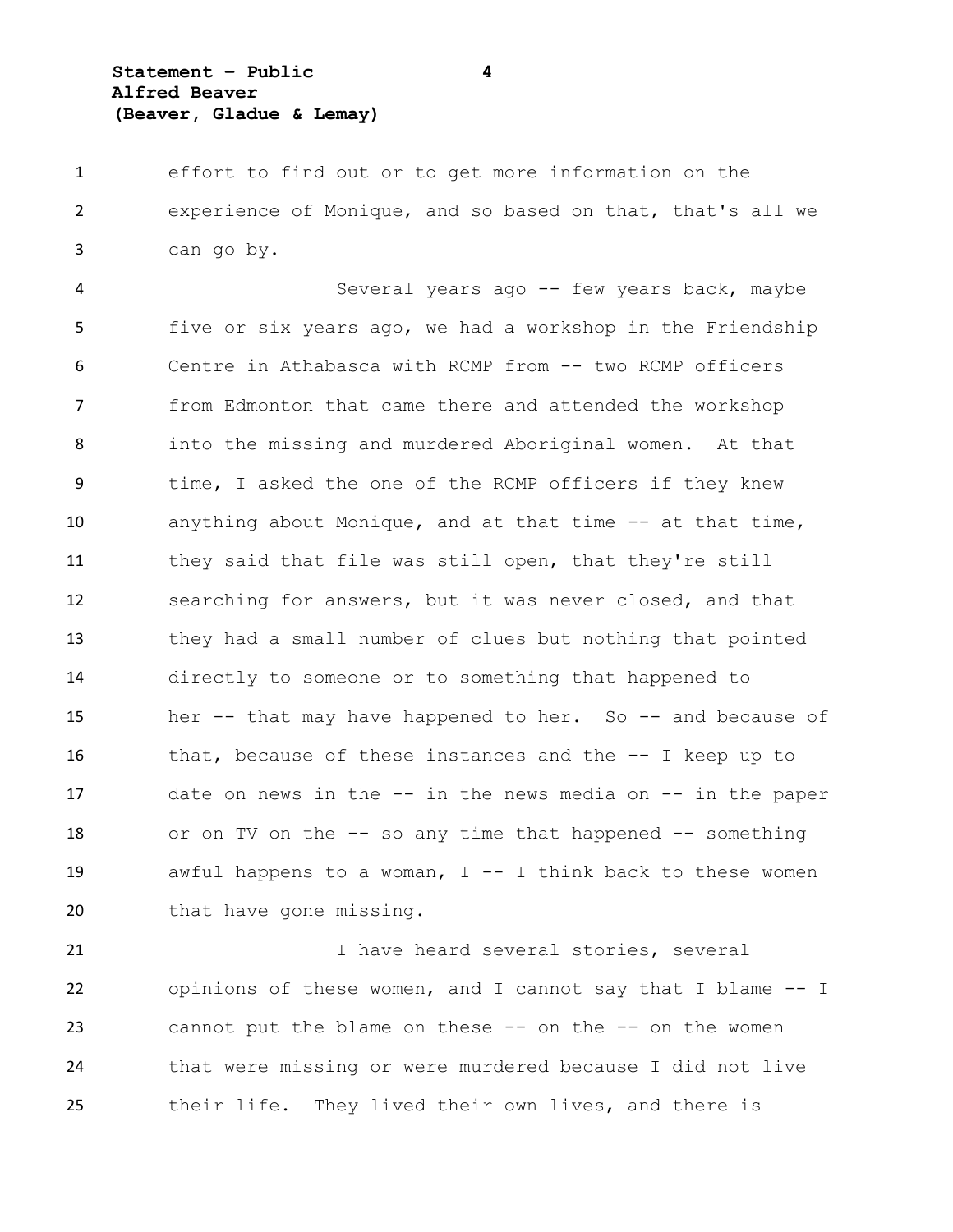**Statement – Public 5 Alfred Beaver (Beaver, Gladue & Lemay)**

 nobody in this world that is perfect. I have my own faults. I had my good points. So did all those women that went missing or were murdered for no reason. 4 And because of that, I became involved in, also, another aspect started by the (indiscernible), Healthy Families, Healthy Futures, and I -- I took part in 7 my fourth -- fourth walk this -- this year in Athabasca, 8 and the first two years that I took part in that walk, Walk a Mile in Her Shoes, I used pink bedroom slippers because I couldn't find size 12 or size 13 women's shoes. **(LAUGHTER) MR. ALFRED BEAVER:** And then last year in 2016, when I came back from my walk, I -- I took off from my walk briefly to come and join that walk in Athabasca. It was -- while preparing for the walk, there was a white woman that came to me where -- where I was sitting having coffee, and she said, where are your slippers? I said, I can't find them. She said, just a minute, I'll go check over there at the supply tent. She came back with a pair of size 15, bright red, brand new women's high heels, so I tried them on. They fit. Size 15. I wouldn't want to argue with that woman. So I tried. I tried walking on them. I couldn't understand how women can walk all day long in

those -- in those high heels, but I managed to walk a short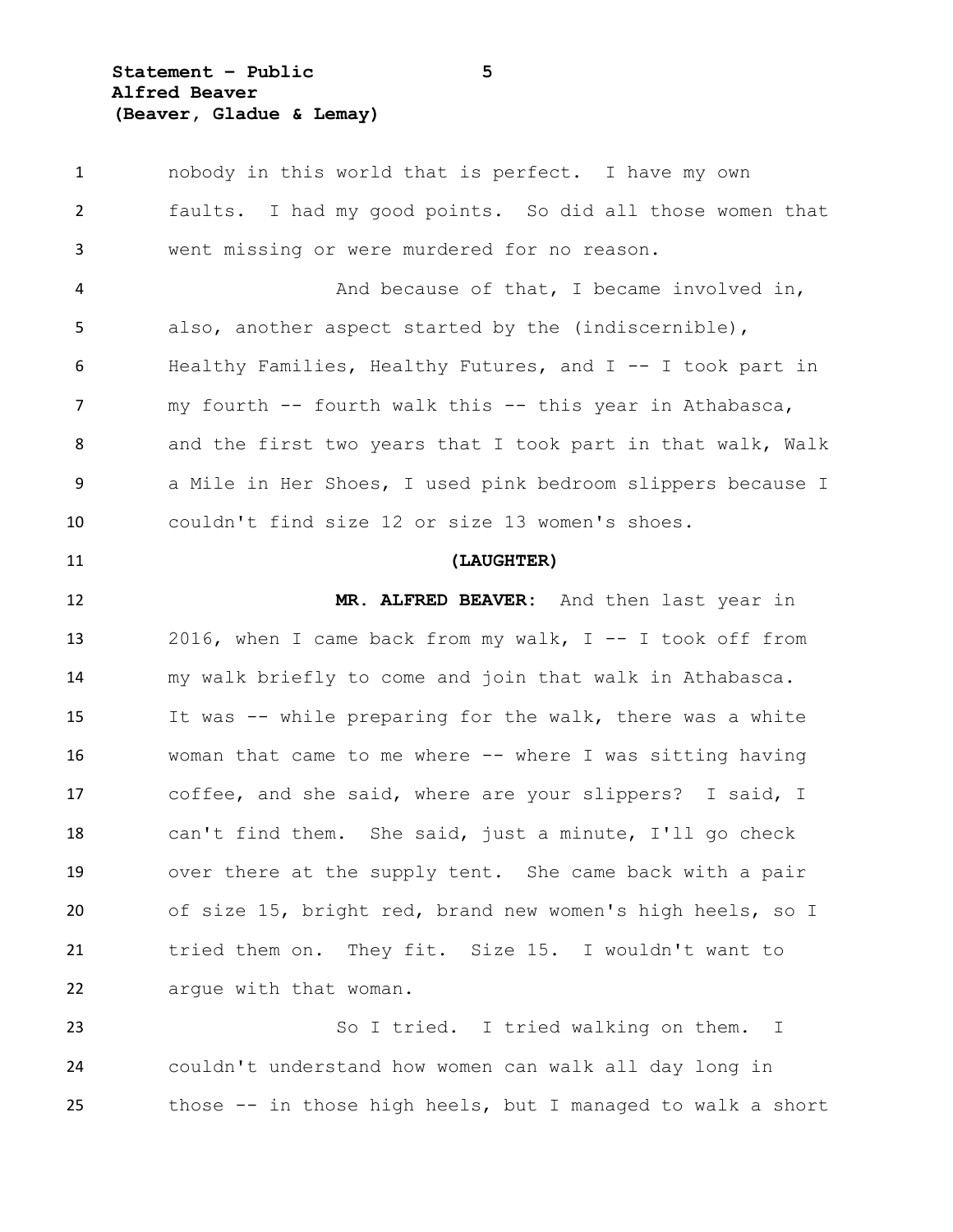**Statement – Public 6 Alfred Beaver (Beaver, Gladue & Lemay)**

 distance, and again this year, I'm taking part in that walk. We also do fundraising to help Healthy Families, Healthy Futures and to support women that are undergoing -- that are experiencing spousal abuse, and their children. That's why I take part in that and doing the fundraising for that group. I don't know how much I raised altogether. I compete with a friend of mine from Athabasca. He doesn't know it, but I asked him, how much have you raised? And he tells me, and I don't tell him how much I have raised so far. So that's one -- one part I'm taking in and one part I'm being part of, Walk a Mile in Their Shoes.

13 And last -- last year, last spring, in the spring of 2016, I finally concluded in my mind -- I had been thinking of doing the walk, walking to reach the Highway of Tears which is between Prince George and -- there at B.C. and up to Prince Rupert, and finally in the spring of 2016, I made up my mind I was going to walk from Athabasca to Prince George. The -- the departure date from Athabasca would be after September -- would be after September 4th, which was when we did our walk, Walk a Mile in Their Shoes, but the National Inquiry Into the Missing and Murdered Women started September 1st of 2016, so it was on the -- on the idea of one of the -- the United Church pastors, why not start our walk September 1st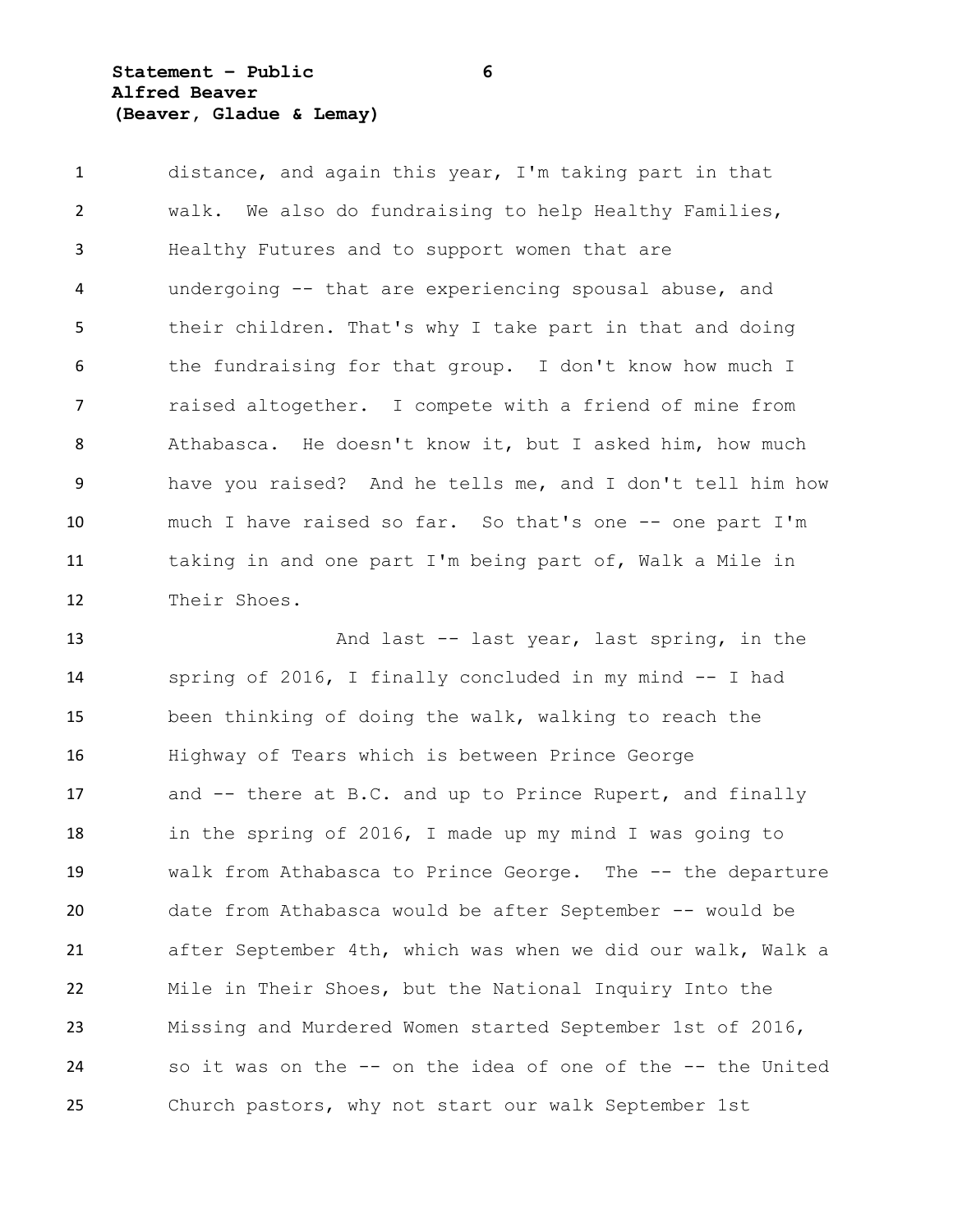**Statement – Public 7 Alfred Beaver (Beaver, Gladue & Lemay)**

 because that's when the national inquiry starts? So when I -- I changed my date of departure to September 1st. All along from the time I decided that we would walk -- that I would walk, there were people volunteering to walk with me for the first two or 6 three days, and there was a nephew of mine that volunteered to lend me his 24-foot holiday trailer and a pickup truck so I didn't have to sleep in the tent or camp outside, and there was another person that volunteered to be my vehicle escort until -- vehicle support until High Prairie, and there were people that -- that donated a few dollars here and there, the businesses in Athabasca.

13 And so September 1st, I was alone -- I was not completely -- completely alone at the (indiscernible) station, Petro-Can (indiscernible) station in Athabasca on September 1st at 10 o'clock. I had told everyone that's when we had to be there if they were going to live up to their commitment. On September 1st, 10 o'clock came. There was one woman from [place of employment], an optometrist, one of his -- one of his workers was there. Vivian was her name -- is her name. She still works there. And there was the Advocate photographer and the Advocate reporter from the Athabasca newspaper, and one of our First Nation, Bigstone Cree Nation councilors, band councilors, Josie Auger. She was there. She was there to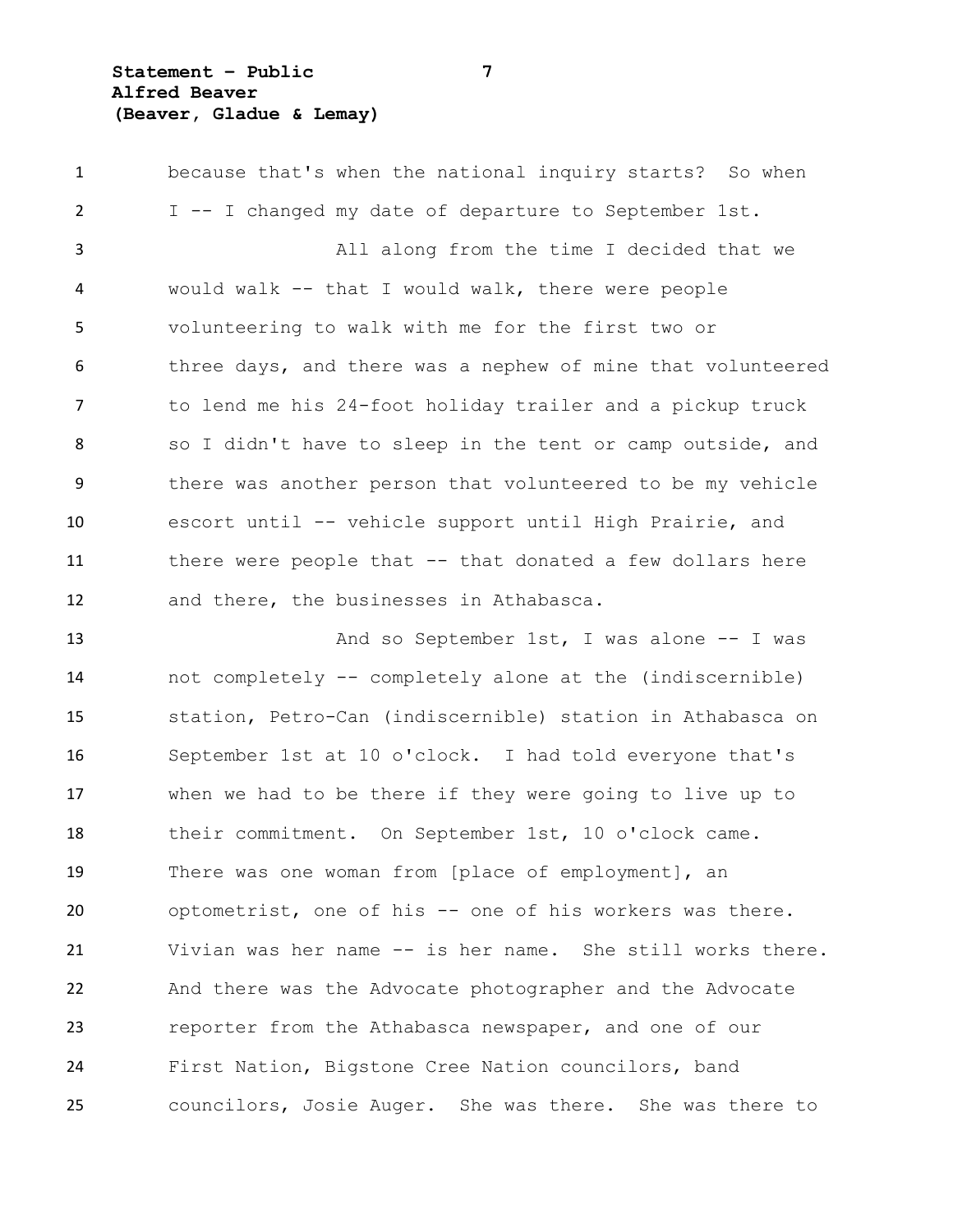## **Statement – Public 8 Alfred Beaver (Beaver, Gladue & Lemay)**

 support me on my -- the first few steps of my walk, but I had said that I would be there, so September 1st at 10 o'clock, I started after a smudging ceremony with the people that were there which were -- which numbered only -- one, two, three, four, five -- five of us with all 6 the people that said that they would accompany me the first two or three days, but I had said I would walk, and the spirit of those women would see me through. The spirit of -- the spirits of those missing and murdered Aboriginal women would see to it that I endured the walk, that I would not be overly tired. That was my prayer. Those were the prayers I'd say in the morning and at night. I thank the spirits of the -- of the women that have gone, that have 14 gone missing or were murdered.

15 And, of course, there were a lot of skeptics because it's easier to be skeptical about a person doing something for someone out of nothing and not expecting to get paid. I had done that. In my struggle to get the Indian residential school issue and the abuse in Indian residential schools recognized by Federal Government and the churches, most of the time I went and did the work voluntarily without getting paid, and I didn't gripe -- I didn't gripe that I didn't get paid. When after the governments and the churches recognized and finally admitted that there was an extensive amount of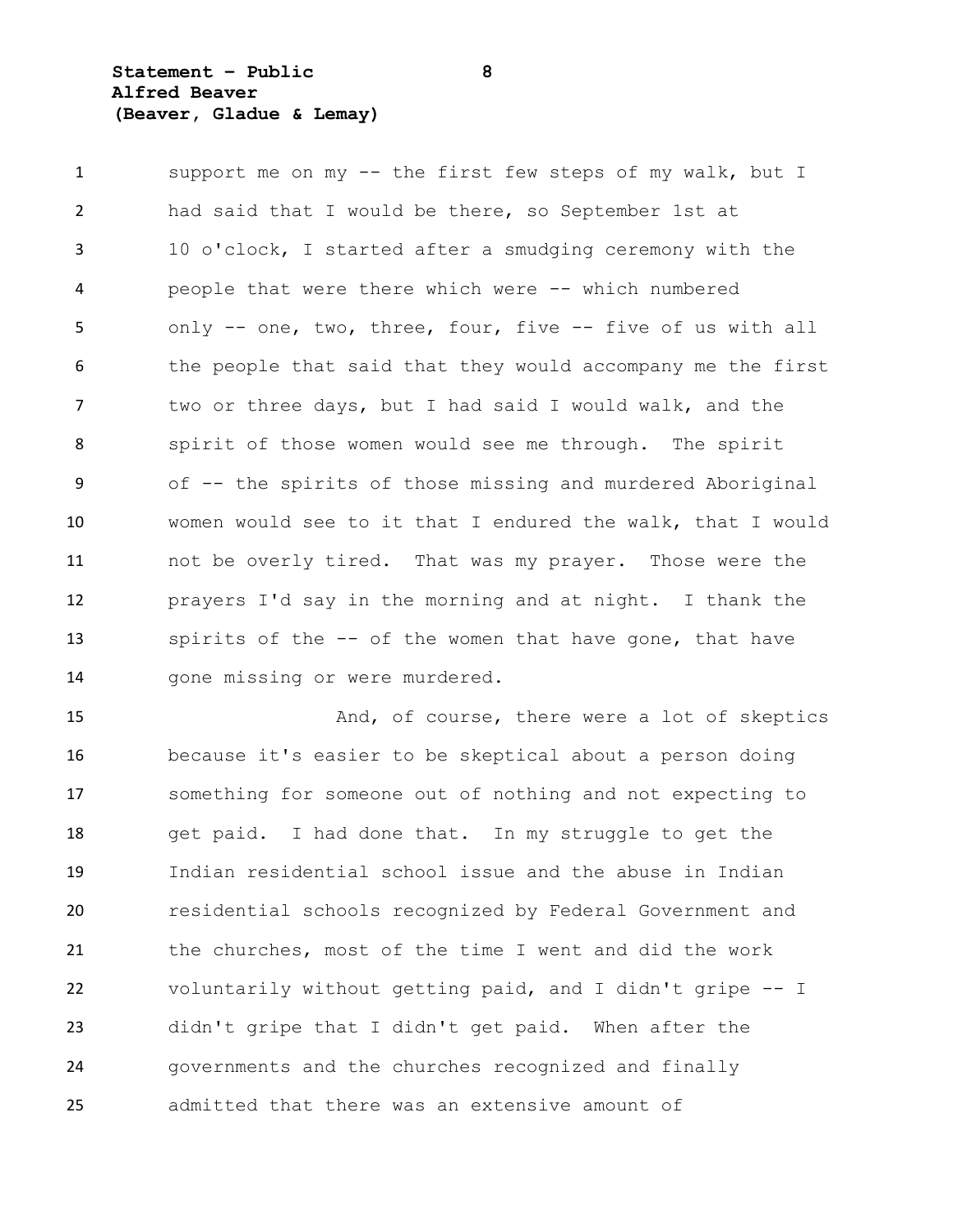## **Statement – Public 9 Alfred Beaver (Beaver, Gladue & Lemay)**

 abuse -- sexual, verbal, physical -- in the Indian residential schools, only then -- then people had started saying, oh, yeah, I went through the abuse, too, I went through -- because they were expecting money. Well, there was \$750 million set aside for the National Healing Foundation. All of a sudden people said, oh, yeah, I went 7 through the abuse, I went through the -- the abuse, I was sexually, mentally, verbally abused. When they finally realized -- when these people finally realized that 750 million was not for compensation but to -- to establish the National Healing Foundation, all of a sudden, they are again denied -- the very same people that had denied before and admitted that they were abused and then denied again. See how money plays a big part?

 I never became a victim of that, and the same thing with this, when these people said they would walk with me the first two or three days, only one person showed up, and she was with me for a couple of miles, but my commitment to try and find an answer into the missing and murdered women, Aboriginal women, is still there. It's still strong, and it's going to -- it's going to keep on giving me ideas. The spirits of these Aboriginal women will be heard to give me ideas, to give me answers, what I should pass on to the National Inquiry.

One of the ideas that was to -- that was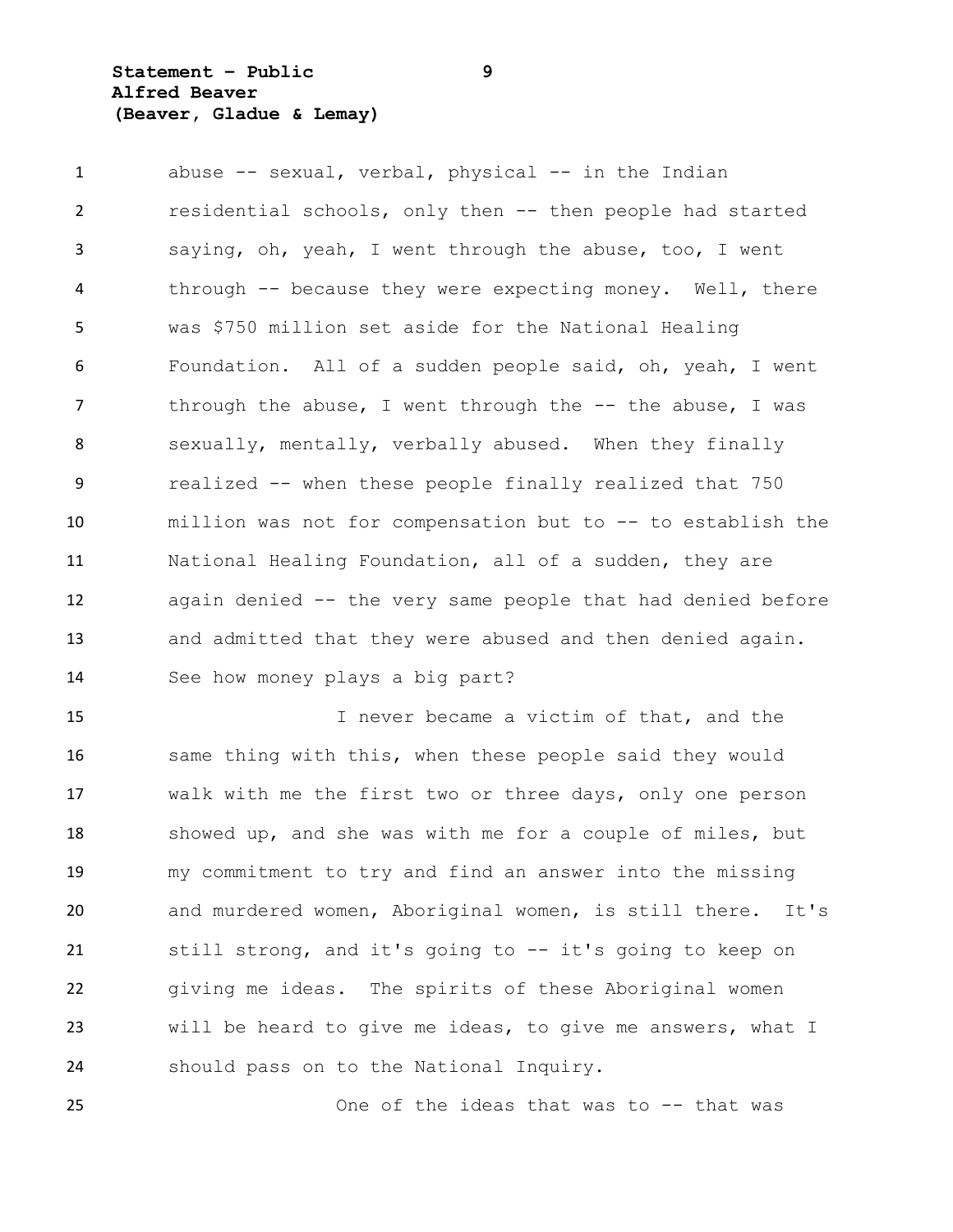**Statement – Public 10 Alfred Beaver (Beaver, Gladue & Lemay)**

 given to me was -- in my walk from Athabasca to Prince George last year in 2016, part of it was to raise money, fundraising for the money to go to the Highway of Tears projects, and Prince George is Diana -- Brenda Wilson, who is the initiatives coordinator for the Highway of Tears, and part of that money that was raised and is still being raised was an idea borne that a statue or a memorial be erected in memory of the missing and murdered women of Aboriginal descent, somewhere on the Highway of Tears, just like they did -- the population did for Terry Fox in Thunder Bay, Ontario. There was -- I saw that statue in 1988 when we went through on -- on our run. We ran from Edmonton to New York in 1988, September 1st. We arrived in -- we arrived at the Museum of Man in New York on March the 28th, 1989, but in that trip -- on that trip, 16 I saw that statue. We saw it. There were six of us.

 So something like that be erected on the Highway of Tears, part -- with part of the money that is being raised -- being raised -- actually, that -- that account was opened by niece -- by my niece, Miranda Larocque (ph). She's the executive director of the Friendship Centre in Grande Prairie, and she and a friend of hers from Peace River, one -- one day, I think, she called, said her name was -- they opened an account, a Go -- GoFundMe account, Highway of Tears Projects,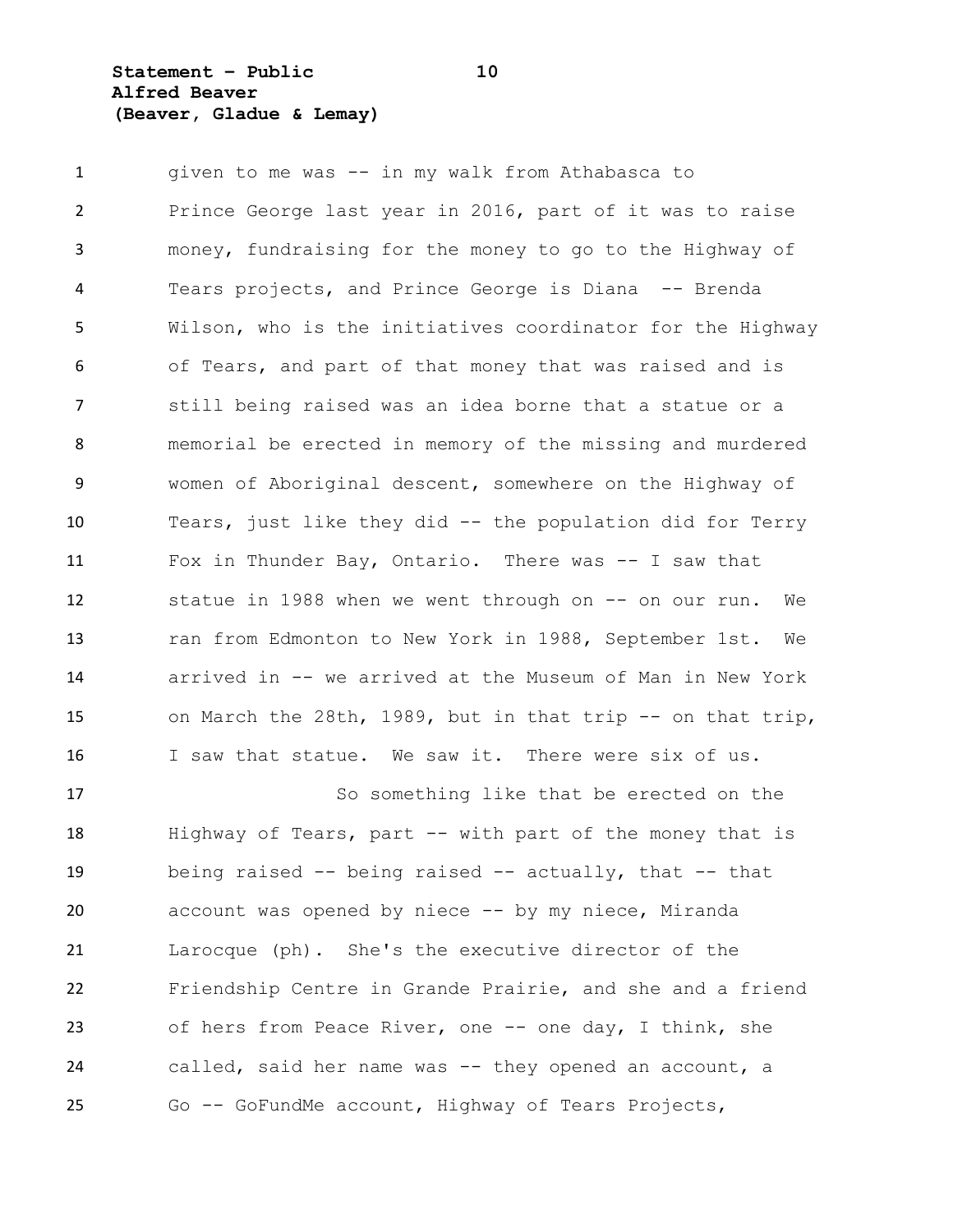**Statement – Public 11 Alfred Beaver (Beaver, Gladue & Lemay)**

 (indiscernible), but I have no -- I don't have a -- any access to it, and I don't want any. Whatever money is raised goes to those ideas, (indiscernible), Highway of Tears memorial statue.

 Another one, another idea out of that would go towards the women that often go -- that often hitchhike between those -- from Prince Rupert to Edmonton or to Jasper or wherever. They hitchhike because they got no money, and whatever little money they have, I assume they would save that for lunch along the way.

 So part of that money -- part of that money we raised -- that is raised would go towards this benevolent centres like the Friendship Centres, particularly in Alberta and B.C., and maybe even start a project like that in the eastern provinces. Part of that money would be set aside, should be set -- would be set aside for buying tickets for these women, the women that 18 have a purpose, have a reason to go somewhere, from Point A to Point B, so they -- they don't have to hitchhike. That's -- that's two ideas there.

21 The other idea is starting through them, and it would -- I think it would have to be decided by women but, again, supported by men, and that is a program that would be directed towards realizing what negative circumstances these girls and women are imposing on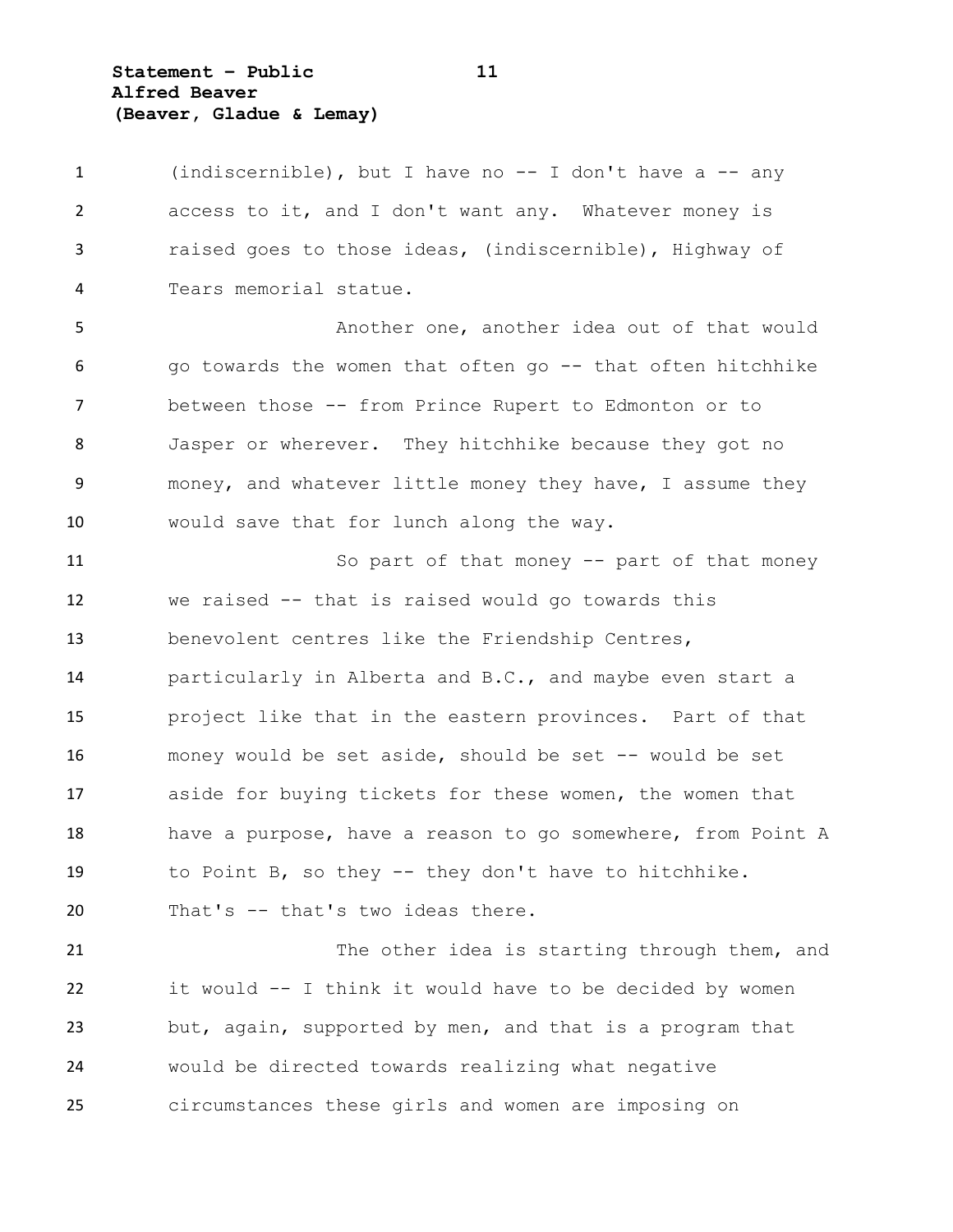**Statement – Public 12 Alfred Beaver (Beaver, Gladue & Lemay)**

| $\mathbf{1}$ | themselves by hitchhiking or going somewhere without proper |
|--------------|-------------------------------------------------------------|
| 2            | supplies, meaning money or clothing or food supplies or     |
| 3            | support. Many times, those -- those women go alone by       |
| 4            | themselves, and such is -- such was the case with a niece   |
| 5            | of mine from Wabasca that went missing in October of 2015.  |
| 6            | Her name is Gloria Gladue.                                  |
| 7            | MS. DARIA BOYARCHUK: Gloria?                                |
| 8            | MR. ALFRED BEAVER: Gloria.                                  |
| 9            | MS. DARIA BOYARCHUK: Okay. And she's your                   |
| 10           | missing niece?                                              |
| 11           | MR. ALFRED BEAVER: Huh?                                     |
| 12           | MS. DARIA BOYARCHUK: Your niece?                            |
| 13           | MR. ALFRED BEAVER: Yeah.                                    |
| 14           | MS. DARIA BOYARCHUK: Okay. I'm just going                   |
| 15           | to write it down.                                           |
| 16           | MR. ALFRED BEAVER: She would be a niece on                  |
| 17           | the second line.                                            |
| 18           | MS. DARIA BOYARCHUK: Gloria, and what is                    |
| 19           | her last name?                                              |
| 20           | MR. ALFRED BEAVER: Gladue.                                  |
| 21           | MS. DARIA BOYARCHUK: Gladue.                                |
| 22           | MR. ALFRED BEAVER: G-L-A-D-U-E.                             |
| 23           | MS. DARIA BOYARCHUK: And this was in 2015?                  |
| 24           | MR. ALFRED BEAVER: 2015, yeah.                              |
| 25           | MS. DARIA BOYARCHUK: Thank you. Okay.                       |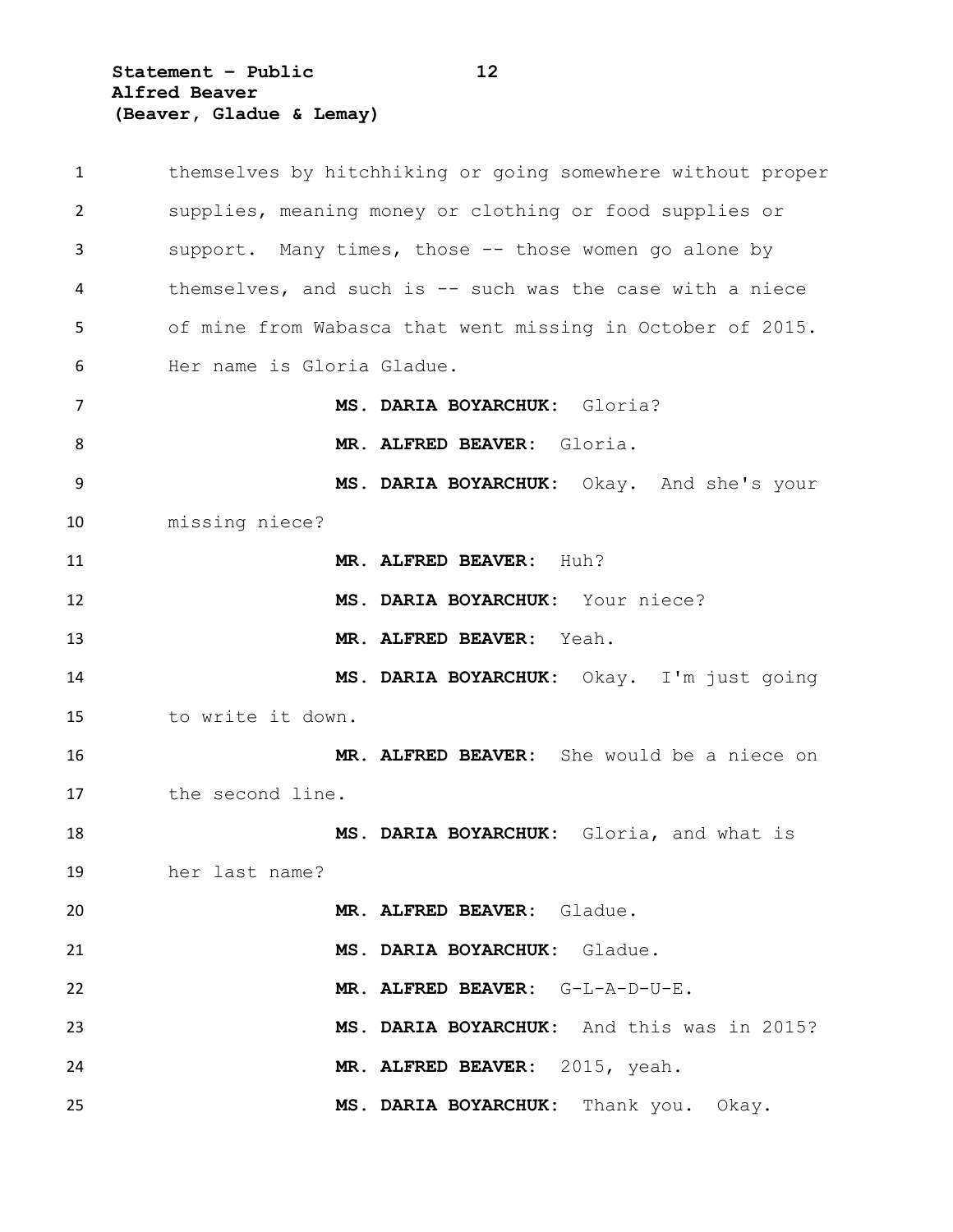**Statement – Public 13 Alfred Beaver (Beaver, Gladue & Lemay)**

 **MR. ALFRED BEAVER:** The last time -- according to one of the stories that have circulated, the last time she was seen was she was hitchhiking on the bridge in Wabasca at riverside, on the Wabasca River bridge. It was towards Ermine (ph) and was the last time anybody saw her. So it's been over a year now since she's been missing, and last year, to commemorate and to try to rekindle any memory of someone that may have seen Gloria a little after that last sighting, we had a -- we did a walk from Wabasca to Calling Lake, which is a distance of -- of about 75 miles, and along the way, we tied red ribbons to -- to commemorate Gloria, red ribbons about every mile, every kilometer. When we arrived in -- three days later, three and a half days later, when we arrived in Calling Lake, people had hung red dresses all 16 along the -- the community, not every foot of the way, but, you know, on fences, on trees, there were red dresses up to 18 the community complex where we had our -- our meal, and that's what I did last year when I walked from Athabasca to Prince George. I tied red ribbons. The ribbon is about -- about that wide, and I'd say about six feet each length so people could see it from the road, from the highway. I'd tie those ribbons on power poles, on trees, on fences, at every mile. I can't say every mile, but as much as I could. I used up four rolls of red ribbon in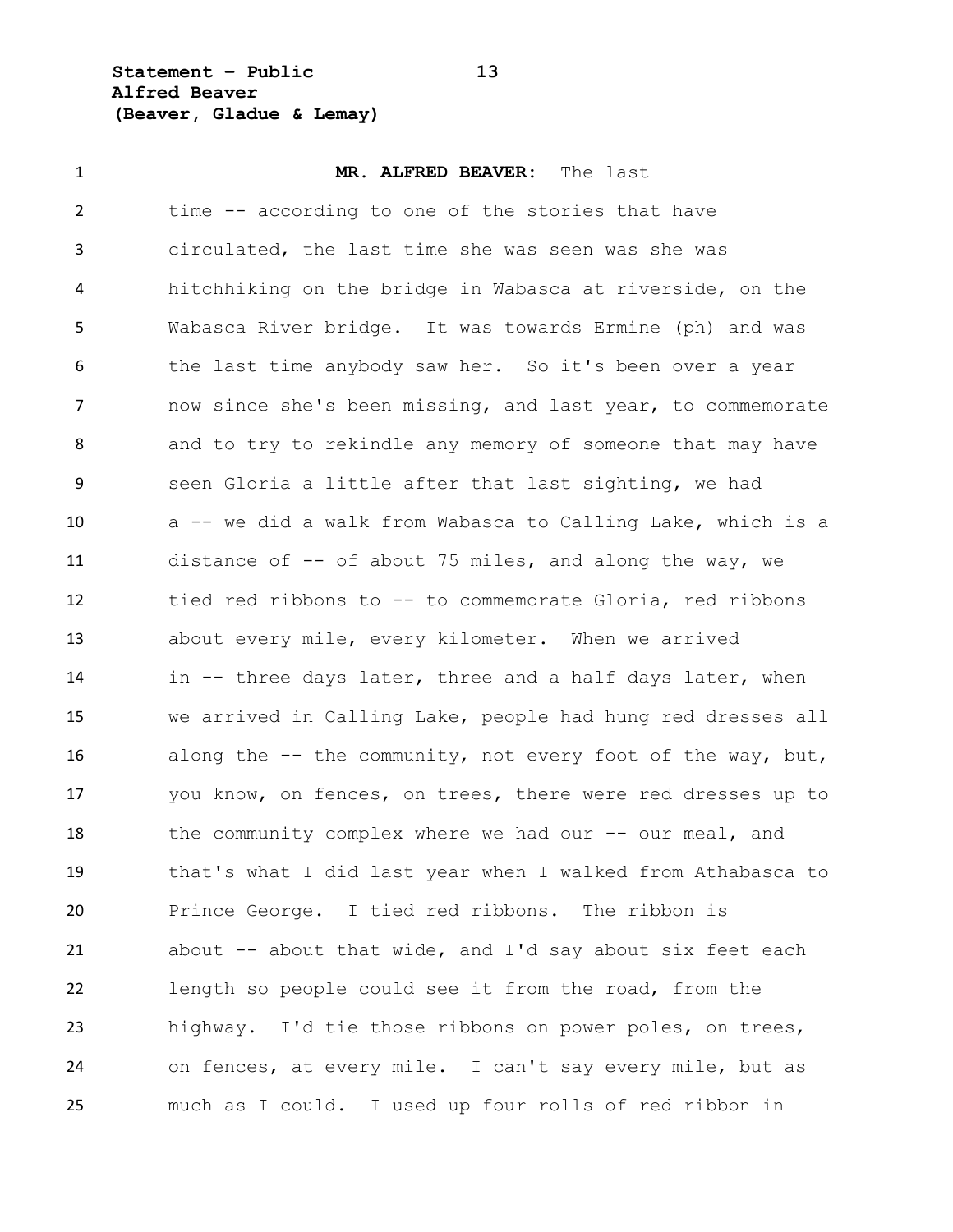**Statement – Public 14 Alfred Beaver (Beaver, Gladue & Lemay)**

memory of the missing and murdered women.

2 And hopefully, with this National Inquiry, people come up with different ideas. One person cannot do it. It takes a whole bunch of people, but last year, when I was starting my walk, about two miles into the walk, Gloria -- Josie Auger, that band councilor, said she had to 7 go back to Athabasca to pick up some stuff, and then -- I said, okay, but I'll keep walking, and I kept walking, and about five miles down the road, she caught up with me again, and she said, we need to talk. So we -- we spoke, we were talking about the walk, and she said, you've done enough. You've done enough for women. And she said, I think you should quit right here, which was about five miles from Athabasca, west of Athabasca. She almost convinced me -- well, in that day -- on that day, she convinced me, so I went back to Wabasca with her that evening -- that afternoon, but all that afternoon, I kept thinking, and that night after I went to bed, I kept thinking. I said I would walk as far as I can, and the little bit of tiredness I -- I feel is nothing compared to what -- to what those women must have gone through in their last hour of being alive. I cannot compare my aching muscles to what emotional pain, what physical pain they went through, so I must continue. I said I would. So the next morning, I got up early in the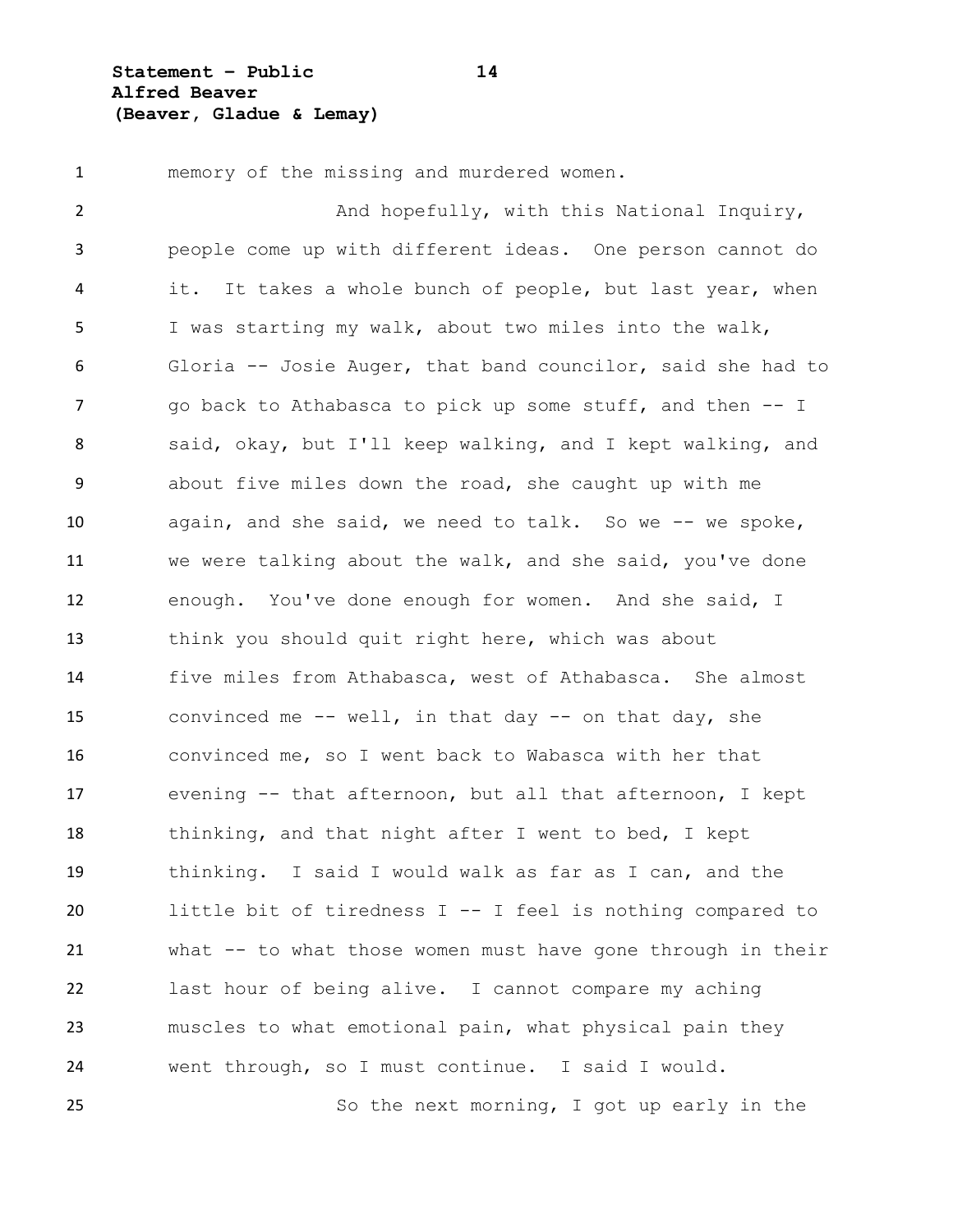**Statement – Public 15 Alfred Beaver (Beaver, Gladue & Lemay)**

 morning, and I was making coffee, and my nephew who I was camped -- camped -- whose house I camped in Wabasca got up and he said, you're up early. I said, yeah, I'm going -- I'm going back to the highway to hitchhike. I've 5 got to go back to where I left off yesterday. He said, I'll drive you to the highway, which is about a couple of miles over. He said, I'll drive you to the highway after we have breakfast. So we had breakfast, and then drove me to Sandy Lake, which is about 18 miles away. I had just got out of a truck, and this white pickup truck came along, and asked me where I was going. I said, I'm going to Athabasca. He said, get in, I'm going to Edmonton. So he gave me a ride all the way to Athabasca.

 When I got to Athabasca, which was by now about 9:30, I went to my favorite United Church minister, an esteemed member of the cloth, Monica. If she ever sees this, that's for her. I went to her house, and I -- I 18 asked her what she was doing, and she asked me, why? And I said, no, I want to go back to where I left off yesterday. So she said, I will drive you. So anyways, she dropped me off where I had left off the day before, and (indiscernible) there, and I never looked back. And like I said before, I asked -- I don't know if you are superstitious. I'm not, but I

believe -- truly believe that there's something greater,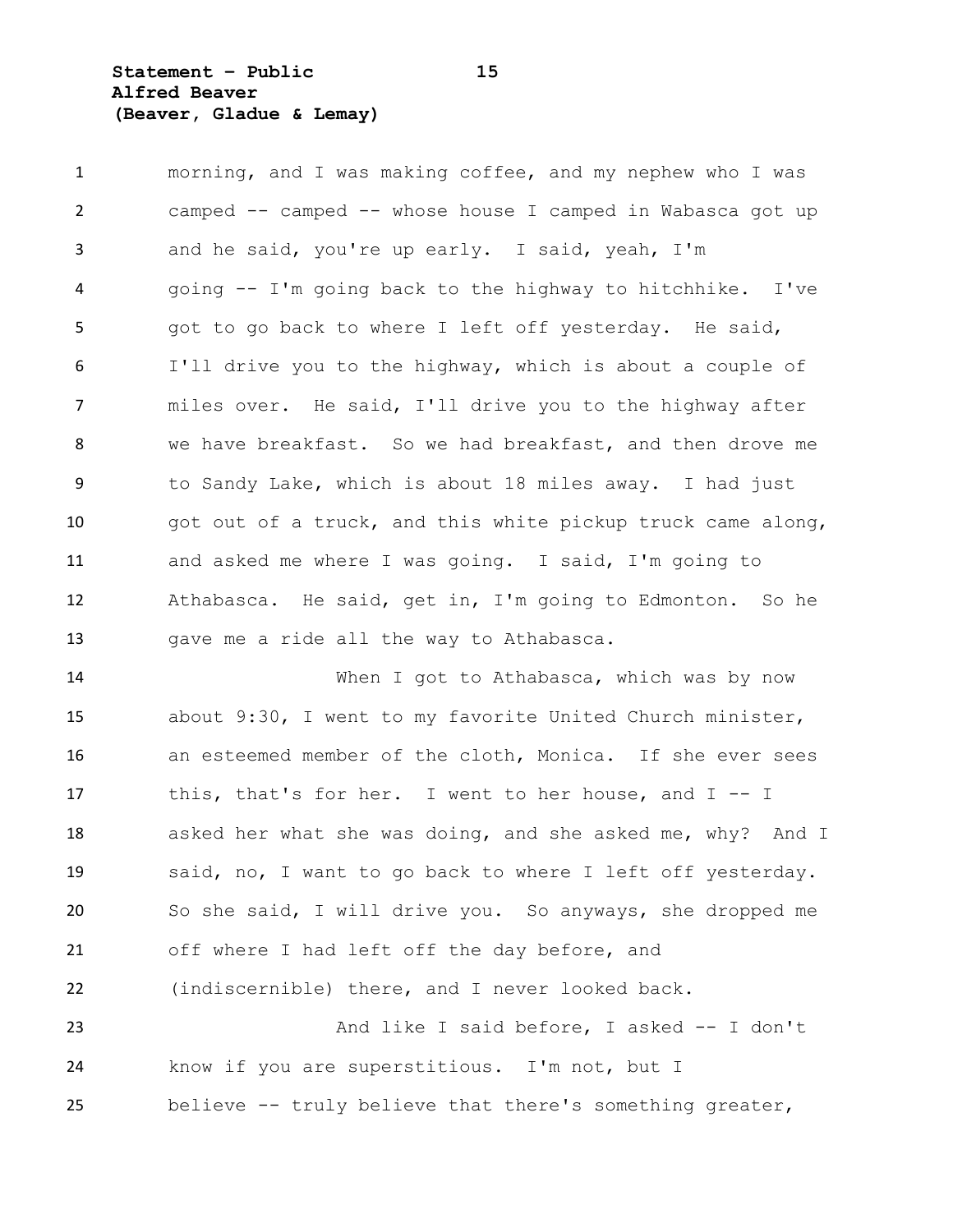**Statement – Public 16 Alfred Beaver (Beaver, Gladue & Lemay)**

 someone greater than ourselves, and something -- and someone -- a spirit that is greater than the spirit of the living people that can overcome what no mortal human cannot overcome, to give me the strength to persevere, and that's what -- that's what made me accomplish and attain my goal of reaching Prince George in memory of missing and murdered Aboriginal women. 8 Any questions for now? **MS. DARIA BOYARCHUK:** Well, before I ask you any questions, I want to say on behalf of all women, really, how thankful we are for having done so much, for having walked these miles. You were realizing this goal on behalf of all women, and thank you. **MR. ALFRED BEAVER:** You're welcome. **MS. DARIA BOYARCHUK:** You have brought us a lot of ideas, a lot of interesting ideas that you have shared. This is -- this is wonderful. I am very happy to hear that, and I hope that the Commission will also be able to -- to hear your ideas and have them implemented, like you said, not just in one province but in other cities of other provinces throughout Canada, so thank you. **MR. ALFRED BEAVER:** You're welcome. There is a lot more to that walk, what I experienced in that walk, than what I have said. What I have told you is just a small part. Like, I'm -- camping halfway between Smith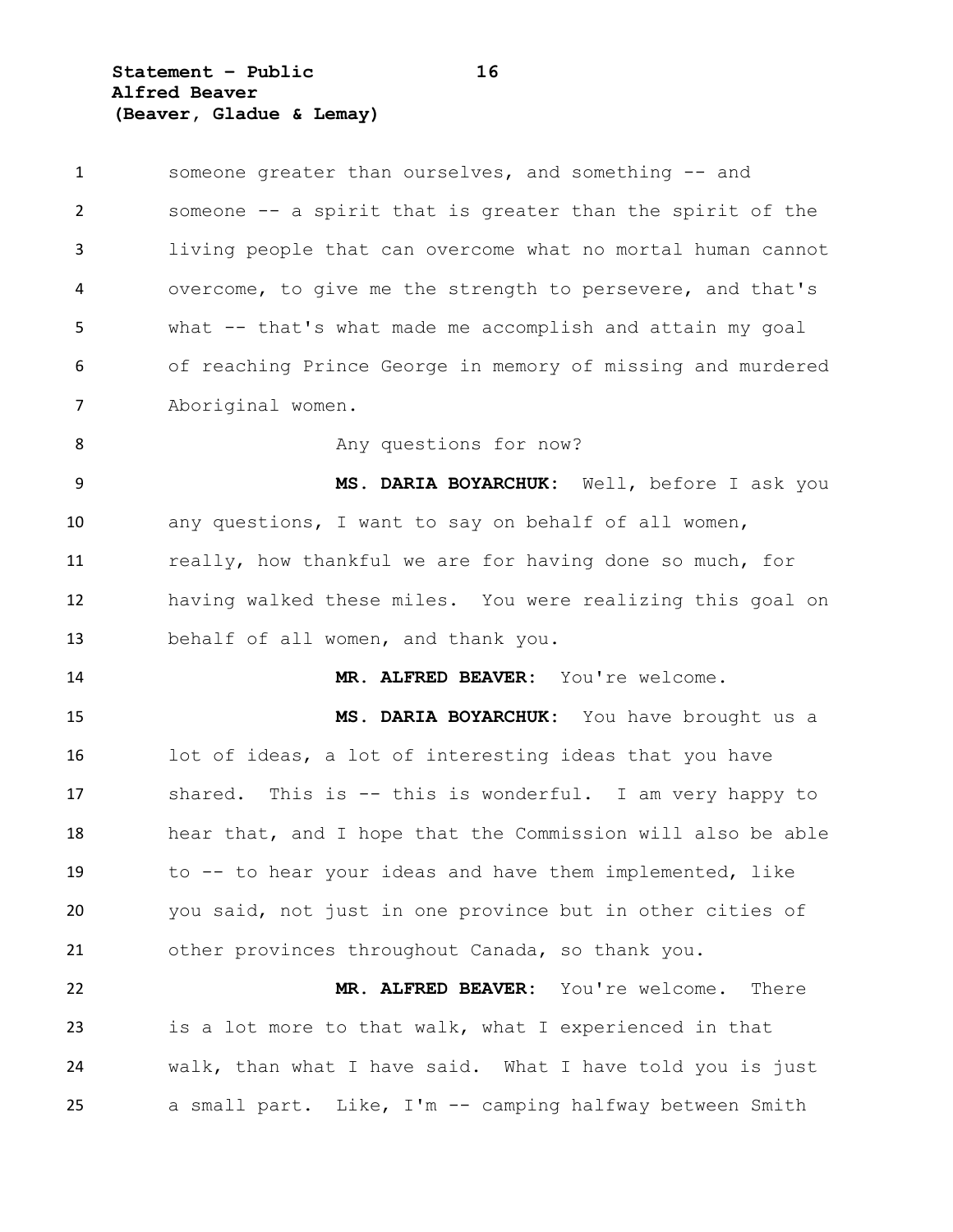**Statement – Public 17 Alfred Beaver (Beaver, Gladue & Lemay)**

 and Slave Lake on the other side of the Smith bridge on the Athabasca River, and I woke up one morning in my tent and built a fire so I can make coffee. I had a coffee pot, 24/7, full-time coffee pots, and I had sandwiches that some people stopped by the day before. I had two -- two bread bags full of sandwiches, different -- I had different kinds of sandwiches, so I'm sitting there waiting for the water to boil, and I heard, (unreportable sound). I looked on the other side of where my tent was. There was a gray wolf.

 Now, normally, people would say run for it or (indiscernible) or do something, but I didn't. Some -- somehow I felt comfortable, I felt safe, and after I -- after the coffee was boiled, I took out the sandwiches, and I tossed four -- four sandwiches to that gray wolf, about from here to that corner. I didn't run. If it -- if it was going to attack me, I would -- I would withstand it. Maybe not. But in that moment, I felt safe. I felt I -- could not harm me.

20 But after my breakfast, I packed up my tent, 21 I had a coffee, packed up my tent after that, and then started walking on the highway, and I looked back, and 23 there was that  $--$  that wolf, maybe about 20 feet behind me, walking on the highway. Walked with me for just up to -- I don't know if you've ever been to Slave Lake.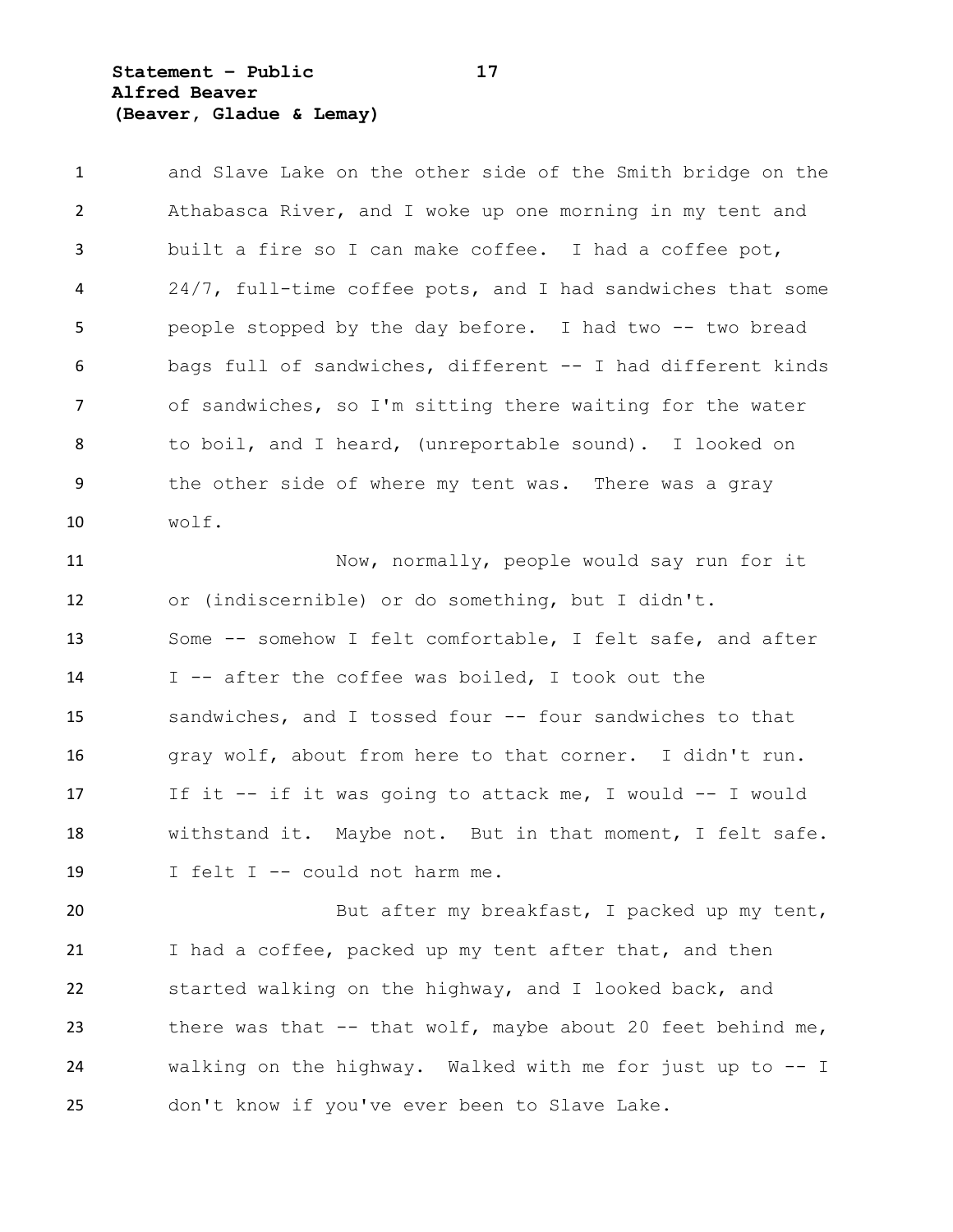**Statement – Public 18 Alfred Beaver (Beaver, Gladue & Lemay)**

 **MS. DARIA BOYARCHUK:** No, I haven't. **MR. ALFRED BEAVER:** Before you get to Slave Lake, there's a big -- a wide power line that goes through the industrial park on Mitsue Lake, and just before I reached that, I stopped and had -- had lunch, and it was then that that that wolf went back into the bush. Did not 7 run. There were -- there were people that were taking pictures of that wolf walking behind me, motorists passing by, so somebody's got pictures of it, of that wolf walking behind me. A couple of times, cars would pull in front of me as I'm walking on the side of the highway, over the hill lane or right lane, and they pull in front of me, especially one -- one instance there, a woman got out of 14 the car from the passenger's side, sat on the -- on the hood of the -- on the back, on the tail end of the car, and 16 she was taking pictures, so somebody over there -- somebody 17 out there has pictures of that -- of that wolf. 18 And then the other -- the other part was -- well, just -- just as I reached Horse Lake First Nation, entrance to -- the east entrance to Horse Lake Reserve, this burgundy-coloured car pulled up in front of me, stopped, and this woman got out, an elderly woman -- well, probably younger than me -- and these two little girls got out, and I guess they -- they had asked their grandmother if they could have their pictures taken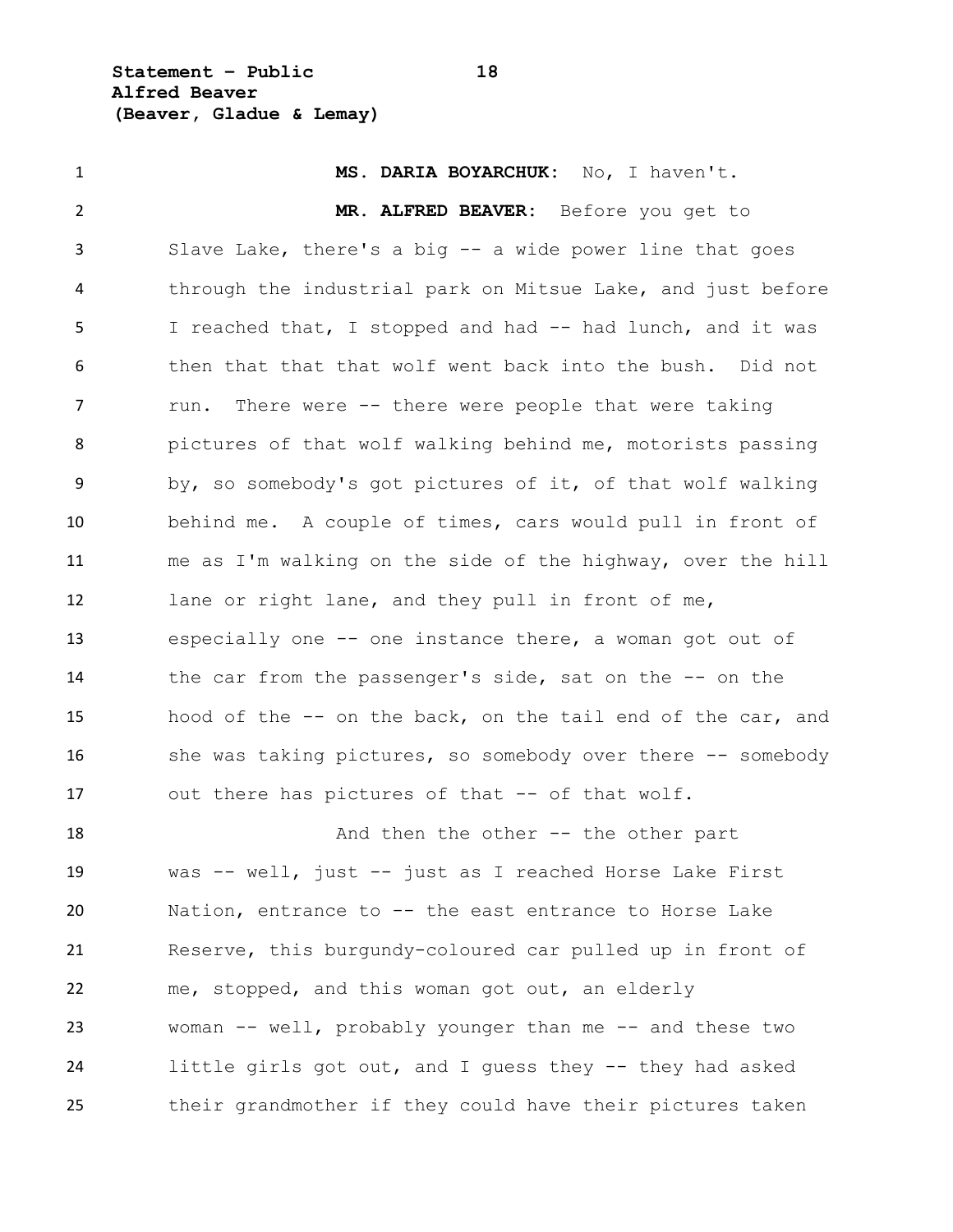**Statement – Public 19 Alfred Beaver (Beaver, Gladue & Lemay)**

 with me because I'm walking with my -- with my flag and my backpack and wearing that T-shirt that said "Hug a Sister," and it was given to me in Grande Prairie, and they asked their -- their grandmother if they could have their picture 5 taken with me, and being of women -- a women population, I said, yes, go ahead. So those little girls had their picture taken with me, as they were womenkind.

8 And then they asked their granny if they could walk with me, and their grandmother asked me, and I said, well, if you're willing -- you'd be willing to let them walk with me, okay. So, okay. So that woman said she had to go to the reserve, to her house, and pick up something, and so we started walking, and then those two little girls, one 7-year-old, one 9-year-old, the 9-year-old decided that she would carry her backpack with me -- for me, which was -- not heavy. It was, like -- all I had was sandwiches in there, and the little girl, the 7-year-old carried my flag. I had that 6-foot dowel, and the flag was on there, and that pink shoe. I don't know if I told you about that pink shoe yet.

 **MS. DARIA BOYARCHUK:** No. **MR. ALFRED BEAVER:** I'm going -- I'll get into that. Anyway, the little girl carried my flag for me, and the 9-year-old carried -- carried -- had my backpack on her back, and we rested twice the stretch between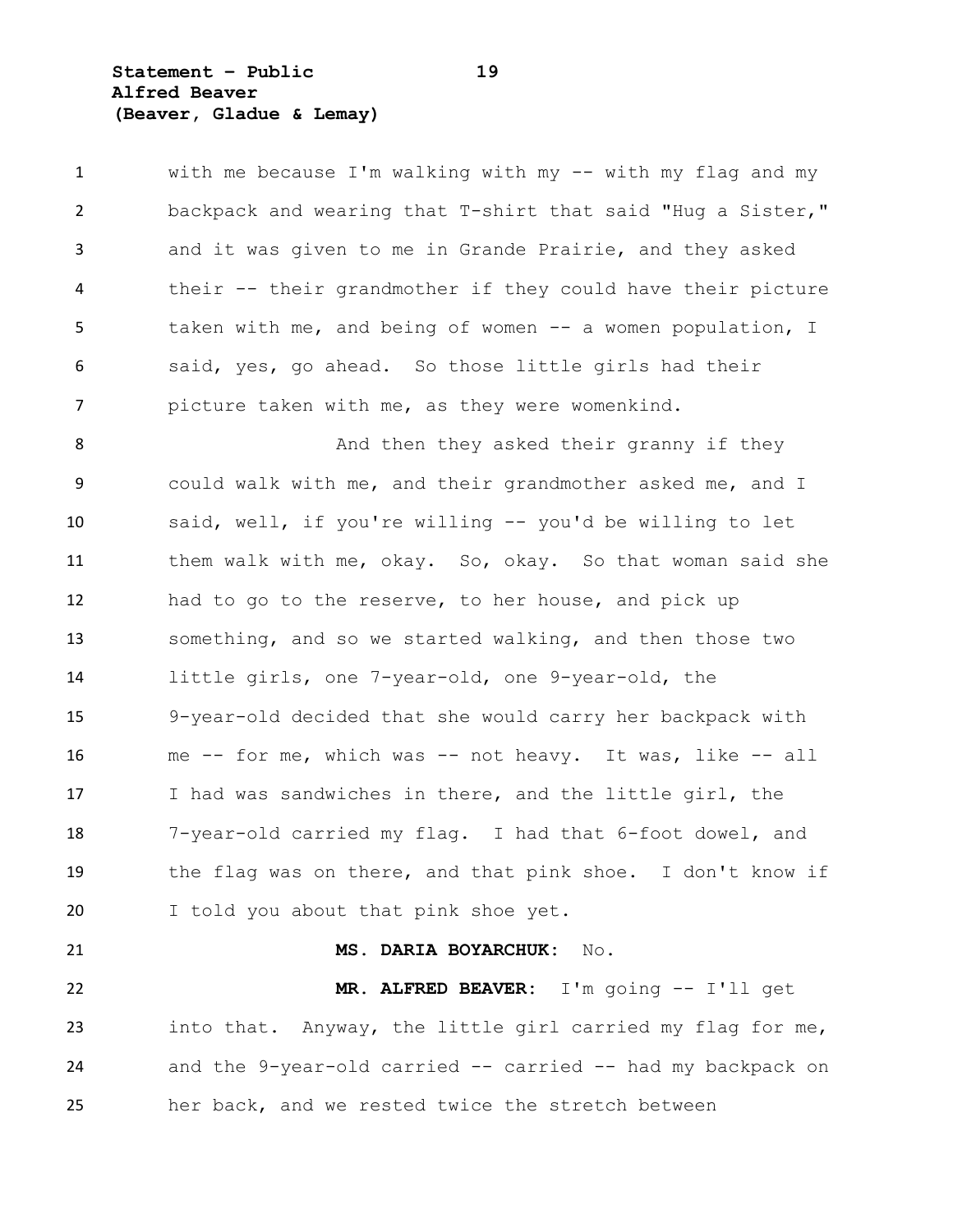**Statement – Public 20 Alfred Beaver (Beaver, Gladue & Lemay)**

 the -- the east entrance to Horse Lake Reserve and to the west entrance of the Horse Lake Reserve is nine and a half miles, and those little girls walked with me all the way.

 But along the way, before our first rest stop, the 9-year-old girl texted her cousin in Horse Lake 6 that they were walking with me and they were walking with 7 this man that was walking on the highway for -- for women. So -- but I didn't know that, and when I got to the west entrance of Horse Lake Reserve, we saw these -- there were these vehicles parked alongside the road, just well off the highway, and there were maybe 20 or 30 people there, and what -- what that little girl did was that she had texted her cousin in Horse Lake, and the cousin in Horse Lake phoned other people in Horse Lake, and that's where they came to meet me with sandwiches, coffee, tea, and juice, and a donation from the Horse Lake Band. So that was -- I had reached my 25-mile distance right at that point.

18 So the little girls went -- went home, everybody went home, but one of the people there volunteered to drive me back to Beaverlodge. That's where 21 I was staying for three nights.

22 But another thing I missed was one -- the day I left Grande Prairie, went towards Dawson Creek, in that morning, had an interview with a TV station there, privately owned, by Leonard Morrison (ph), and they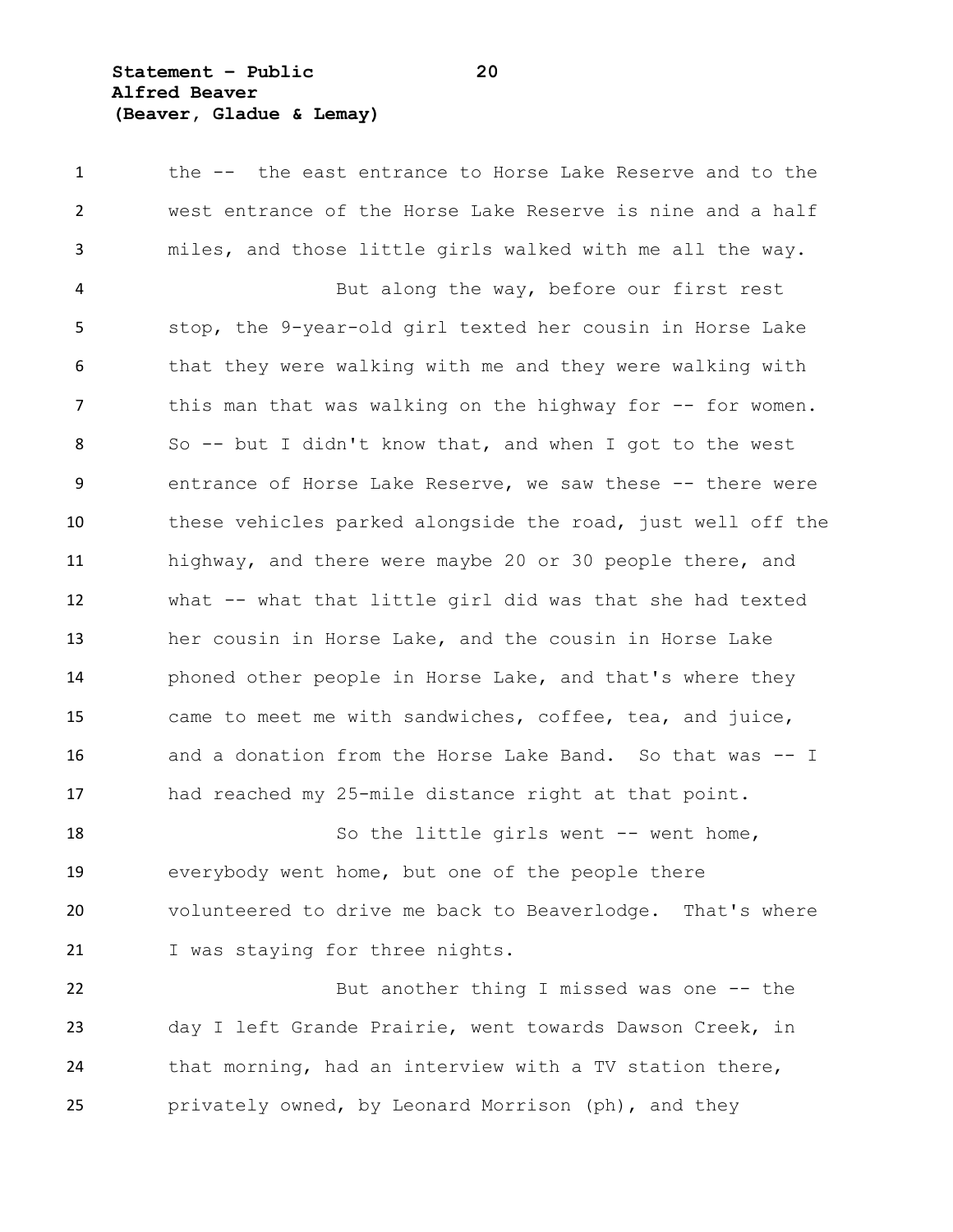**Statement – Public 21 Alfred Beaver (Beaver, Gladue & Lemay)**

 had -- and after the interview, then went into the Friendship Centre. We had a ceremony there. I went with the local Elders, and there were about 30 women there and maybe 10 men that were there. We formed a circle. They were there to see me off and walk with me to the edge of town, to the edge of the city, about 30 women and about 10 men, and my cousin Leonard Cardinal (ph) was there to sing 8 a farewell song, and so we left after the ceremony, and 9 towards the end of the -- towards the edge of the city, the mayor of Grande Prairie, Bill Given, joined us in that walk and walked with us for about two miles, but the women -- most of the women walked with me to the edge of the -- to the city limits, and walked with me about 15 kilometers west of Grande Prairie. That's -- that's how it went.

 And -- but getting back to that pink shoe. Before I reached Grande Prairie, I had just passed Sturgeon Lake Indian Reserve, and I was walking along -- on the side of the highway, and I saw this little pink runner on the side of the highway, so I picked it up, and I started thinking maybe something happened, maybe somebody did something to a little girl. Maybe that little girl was 23 been carried off into the bush and -- and her shoe slipped. So being suspicious, I planted my flag on the side of the highway, and I went into the bush looking for a sign of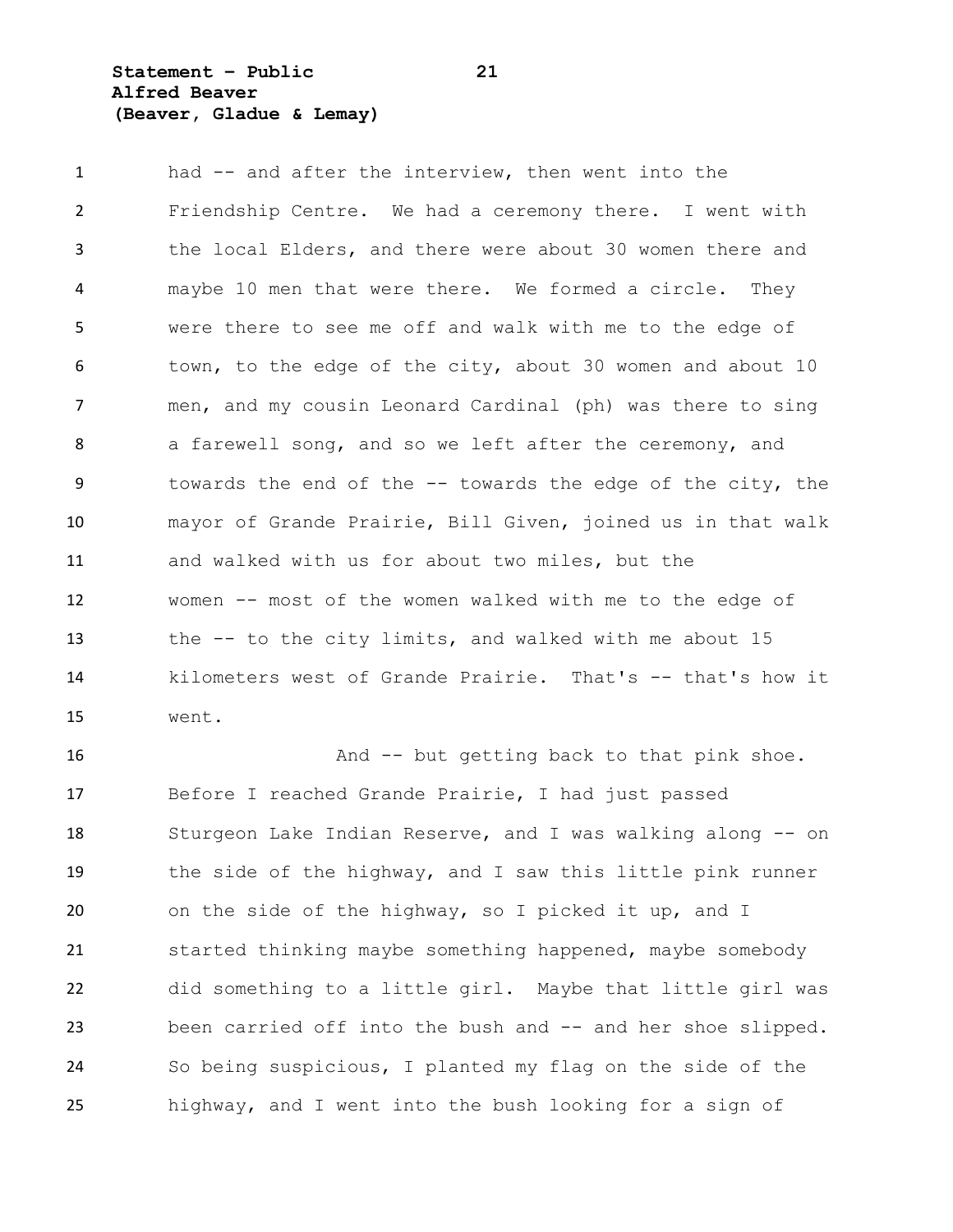**Statement – Public 22 Alfred Beaver (Beaver, Gladue & Lemay)**

 disturbed ground, and while I was in there searching, I heard a car -- a vehicle honking, so I came out of the bush, and there was a young white couple standing there. They asked me if I was in trouble or if I needed help, and I said no, and I explained to them what I -- what I found and what I thought. They said, we'll help you search. We 7 spent about half an hour to about three-quarters of an hour in that treeland searching. Couldn't find anything.

 So from there, I put up that little girl pink runner on top of my flag pole, and I carried it all the way to Fraser Lake and back to Calling Lake, back to Athabasca. That was in memory of the -- the memory of the missing and murdered little children because of family violence. Those little children do not deserve to die, do not deserve to be made a victim because of an adult's lack of confidence or lack of control over their emotions. Those little children didn't do anything to warrant being murdered. As adults, we must learn, and the message I have for the younger people and the younger parents and maybe middle-aged people too: Learn to control your emotions. Do not let your emotions control you because those children, little children that we see today are our future. We are going to be relying on them just as much as we rely on women. We came out of a woman, and for this we must always respect and be supportive of our women. Maybe some,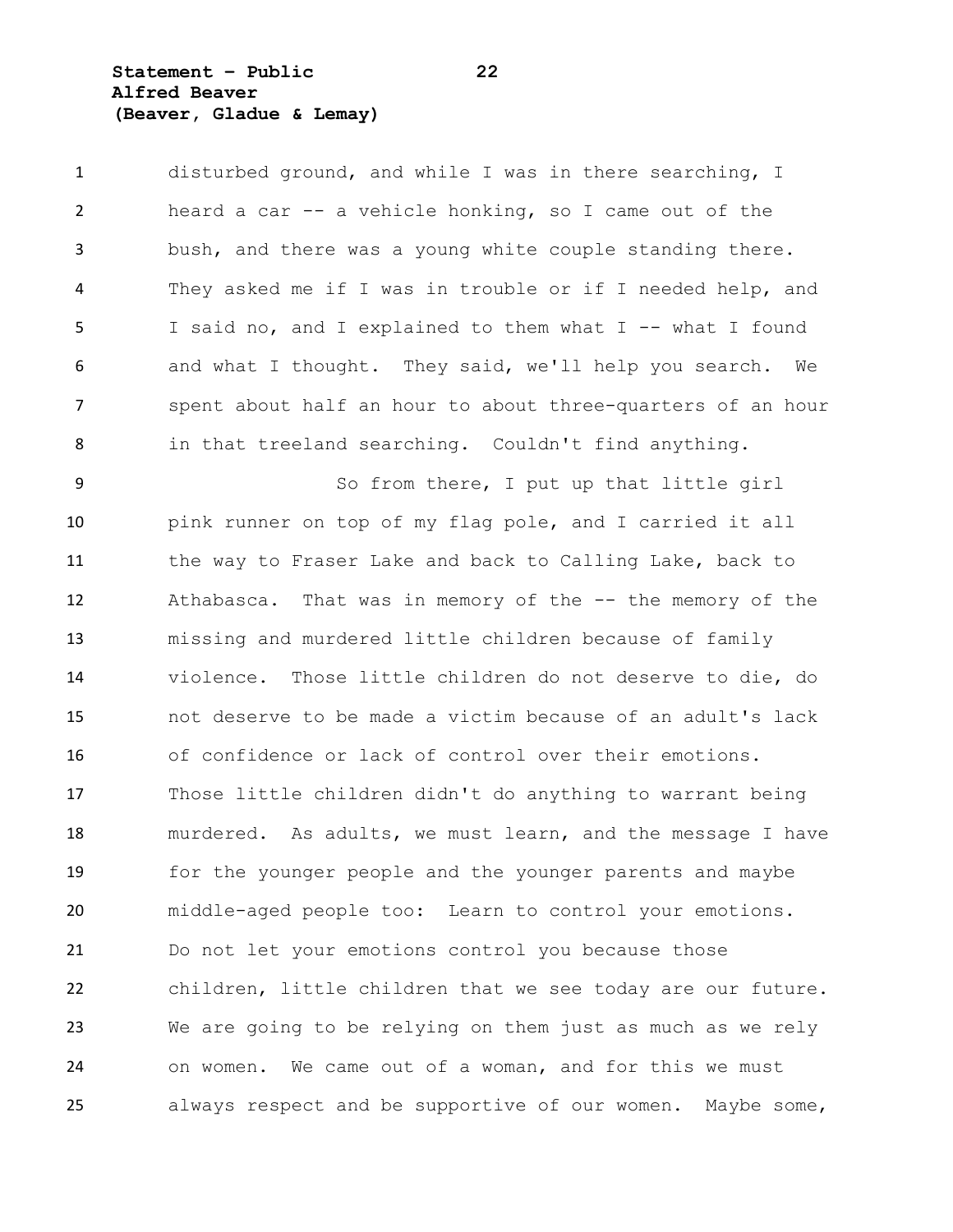**Statement – Public 23 Alfred Beaver (Beaver, Gladue & Lemay)**

 very few, will say they do not deserve our support, but in general, we must always stand by, ready to give a supporting hand.

 So -- and with that little pink shoe runner, a month and a half before -- two months before Christmas, in November, in the beginning of November, I had an idea, and I -- I tossed that idea to Monica Rosborough, the United Church pastor of the United Church in Athabasca. I said -- I said, why don't we have a candlelight vigil underneath the Christmas tree by Riverside Stage, because 11 in Athabasca alongside -- along the river bank there, they have a stage and they have a -- spruce trees that are lighted up every Christmas with Christmas lights, and the reason for being -- for having that candlelight vigil by the Christmas tree is because that's when the little children just love and go -- go nuts over a Christmas tree because the presents are there, and their present to them in that candlelight vigil is our love and our support so they can be nourished -- nourished in their growing years. That's our gift underneath that Christmas tree, and the Pink Shoe Candlelight Vigil on Christmas Eve.

22 Any questions, comments?

 **MS. DARIA BOYARCHUK:** No, it's just every -- every part of your story, it just lightens me up hearing about it. Such a -- such a beautiful story that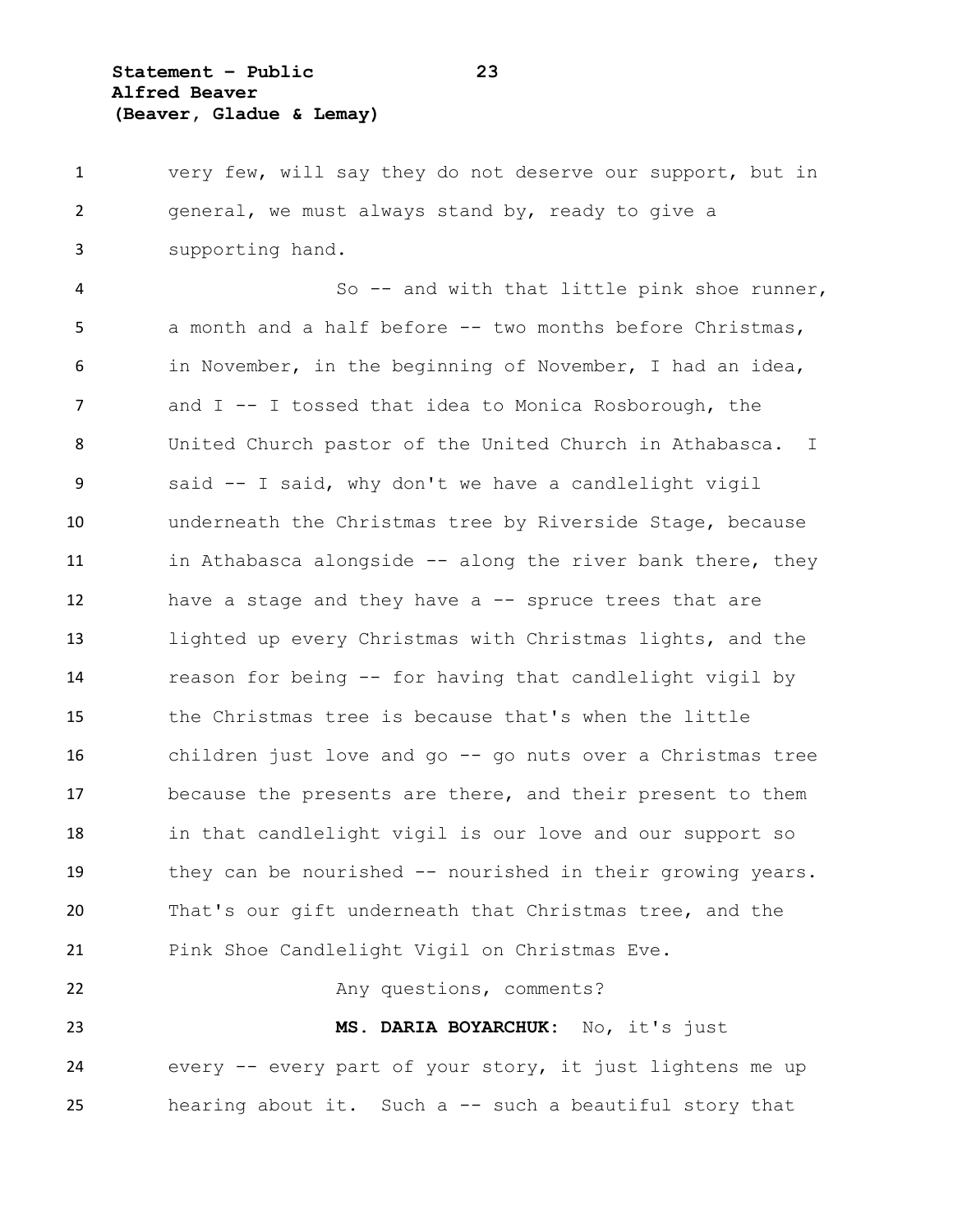**Statement – Public 24 Alfred Beaver (Beaver, Gladue & Lemay)**

1 you're sharing, and the pink shoe story... **MR. ALFRED BEAVER:** Yeah, we're -- we're planning on having a second, there, candlelight -- Pink Shoe Candlelight Vigil. Yeah. So it all ties in. The little children, the women, and the men have to play an active part in being supportive. **MS. DARIA BOYARCHUK:** How do you think the Commission can -- can help you achieve this -- these goals or help you -- **MR. ALFRED BEAVER:** Pardon me? **MS. DARIA BOYARCHUK:** How -- how can the 12 Commission help you to achieve this -- this mission in life to help those women, missing and murdered women, and to help future generations from... 15 MR. ALFRED BEAVER: I think  $--$  I think by having -- one of the -- one of the ideas I read in the paper yesterday was talking circles. **MS. DARIA BOYARCHUK:** M'hm. 19 MR. ALFRED BEAVER: But that -- that idea has been -- talking circles in every Aboriginal gathering, but we say that we're going to do this. I'll give you an example. There was -- I was a caretaker for the [Church 1] in Athabasca for a little while. I was supposed to be only 24 there -- I was only supposed to be there for one -- or one week. One week turned into four months because they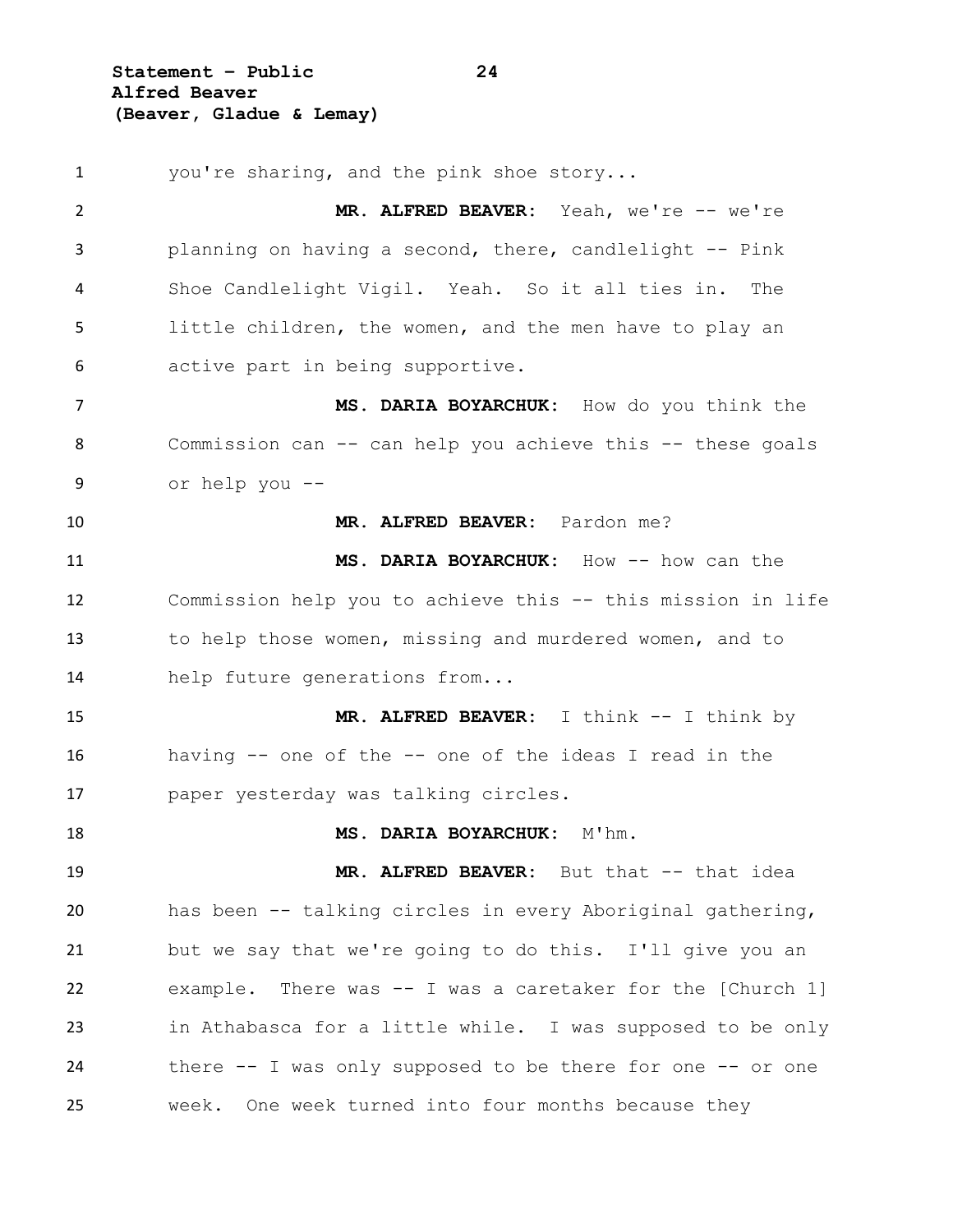**Statement – Public 25 Alfred Beaver (Beaver, Gladue & Lemay)**

 wanted -- they needed someone to shovel the snow on the sidewalk and outside and -- pretty well the main -- watch over the place, [Church 1]. They had to -- they have (indiscernible).

 The -- one of the women that was there was the church secretary, and this one Monday, a woman, I asked her for something, and she said, I'm not here to give a 8 handout to every Tom, Dick, and Harry that comes along. And I -- I said, I'm just asking you to lend me 20 bucks until I come back. I said, I have to go and cash this cheque. Oh. Oh, okay. Okay. And I said, you're one of those half-an-hour -- half-an-hour a week Christians.

 So that is the -- that is the role that a lot of these commissions, inquiries play. They're only there for that one period in time. It must not be so with this one. People that are -- are in the Commission, that are taking part in the inquiry, must do their part 24/7, 365. Just think, maybe not 365, 24/7, but keep in mind that there must be something that can come out of this National Inquiry, something concrete, something that can be seen instead of just what is written on paper.

 I gave you some ideas, and I'm working with -- I'm doing some work with a cousin of mine. Her name is Cora. She's a professor at the University of Alberta. I don't know if you know her. No? Cora Weber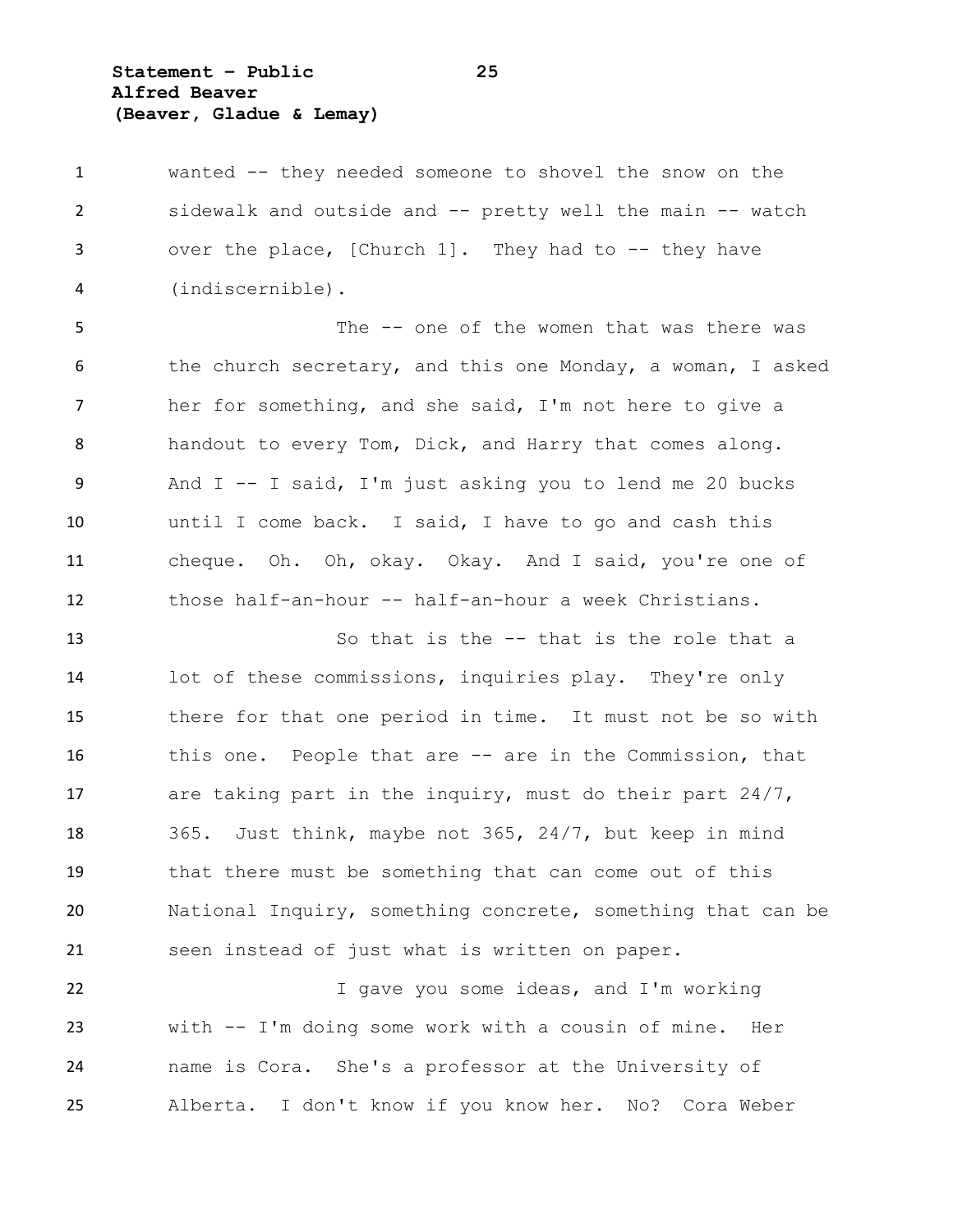**Statement – Public 26 Alfred Beaver (Beaver, Gladue & Lemay)**

 (ph) (indiscernible). Anyway, I got -- I don't know if she got a hold -- I had a box of files, (indiscernible) boxes of files in my work from 1977 -- 1975. **MS. DARIA BOYARCHUK:** What kind of work were you doing at that time? MR. ALFRED BEAVER: I was -- I was working in Grande Prairie for Procter & Gamble in the Woodland District, Proctor -- Procter & Gamble had -- had a pulp mill in Grande Prairie. **MS. DARIA BOYARCHUK:** Okay. But it has nothing to do with the missing and murdered -- those files, the Aboriginal -- **MR. ALFRED BEAVER:** Hm? **MS. DARIA BOYARCHUK:** Those files that we're talking about. They're not related to the murdered -- **MR. ALFRED BEAVER:** No. **MS. DARIA BOYARCHUK:** Okay. **MR. ALFRED BEAVER:** For -- for -- but -- my cousin Cora and I are working on -- on compiling the two, the residential school and the missing and murdered women and maybe even doing a separator including children. So it's not just a one-time thing. It's not just a one-point area. It has to be complete. So when I came to work for the Isolated Communities Advisory Board, and I after my questions, came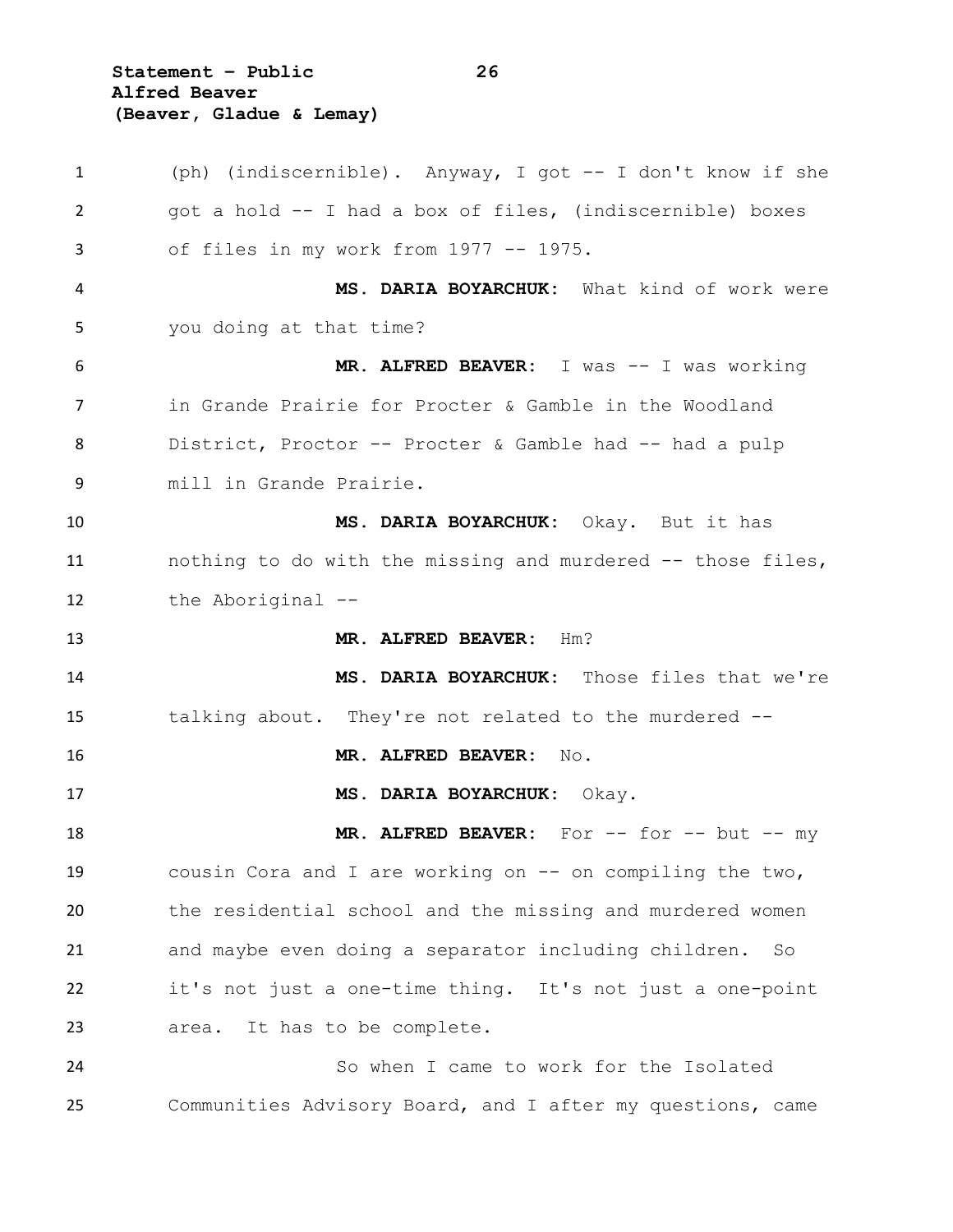**Statement – Public 27 Alfred Beaver (Beaver, Gladue & Lemay)**

 there to Grande Prairie to ask me to come and work for them, the Isolated Communities Advisory Board. ICAB was made up of seven northern Alberta communities that were isolated. Only by plane could they be reached. There were no roads there. There was Sandy Lake, Chippewan Lake, Trout, (indiscernible), (indiscernible) Lake, Little Buffalo and (indiscernible) Lake, which is now (indiscernible). And so I didn't agree for the first time -- the first time my cousin came there, the late William Beaver. He was the president then of ICAB, and then came the second time. I still refused. I didn't refuse; I just said, I can't do it at this time. The third time, they came and asked me to come and work for them, which was about three years after the first visit. I finally agreed, and my job was to answer all correspondence for him because he -- he had a good brain. He was a capable man of thinking, but his writing and reading ability was limited, so that's where I came in. I was also responsible for bookkeeping and making appointments. In reality, what I did was -- I was a thinker. I was using my -- my cousin's name. He was the president in name only. I was a thinker, and the late Roy Butenbird (ph) (indiscernible) at the gallery in -- in Edmonton here at the Chateau Laurier Conference Centre. We had a -- we had a conference there, and he was the guest speaker, and he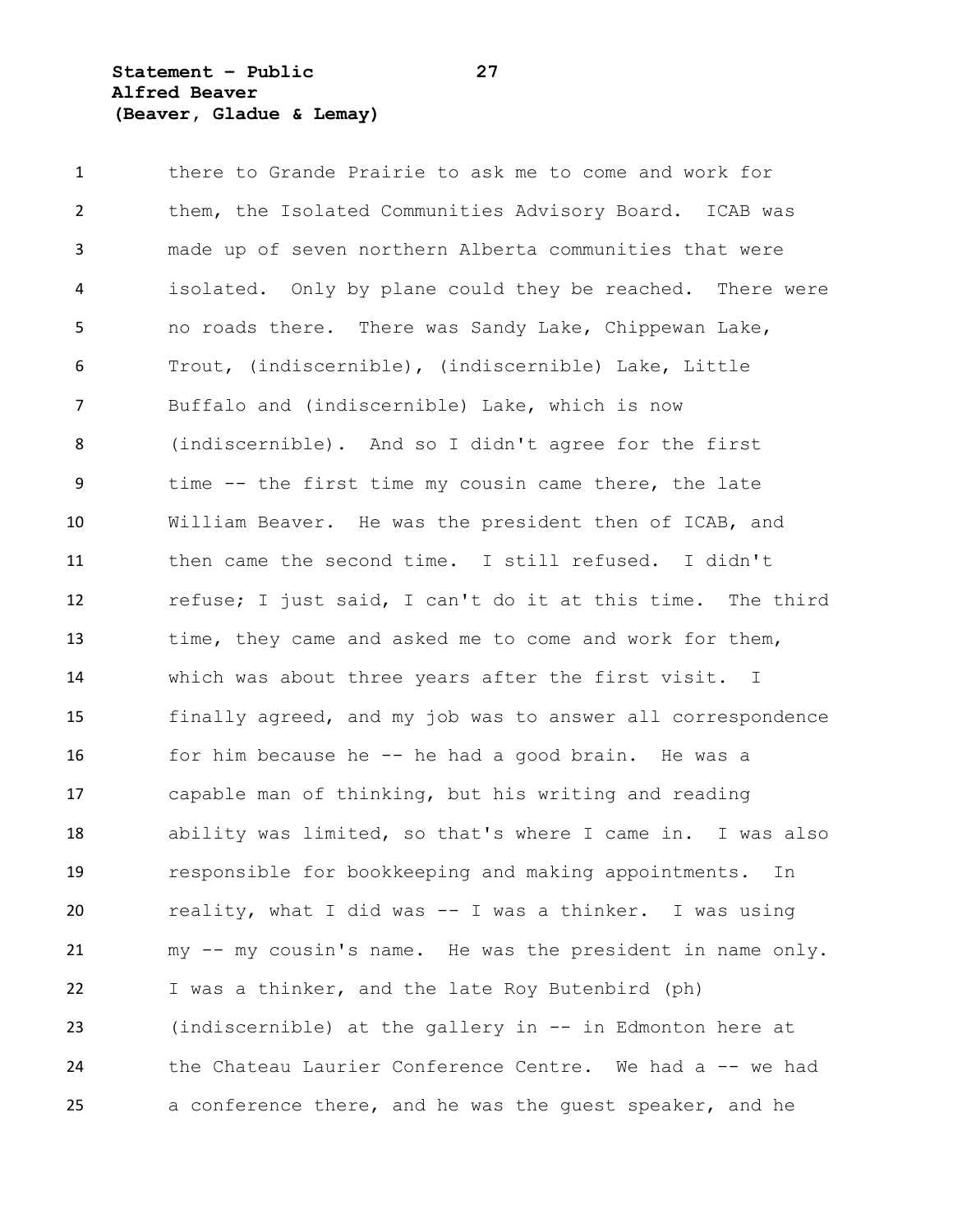# **Statement – Public 28 Alfred Beaver (Beaver, Gladue & Lemay)**

| $\mathbf{1}$ | said -- he was -- like myself, he was a thinker of the       |
|--------------|--------------------------------------------------------------|
| 2            | Indian Association of Alberta. He was a former press         |
| 3            | secretary for the late Peter Lougheed who was then premier   |
| 4            | of Alberta, and he was the guest speaker at the banquet,     |
| 5            | and he said $-$ he said, I am the thinker, I am the planner, |
| 6            | I am the writer, and the strategist behind the president of  |
| 7            | the Indian Association of Alberta, and he said, there's      |
| 8            | another man who works in that capacity. His name is          |
| 9            | Alfred Beaver. He does the planning, the thinking, the       |
| 10           | strategizing for the ICAB. That's what I did.                |
| 11           | So that's $--$ that's $--$ that's only part, and             |
| 12           | then -- and those files are the research that we did into    |
| 13           | membership of Bigstone Cree Nation, the abuse in Indian      |
| 14           | residential schools --                                       |
| 15           | MS. DARIA BOYARCHUK: M'hm.                                   |
| 16           | MR. ALFRED BEAVER: -- and part of it has to                  |
| 17           | do -- a small seqment, maybe, I'd say one-fifth of           |
| 18           | it -- into the missing and murdered Aboriginal women.<br>All |
| 19           | those files -- all those issues are in those files.          |
| 20           | MS. DARIA BOYARCHUK: And where are those                     |
| 21           | files now?                                                   |
| 22           | MR. ALFRED BEAVER: Huh?                                      |
| 23           | MS. DARIA BOYARCHUK: Where are those files                   |
| 24           | today?                                                       |
| 25           | They are in the $--$ they<br>MR. ALFRED BEAVER:              |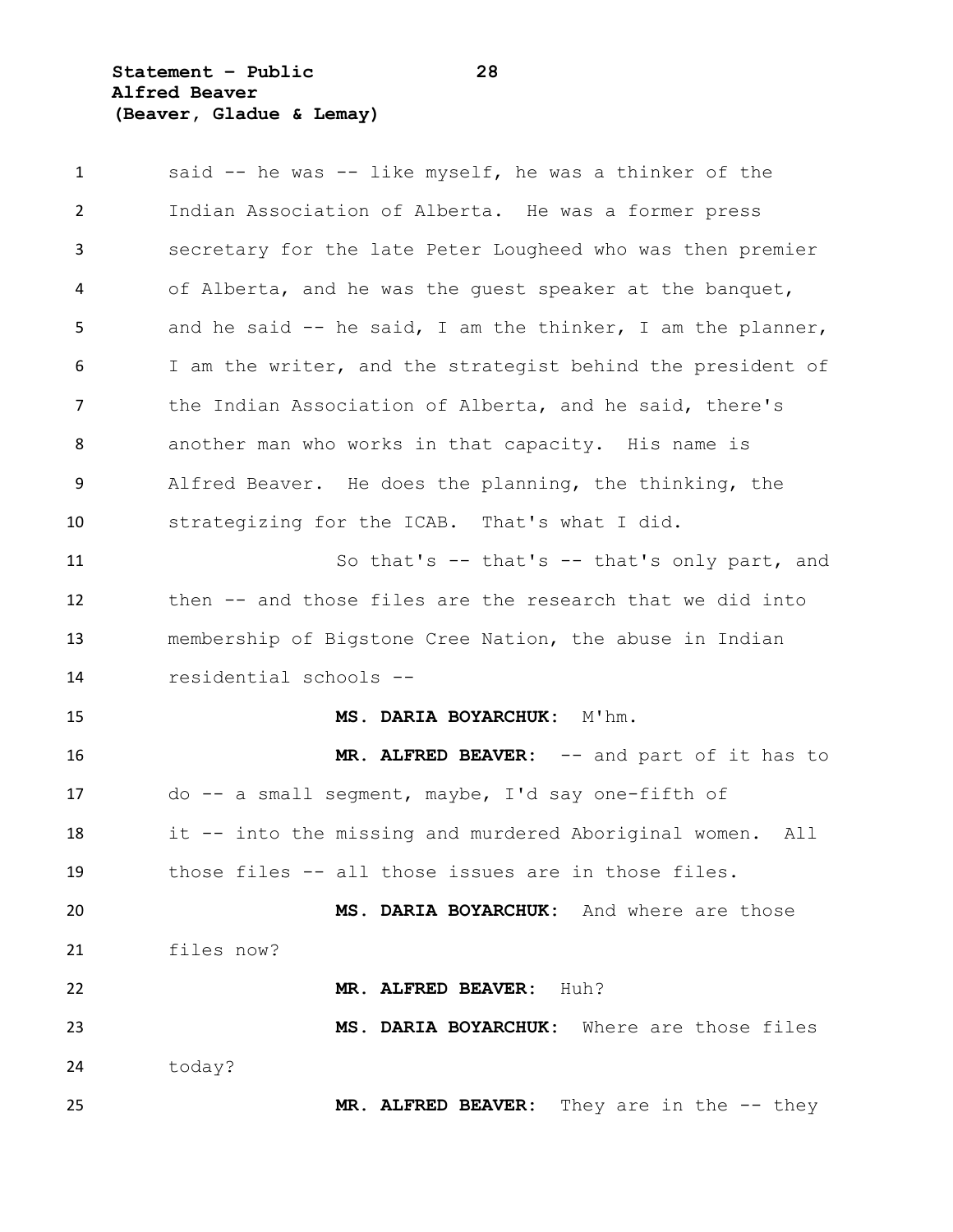**Statement – Public 29 Alfred Beaver (Beaver, Gladue & Lemay)**

| $\mathbf{1}$   | are in Calling Lake at the -- the sub office, Bigstone sub |
|----------------|------------------------------------------------------------|
| $\overline{2}$ | office in Calling Lake, and at that time when I loaned     |
| 3              | those files to Richard Davis who at then -- at that time,  |
| 4              | vice president -- or vice president for Indian Association |
| 5              | of Alberta, along with those files, there were 21 cassette |
| 6              | tapes of interviews that we did with Elders in those       |
| $\overline{7}$ | outlying communities as far as High Level and              |
| 8              | Chippewan Lake, Fort Chippewan. We interviewed             |
| 9              | Elders -- there were three of us that were doing the       |
| 10             | membership research. There was Ernest -- the late Ernest   |
| 11             | Green (ph) from Saddle Lake; Irene Boulie (ph) from        |
| 12             | Wabasca; and myself.                                       |
| 13             | MS. DARIA BOYARCHUK: And those -- are they                 |
| 14             | video tapes? Are they audio tapes? Are they accessible if  |
| 15             | the Commission would like to -- to listen to these         |
| 16             | interviews? Are they publicly accessible? Do you know      |
| 17             | anything about it?                                         |
| 18             | MR. ALFRED BEAVER: Would they have                         |
| 19             | access -- would the Commission have access to those files? |
| 20             | MS. DARIA BOYARCHUK: Yes, if they -- if                    |
| 21             | they would like, can they get access to those files?       |
| 22             | MR. ALFRED BEAVER: Yeah. It would have to                  |
| 23             | with a letter of request.                                  |
| 24             | MS. DARIA BOYARCHUK: Okay. Okay.                           |
| 25             | MR. ALFRED BEAVER: And probably have to                    |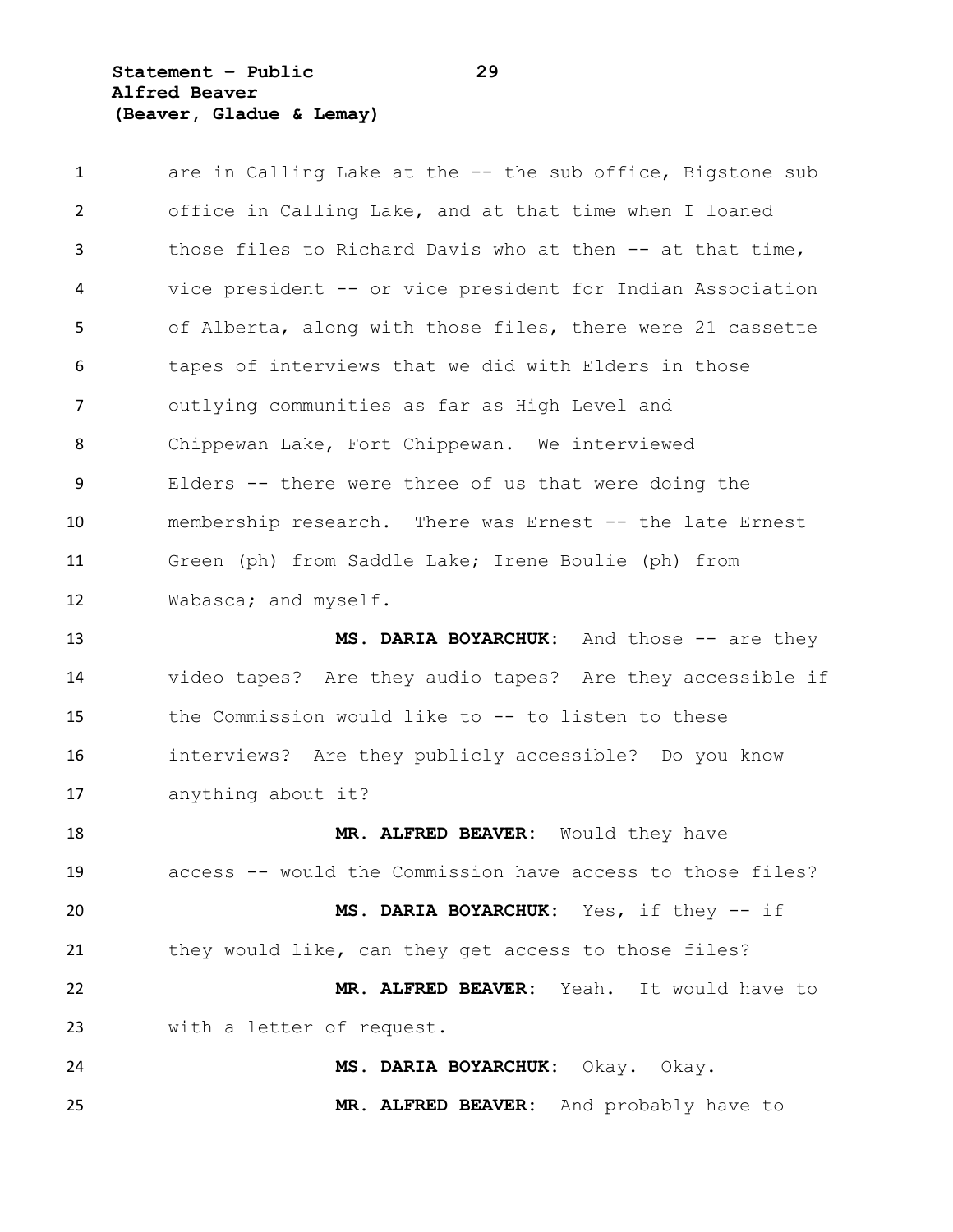**Statement – Public 30 Alfred Beaver (Beaver, Gladue & Lemay)**

 deal with Bigstone Cree Nation, but I -- I was -- before my -- before my cousin died, the late William Beaver, he died in 1993, three weeks before he died, those files used to be in his shed in Wabasca when he was -- after -- he was the -- he was beat out of his position as band councilor. He was the former Chief of Bigstone, and then got defeated there and then became a band councillor, and then he got sick with cancer, and in that spring of 1993 or after Christmas of 1993 was transferred to Cross Cancer Institute, and then when -- I used to go and visit him, because I lived in Edmonton, and about three weeks before he passed on, Guy O'Taylor (ph) -- Guy O'Taylor is now [*one line redacted - personal information*], he lives in Edmonton being cared for in a nursing home -- but he was there, so was William Beaver's wife and his son John, and they were witnesses to -- when William told me in Cree that he wanted me to keep -- to be the -- to be the caretaker of those files, and he said, when you get home to Calling Lake, go to Wabasca and get those files and bring them to your house in Calling Lake, so I did.

 **MS. DARIA BOYARCHUK:** M'hm. **MR. ALFRED BEAVER:** And a couple of years after that, Richard Davis from Indian Association asked if 24 they could borrow those files, and they would catalogue on computer all those files, so I agreed. But after several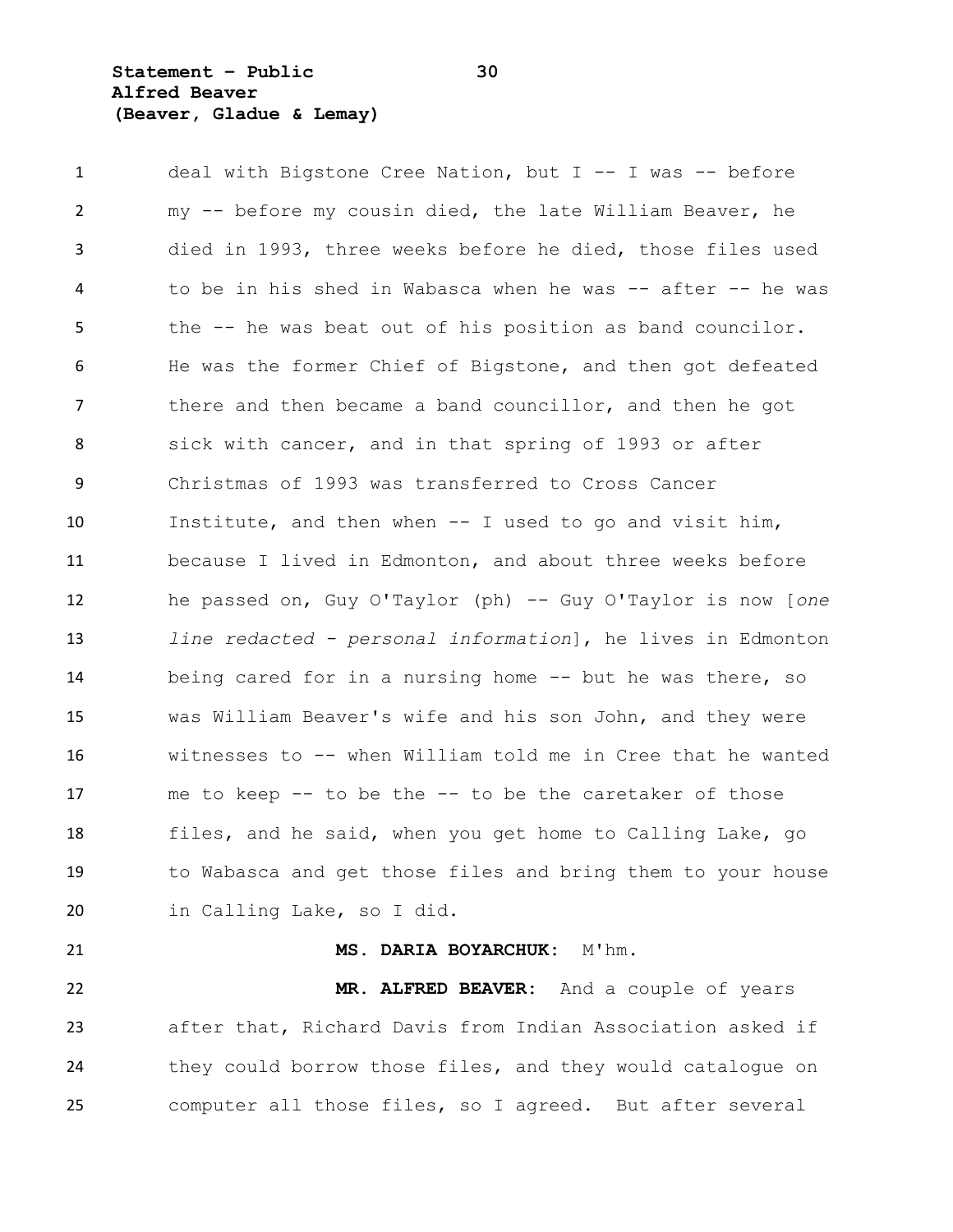**Statement – Public 31 Alfred Beaver (Beaver, Gladue & Lemay)**

 years, nobody had done anything in Slave Lake at the -- their office, Treaty and Aboriginal Rights Research Group. Nobody had done anything with those files. They had yet been sitting in the warehouse all that time, so Loretta Gladue at that time was a band representative in Calling Lake. She requested (indiscernible) -- which is 7 the Sawridge -- part of the Sawridge Indian Band to return 8 those files, which they did. So those files are now in Calling Lake, and I'm still the caretaker. Yeah. **MS. DARIA BOYARCHUK:** How many files would you approximately say there are? How many files are we talking about? **MR. ALFRED BEAVER:** There would be -- **MS. DARIA BOYARCHUK:** You said they're sitting in a warehouse. I can imagine a huge space -- **MR. ALFRED BEAVER:** They would be the -- the titles of those files would be The Precreation of the Canadian Constitution, Indian Control of Indian Child Care, the -- it would also be the -- come on, brain. Think. The Indian Control of Indian Child Care, and then the Alberta Indian Elders Society, that was another one we formed, Don Cardinal and me, and the promotion of Indian Women's Rights As Human Beings. That was another topic that was -- and then the Treaty and Aboriginal Rights Research, there must be -- there were about 11 different categories,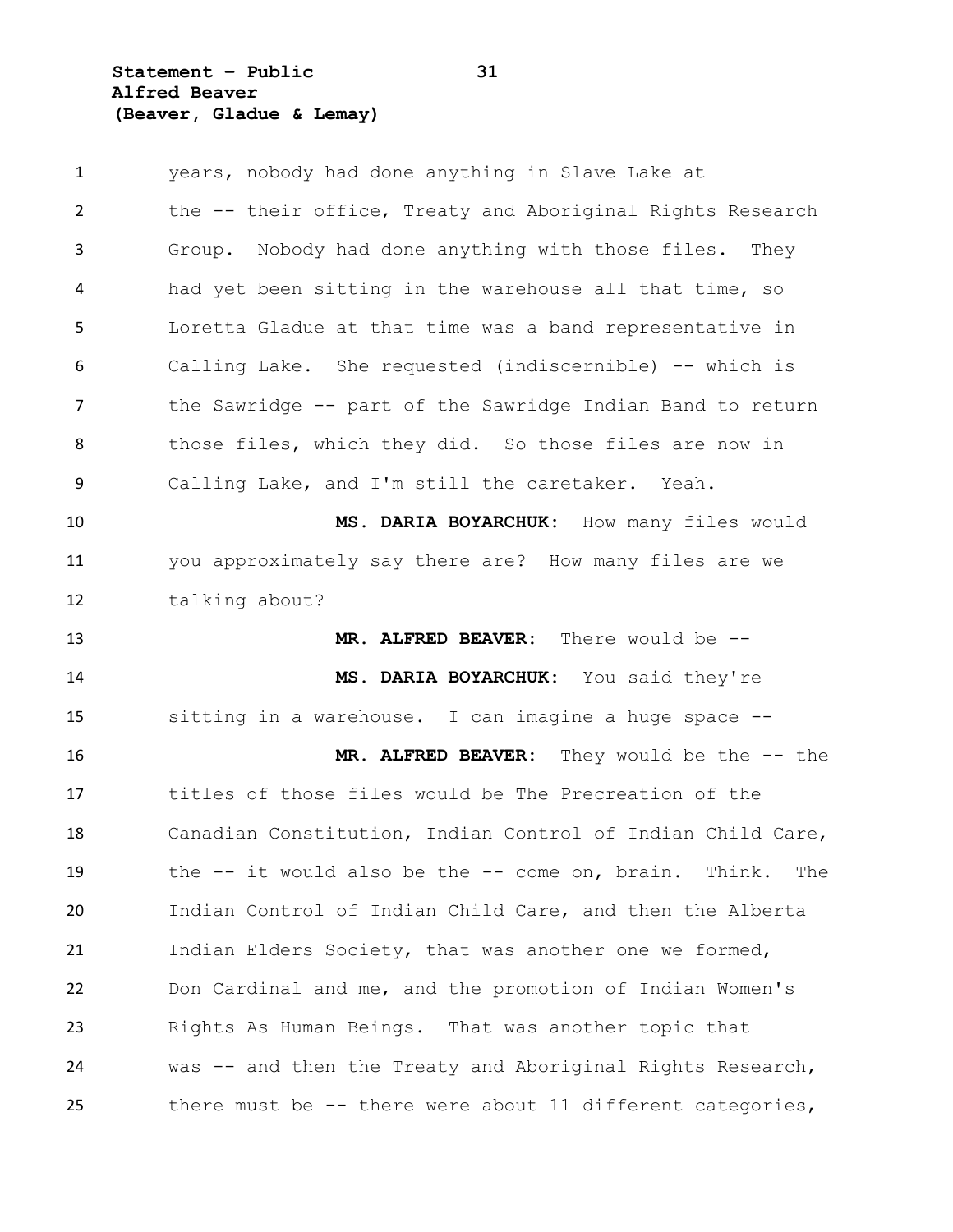**Statement – Public 32 Alfred Beaver (Beaver, Gladue & Lemay)**

 so it's quite a bit of reading. **MS. DARIA BOYARCHUK:** Okay. And you said that they were also -- they contained interviews with the Elders? **MR. ALFRED BEAVER:** Yeah. There were interviews with Elders. Going back to -- one of the Elders 7 that we interviewed was George Nosky (ph). He died at 111, 8 about -- about eight years ago. **MS. DARIA BOYARCHUK:** M'hm. **MR. ALFRED BEAVER:** And died at 111, so that would put him way -- way in the early days of 1900, but there were stories that were handed down from -- from previous generations. For example, the stories told to me 14 by my grandfathers -- you see, in the Cree language, we have a different -- different way of relating. My grandfather, my maternal grandfather, my paternal grandfather, and same with them, my grandmothers, their sisters and their brothers are also my grandfathers, not great uncles or granduncles, but they're my grandfathers. Even extended family members, they become my grandfathers. So as a young boy -- as young boys, I'll say -- my brother 22 Walter and I used to leave me -- not every day, but they were a couple of old-timers from Sandy Lake, which is about 18 miles away. They used to come in the summer and put up their tent or tepee in our front yard, and -- but they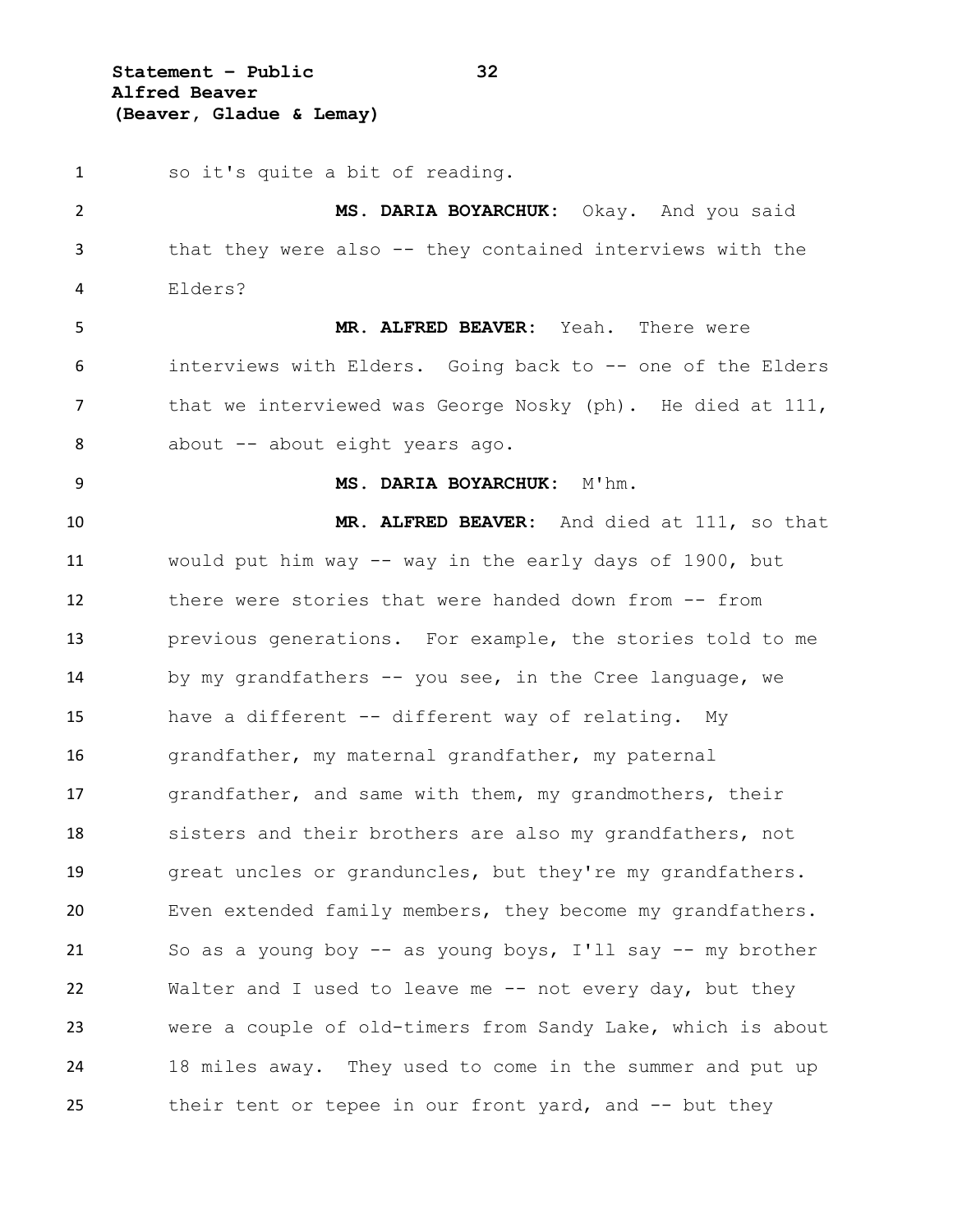**Statement – Public 33 Alfred Beaver (Beaver, Gladue & Lemay)**

 would ask for permission first, and my dad would allow 2 them, and after they -- they got set up, maybe the next day, my dad would give us a little bit of tobacco to take to the old people, and I would say (speaking in Native language): May I have your pipe, Grandpa? I'd filled the pipe with tobacco, and that was the protocol for asking for 7 stories or knowledge from the old people, not -- not the knowledge as obtained by the now overnight medicine and overnight Elders. What I know about the old customs and traditions and practices and beliefs were acquired verbally and in person from those old people. When I say "old people," they had been in their 60s, 70s, 80s, 90s. They may have been blind, some of them. A couple of them, I know.

#### **MS. DARIA BOYARCHUK:** M'hm.

 **MR. ALFRED BEAVER:** They may have been deaf, but when I fill that pipe up, they were always ready to tell the story, and their stories, I would -- I would say they were parables. Like, in the Bible, Jesus talked about parables, tells parables, and his disciples -- disciples had to figure out what that parable meant in reality, and that's the way these old people told their stories. I had to figure out what that story meant, what was behind that story, and why I believed in -- why they believed in the healing powers of the plants, of the different parts of a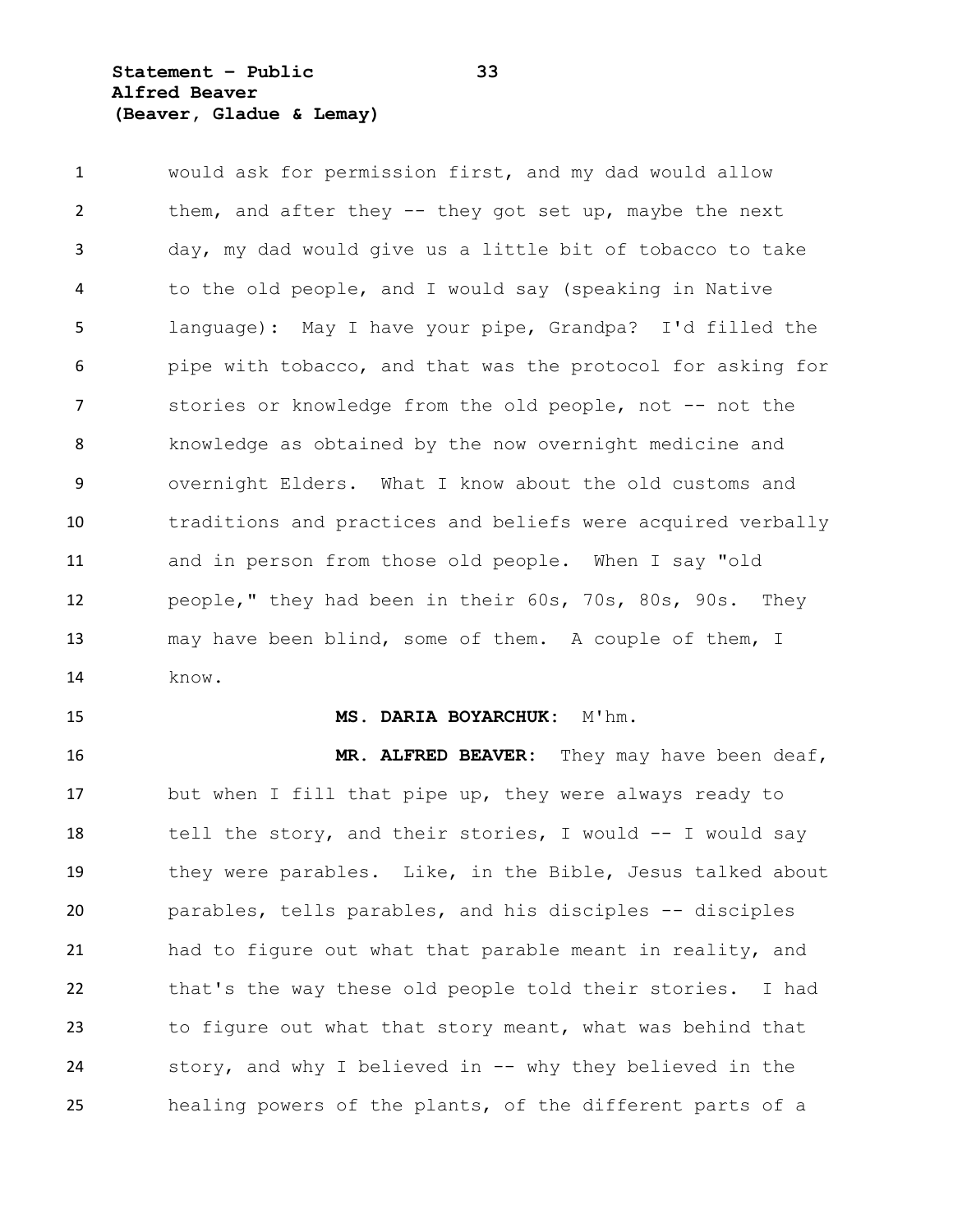**Statement – Public 34 Alfred Beaver (Beaver, Gladue & Lemay)**

 chrysalid or -- that have healing powers, the different parts of an animal that have healing powers, and the different animals that have parts of their body that can be used as curses. It's no -- not practiced very much now, but in -- in this -- in this file, there's -- **MS. DARIA BOYARCHUK:** Which file? Your -- **MR. ALFRED BEAVER:** Huh? **MS. DARIA BOYARCHUK:** The file -- **MR. ALFRED BEAVER:** That -- that might -- there are some pictures in there during my walk, and -- **MS. DARIA BOYARCHUK:** Okay. Would you like to share those with the Commission? **MR. ALFRED BEAVER:** Huh? **MS. DARIA BOYARCHUK:** Would you like to share -- show the Commission the pictures? **MR. ALFRED BEAVER:** Yeah, there's a few -- a 18 whole bunch of them that -- the majority of them went missing. I had a house fire. This is -- **MS. DARIA BOYARCHUK:** You can just point 21 towards the video camera. **MR. ALFRED BEAVER:** All right, but first I'll tell you -- **MS. DARIA BOYARCHUK:** Okay. **MR. ALFRED BEAVER:** Now, this is the -- this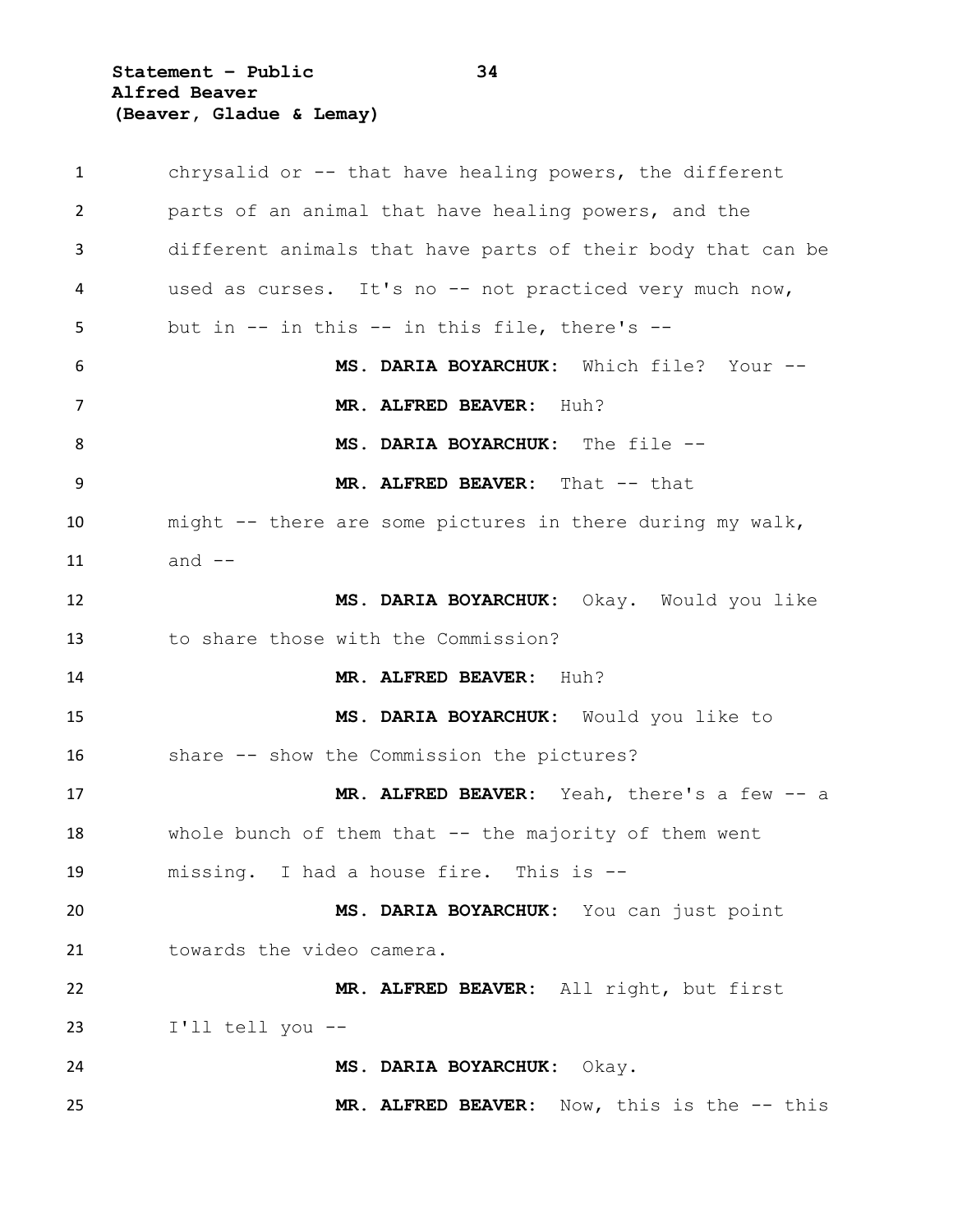**Statement – Public 35 Alfred Beaver (Beaver, Gladue & Lemay)**

1 is the camera over here. This is a -- this is a statue of my great, great, great grandpappy in Beaverlodge. **MS. DARIA BOYARCHUK:** Okay. **MR. ALFRED BEAVER:** That's where I camped. That's -- that's me over here holding the flag, and that's my cousin Leonard -- Leonard Cardinal's stepson, and that's when we arrived in Beaverlodge. **MS. DARIA BOYARCHUK:** So this is the flag with the pink -- pink slipper, the -- **MR. ALFRED BEAVER:** Huh? **MS. DARIA BOYARCHUK:** This is the flag with the pink running shoe, you said, the little kid's -- **MR. ALFRED BEAVER:** Yeah. **MS. DARIA BOYARCHUK:** Little girl's... **MR. ALFRED BEAVER:** Can we see that pink slipper? **MS. DARIA BOYARCHUK:** I can't, but I -- I was just wondering. **MR. ALFRED BEAVER:** Yeah, right here. **MS. DARIA BOYARCHUK:** Oh, right -- okay. Okay. **MR. ALFRED BEAVER:** That little -- that little thing on top of the flag pole there. That's the pink slipper. **MS. DARIA BOYARCHUK:** Yeah. Thank you.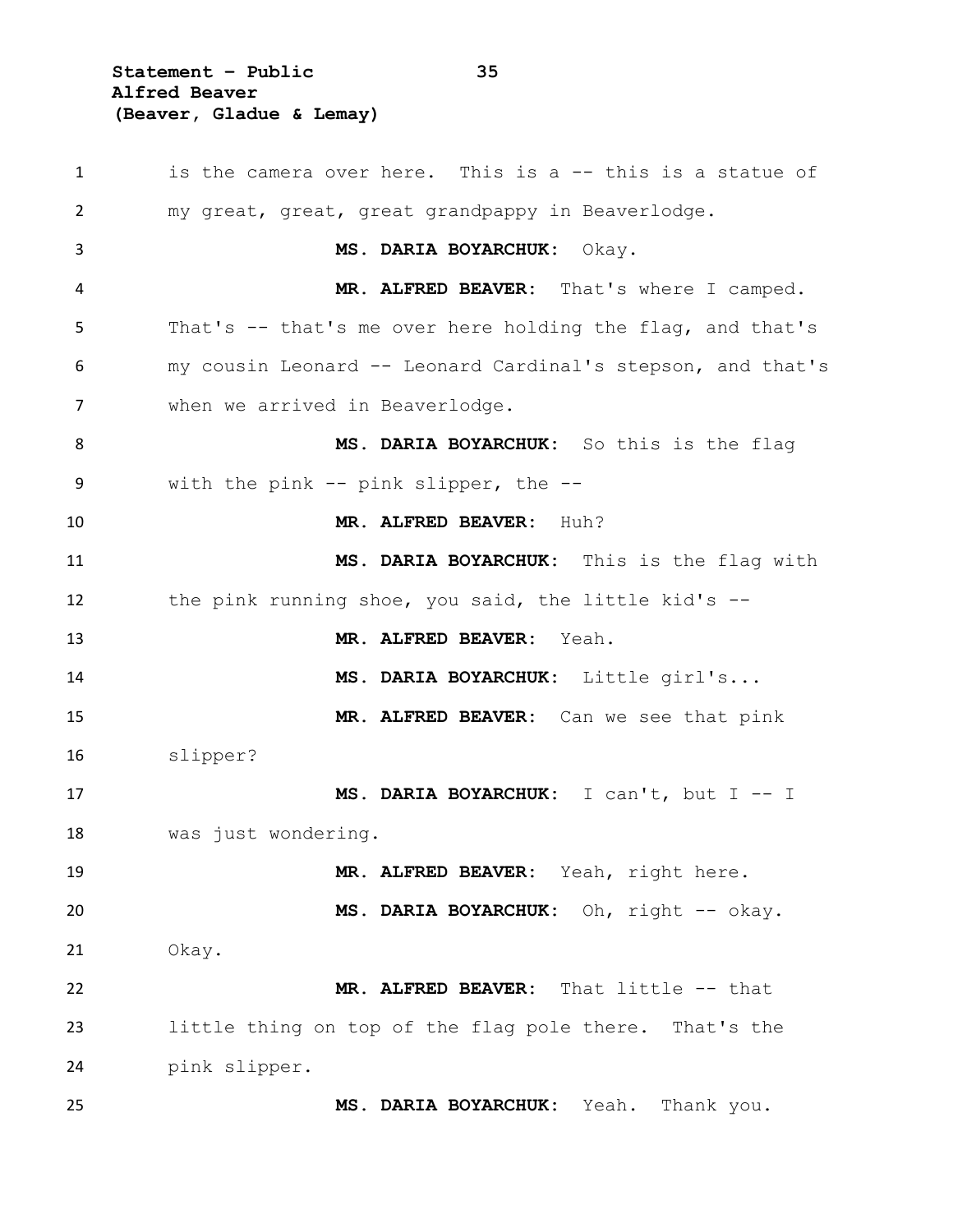**Statement – Public 36 Alfred Beaver (Beaver, Gladue & Lemay)**

1 MR. ALFRED BEAVER: That's what -- that's what -- that's the one I found downside of Sturgeon Lake. **MS. DARIA BOYARCHUK:** Yes. **MR. ALFRED BEAVER:** And these are members of Horse Lake First Nation that came to greet us. There were more than that. They were some more across the road there. 7 And then -- I had so many pictures, and -- this is -- this 8 is my cousin here in the black jacket, Leonard Cardinal. He's also an Elder -- a young Elder, and he's the one that introduced me to the mayor of Grande Prairie, Bill Given, and these are some of the women that walked -- that walked with us out of the city of Grande Prairie, these women, and this man in the blue shirt is the mayor of -- I don't know if he still is. He was the mayor of Grande Prairie. **MS. DARIA BOYARCHUK:** Okay. **MR. ALFRED BEAVER:** And this is when we were walking out of the city of Grande Prairie, and there again is Bill Given, the one in the blue shirt, and this is approaching the Moberly Lake Indian Reserve in B.C. **MS. DARIA BOYARCHUK:** M'hm. **MR. ALFRED BEAVER:** And this is a member of the Moberly Lake Cree Nation. They are two different bands there. One is Saulteau Indian Nation, the other one is Moberly Lake Cree Nation, and that's -- that's at the -- at the Moberly Lake Cree Nation, and these are people, again,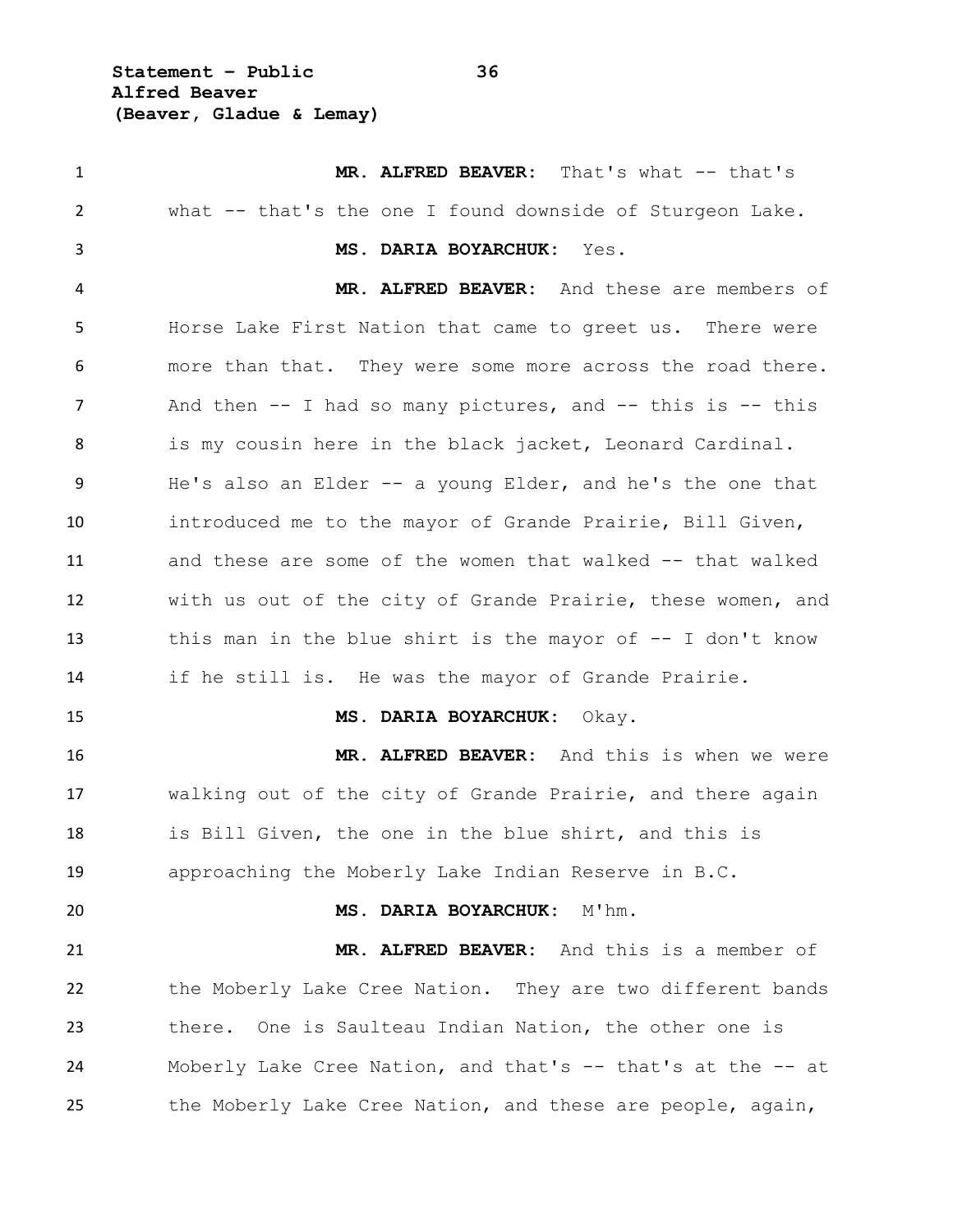**Statement – Public 37 Alfred Beaver (Beaver, Gladue & Lemay)**

 that walked with me from East Moberly Lake to West Moberly Lake. That's the end of their reserve is, which is about ten miles apart, so all these little kids and the adults walked with me, these -- and these are the same -- same people. **MS. DARIA BOYARCHUK:** M'hm. **MR. ALFRED BEAVER:** Was already snowing 8 there when we took that picture. It had snowed. **MS. DARIA BOYARCHUK:** Wow. **MR. ALFRED BEAVER:** And this is in Fort St. John outside the Treaty 8 office in Fort St. John, and the woman standing there is [Friend 1]. She's a -- I don't know if she's a director of the Sisters in Spirit, but every -- every October 4th, she goes to Ottawa to take part in that Sisters in Spirit Walk, and that was in Fort 16 St. John. That's what we're looking the city of -- the city of Dawson Creek is on the other side. Can't see it from here. And this is entering the -- crossing the Alberta/B.C. border. I had a whole bunch of -- like I said, a whole bunch of pictures. **MS. DARIA BOYARCHUK:** Well, thank you for sharing that. **MR. ALFRED BEAVER:** And this is -- **(KNOCKING ON DOOR) UNIDENTIFIED SPEAKER:** (Indiscernible) in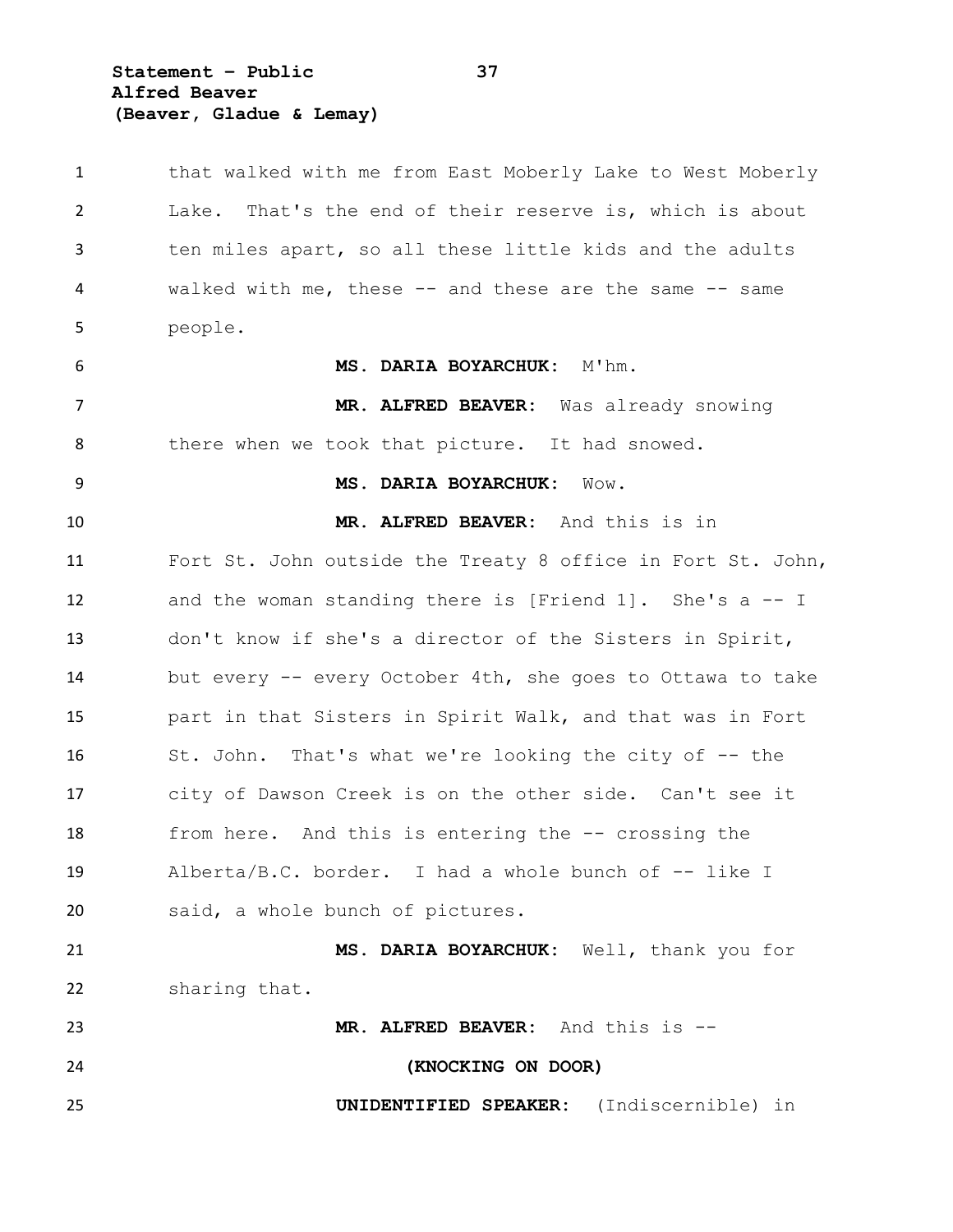**Statement – Public 38 Alfred Beaver (Beaver, Gladue & Lemay)**

 here. **UNIDENTIFIED SPEAKER:** Sorry, miss. I'm 3 just checking if -- I was looking for luggage carts. Is there one in here? **MS. DARIA BOYARCHUK:** No, we don't see any. No. Sorry. **UNIDENTIFIED SPEAKER:** Okay. **(DOOR CLOSES) MR. ALFRED BEAVER:** And this is overlooking that reserve, and here, that little boy is my friend [Friend 2]'s grandson, and that's [Friend 2's mother], [Friend 2's]'s mother. This was in her house in Moberly Lake First Nation, and this is -- when we arrived at the Saulteau Nation. That's the west entrance to Saulteau Nation. So that's only -- those are only some of the pictures that I have there. Thank you. And I also kept articles about little children -- **MS. DARIA BOYARCHUK:** Okay. 19 MR. ALFRED BEAVER: -- being victimized. I -- I have a binder -- I have a binder of the atrocious deeds inflicted on little children. There are about eight different articles I have at home, and that's my -- my commitment to the women, to the children, but also to say to -- say to the men, be strong, show your support, do not be shy. When I was drinking, I was never shy to raise my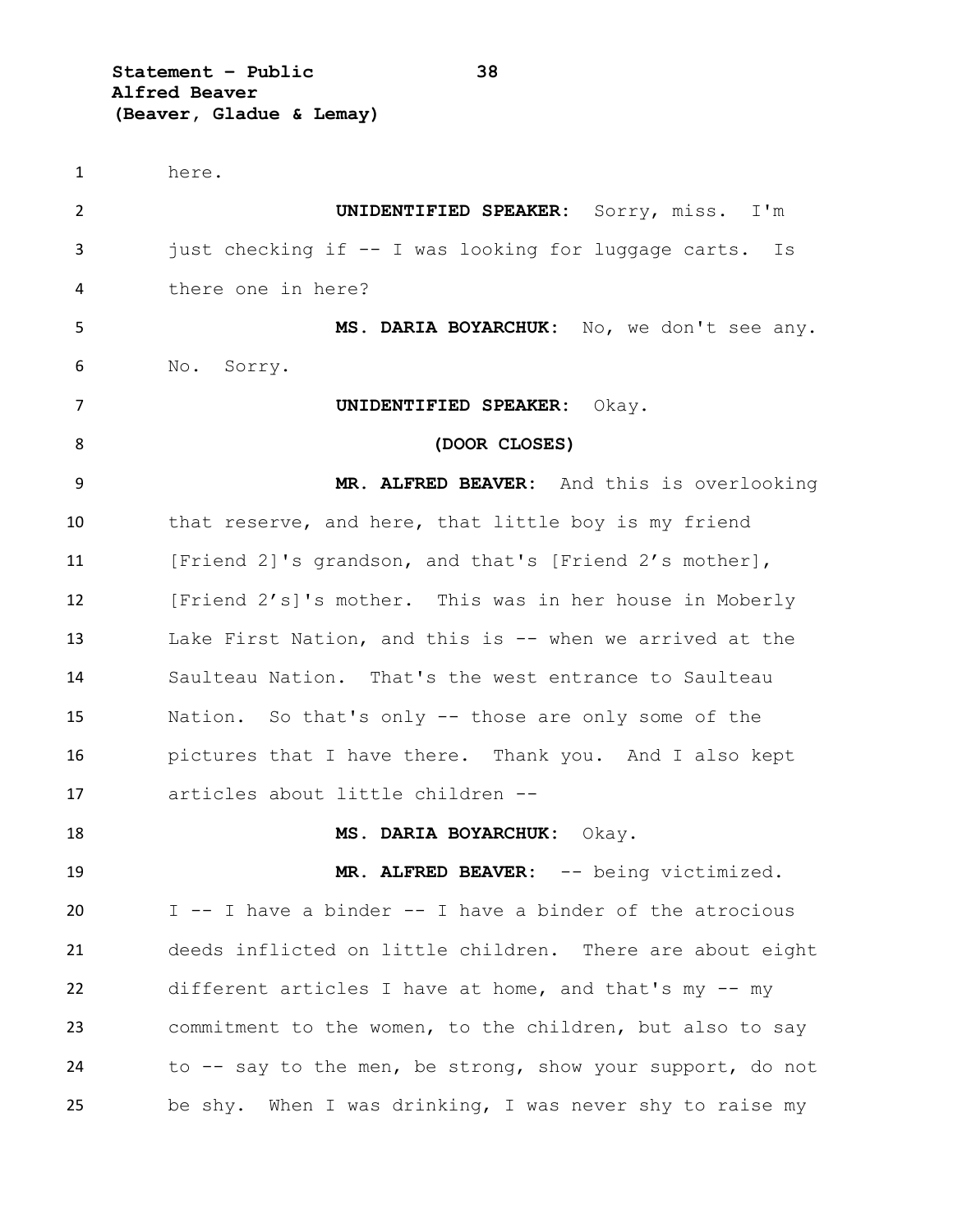**Statement – Public 39 Alfred Beaver (Beaver, Gladue & Lemay)**

 voice to show that I was drinking. **MS. DARIA BOYARCHUK:** M'hm. **MR. ALFRED BEAVER:** I was never shy to sing in public. I was never shy to go in -- into a bar, anywhere, and now that I'm sober, I kind of cringe when I go into a church or to an AA meeting, but then I think back 7 on -- on the purpose, on my later existence in life, and that's just to provide us a -- provide a leaning standard, 9 a leaning post, if you will, for the abuse, for the missing and murdered little children and women. So... **MS. DARIA BOYARCHUK:** Thank you. Thank you for your commitment to women, and I know that's not -- it's not only your -- your personal story of something that happened to your relatives, but it's -- you're doing it on behalf of all women out there. **MR. ALFRED BEAVER:** Hm? **MS. DARIA BOYARCHUK:** You're doing it on behalf of all women -- **MR. ALFRED BEAVER:** Yeah. **MS. DARIA BOYARCHUK:** -- whether it's -- they're related to you or not, but you're -- you -- you're out there, standing up for their rights, for our rights, and that is... **MR. ALFRED BEAVER:** And I don't -- I don't refer only to Indian, Aboriginal, Indigenous --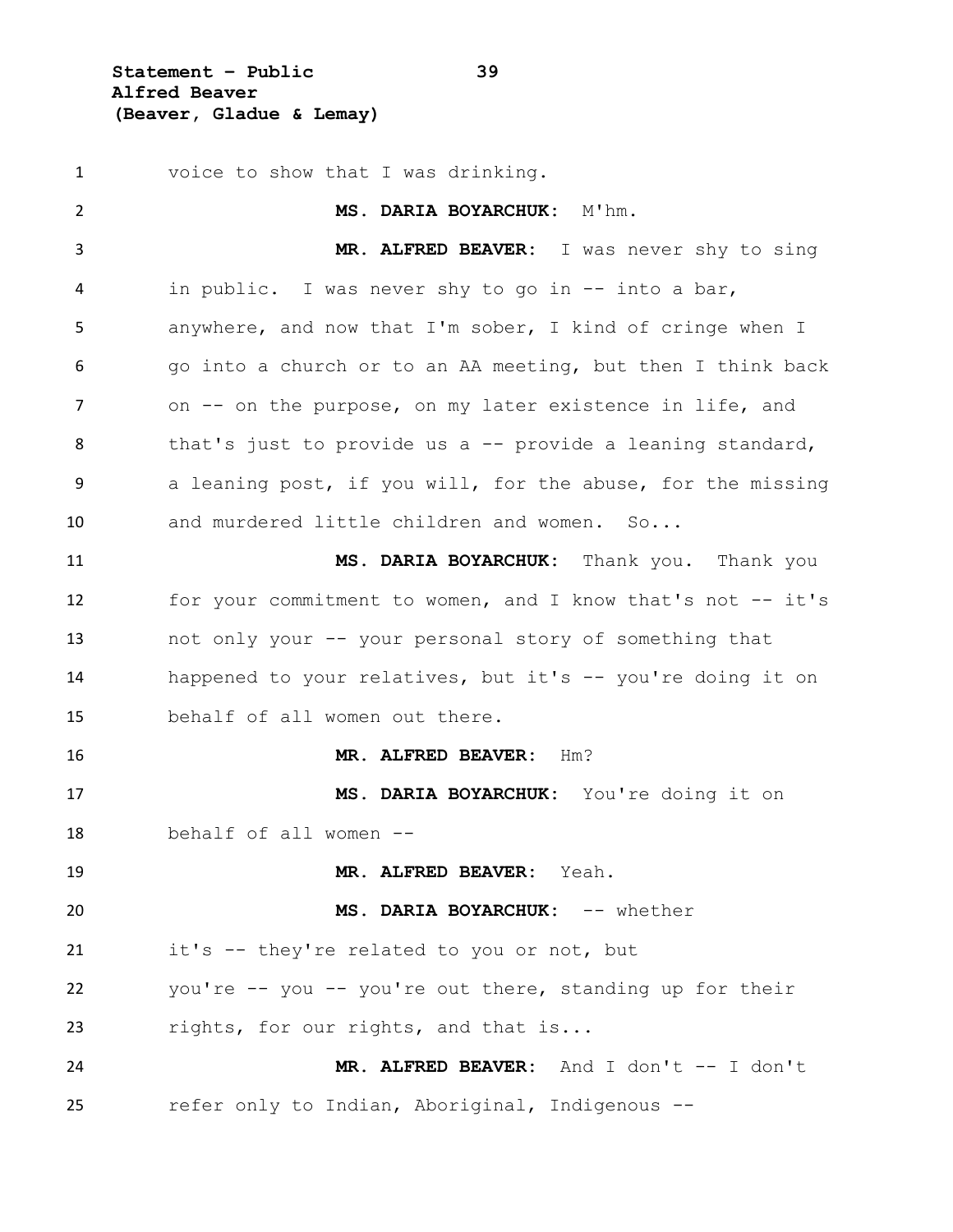**Statement – Public 40 Alfred Beaver (Beaver, Gladue & Lemay)**

 **MS. DARIA BOYARCHUK:** M'hm. **MR. ALFRED BEAVER:** -- women. I refer to all women. **MS. DARIA BOYARCHUK:** All women. **MR. ALFRED BEAVER:** Yeah. **MS. DARIA BOYARCHUK:** Thank you. **MR. ALFRED BEAVER:** Because we're all human, 8 just a different nationality, different dialect, different religious beliefs, different spiritual beliefs, different attitudes. Doesn't mean we're different. We're all human. **MS. DARIA BOYARCHUK:** Thank you. **MR. ALFRED BEAVER:** Yeah. **MS. DARIA BOYARCHUK:** And, Alfred, if I can ask you a few questions about your niece Gloria Gladue. She -- she went missing just two years ago, you said. She was hitchhiking, right? **MR. ALFRED BEAVER:** Huh? **MS. DARIA BOYARCHUK:** She was hitchhiking, your niece? **MR. ALFRED BEAVER:** Yeah. **MS. DARIA BOYARCHUK:** Do you know if there was ever investigation? **MR. ALFRED BEAVER:** Pardon me? **MS. DARIA BOYARCHUK:** Do you know if there was ever an investigation into her...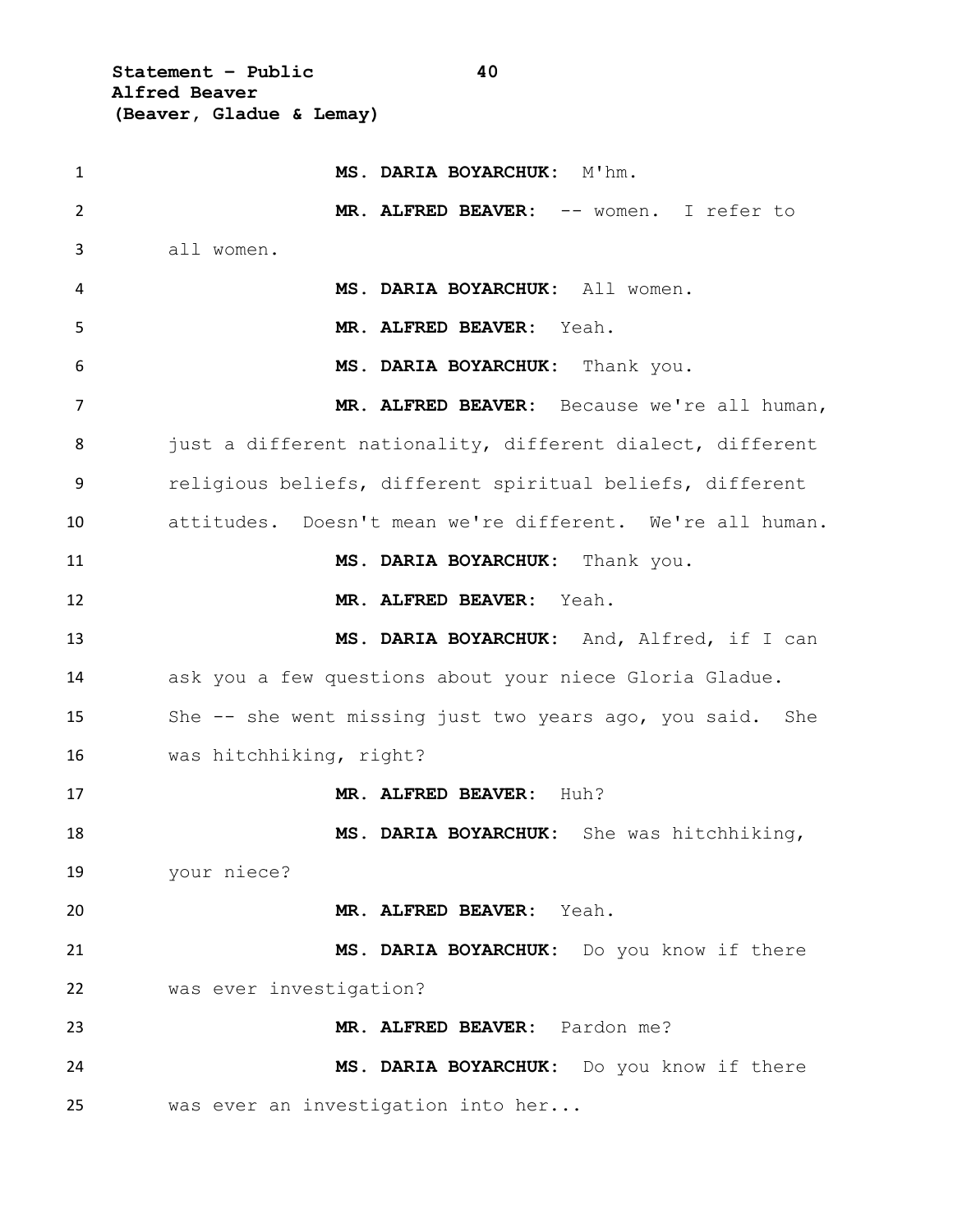**Statement – Public 41 Alfred Beaver (Beaver, Gladue & Lemay)**

| $\mathbf{1}$   | MR. ALFRED BEAVER: There was a -- what I've                |
|----------------|------------------------------------------------------------|
| 2              | been told, there was an investigation, was a very          |
| 3              | on-the-surface investigation asking people if they knew or |
| 4              | had seen Gloria, but to fully -- but to conduct -- a       |
| 5              | comprehensive -- a comprehensive investigation, no.        |
| 6              | Neither has that been done with Monique.                   |
| $\overline{7}$ | MS. DARIA BOYARCHUK: Monique. Okay.                        |
| 8              | MR. ALFRED BEAVER: And the one in 1961,                    |
| 9              | Philomene Lemay (ph) Gladue.                               |
| 10             | MS. DARIA BOYARCHUK: M'hm.                                 |
| 11             | MR. ALFRED BEAVER: Philomene Gladue Lemay.                 |
| 12             | MS. DARIA BOYARCHUK: What's the first name?                |
| 13             | MR. ALFRED BEAVER: Philomene. Philomene.                   |
| 14             | MS. DARIA BOYARCHUK: And how she -- is                     |
| 15             | she $--$                                                   |
| 16             | MR. ALFRED BEAVER: P-H --                                  |
| 17             | MS. DARIA BOYARCHUK: P-H.                                  |
| 18             | MR. ALFRED BEAVER:<br>$I-L$ .                              |
| 19             | MS. DARIA BOYARCHUK: I-L.                                  |
| 20             | MR. ALFRED BEAVER: 0.                                      |
| 21             | MS. DARIA BOYARCHUK: M'hm.                                 |
| 22             | MR. ALFRED BEAVER: M-E-N-E.                                |
| 23             | MS. DARIA BOYARCHUK: Gladue as well?                       |
| 24             | MR. ALFRED BEAVER: Yeah.                                   |
| 25             | MS. DARIA BOYARCHUK: And how is she related                |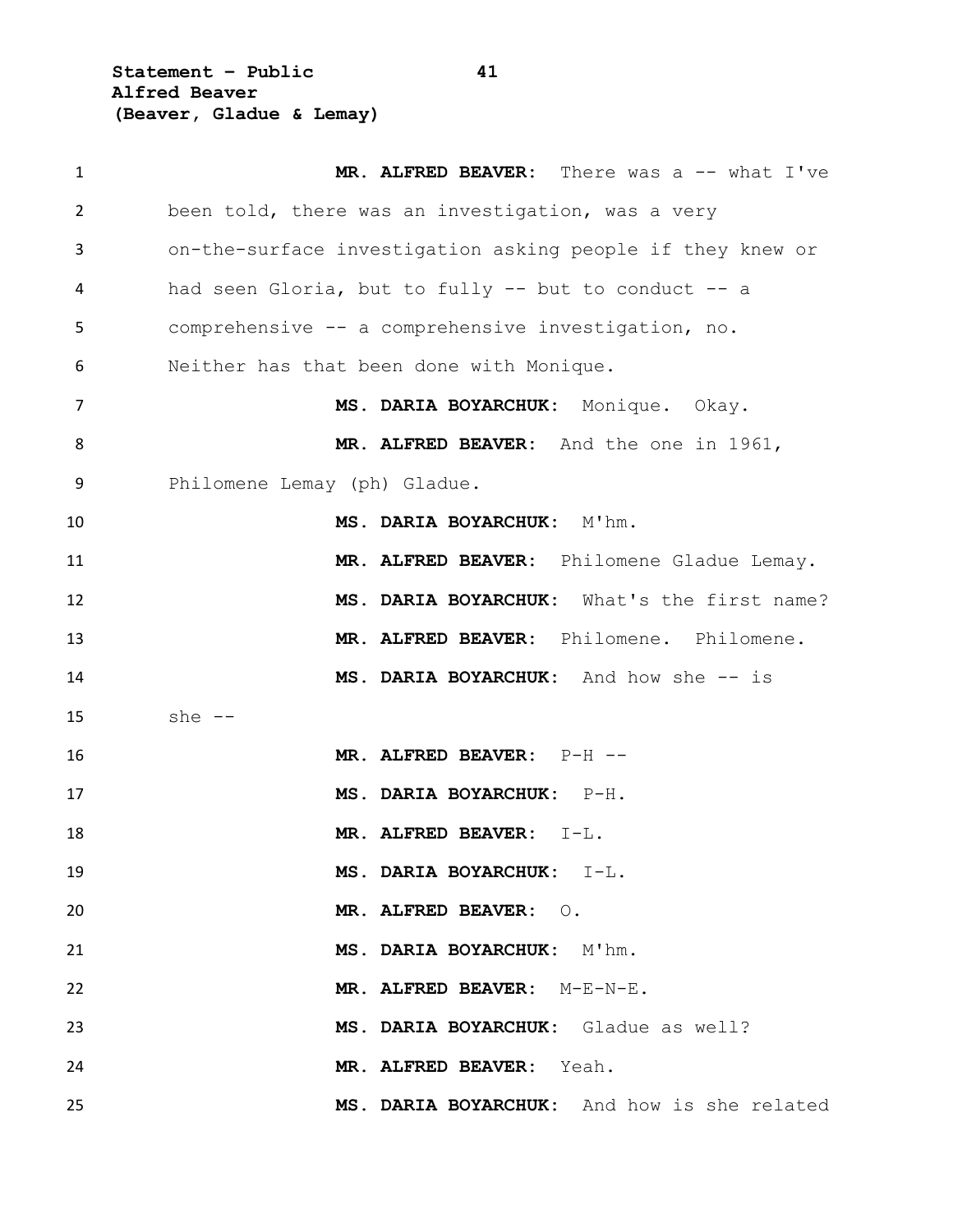**Statement – Public 42 Alfred Beaver (Beaver, Gladue & Lemay)**

 to you? **MR. ALFRED BEAVER:** She's my -- she was my niece's second -- second -- second in line. **MS. DARIA BOYARCHUK:** And what year was this, if I can ask? Your niece, Philomene. **MR. ALFRED BEAVER:** The last time she was seen? **MS. DARIA BOYARCHUK:** Yeah. **MR. ALFRED BEAVER:** In October 2015. **MS. DARIA BOYARCHUK:** So -- also 2015? **MR. ALFRED BEAVER:** For -- for Philomene? **MS. DARIA BOYARCHUK:** Yes. **MR. ALFRED BEAVER:** No. That was in 1961. **MS. DARIA BOYARCHUK:** 1961. Thank you. **MR. ALFRED BEAVER:** Yeah. **MS. DARIA BOYARCHUK:** And Gloria, October 2015? **MR. ALFRED BEAVER:** Yeah. **MS. DARIA BOYARCHUK:** Thank you. Okay. Just wanted to get the timeline straight. Okay. **MR. ALFRED BEAVER:** The other one is a sidetrack of that -- is the missing -- of Clifford Ojime (ph), a cousin -- a man, a cousin that went missing in 1984. **MS. DARIA BOYARCHUK:** Okay. And under what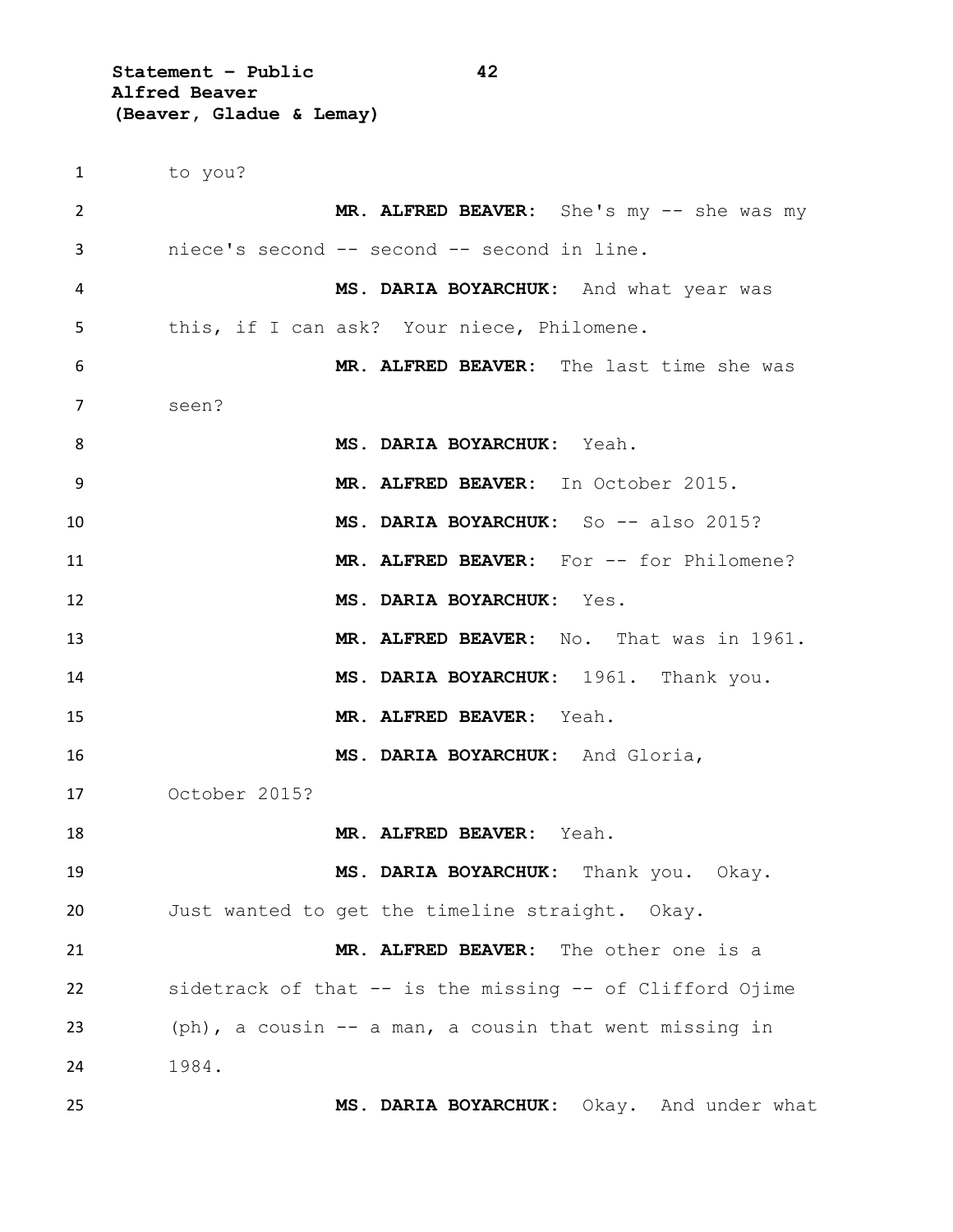**Statement – Public 43 Alfred Beaver (Beaver, Gladue & Lemay)**

 circumstances, do you know, he went missing? **MR. ALFRED BEAVER:** The last time -- what the police have said was that the only clue that they have or been told was that somebody saw Clifford walking out the door of the York Hotel in Edmonton at night. That night that he came to my home to -- after working -- this was 1984 after the break of (indiscernible), and he won -- on 8 the third quarter of the football game, the -- security opened the doors after the third-quarter to allow people who want to watch the remainder of the football game and the people that wanted to sign up to go to work after -- after the game, to clean up the stadium. So that night, they went to work cleaning the stadium, came home about 3 o'clock in the morning, and went back to work at 8 o'clock the next Monday morning. He worked till 6, came home. Tuesday morning, he went to work again, and 6 o'clock they quit, came home, had supper, and then Wednesday morning they went back to work. Once the afternoon, at 4 o'clock, they finished cleaning the stadium, and they were supposed to go and pick up their pay cheques that coming Friday, so Clifford came home, and we all -- we always used to have supper all at the same time because I was working -- Clifford was looking after the 24 late Roy Old's (ph) father, and Alan -- Alan Bigstone (ph), Edward Beaver, Jim Auger (ph) and Samuel Cardinal (ph) were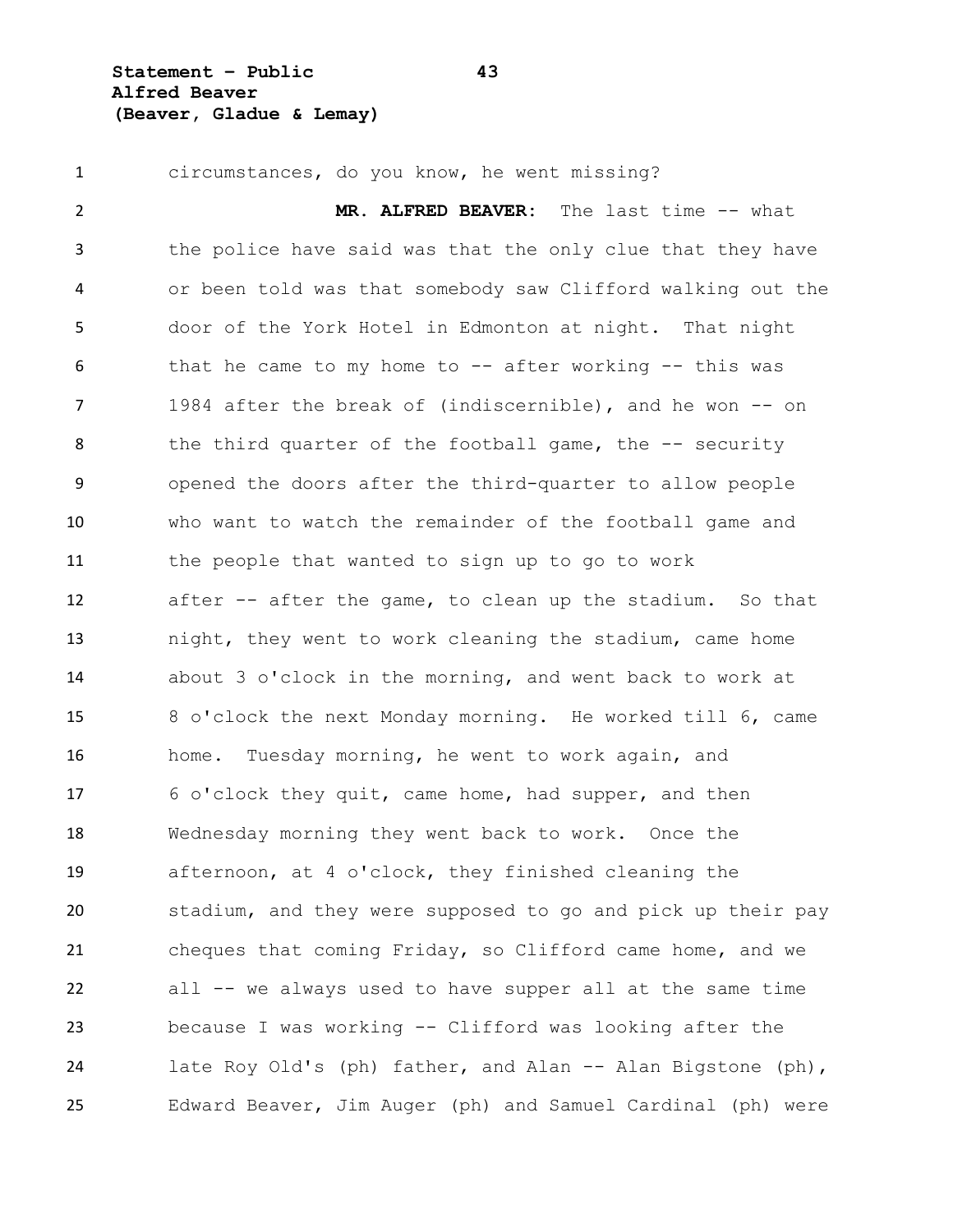**Statement – Public 44 Alfred Beaver (Beaver, Gladue & Lemay)**

all working.

 So after supper, Clifford said, I'm going to go downtown and check what's happening, and that was the last we ever saw of him. The next time that we heard was 5 about a month after that when one of the police -- city police said that somebody had seen Clifford walking out the door with a woman, and furthermore, somebody said that woman was from Lac La Biche, but none of these clues were ever proven, so we don't know what happened. Even that one was a long time ago, and that's never been solved, so we have (indiscernible) from Wabasca, Philomene Lemay from Wabasca. She lived in -- she was -- she married. She was living in Wabasca -- in Slave Lake. We have Monique Beaver, originally from Wabasca, but she was living in Edmonton, living common law there. They have Clifford Ojime (ph), originally from Wabasca again, but he was -- his family lived in Athabasca, had moved to Athabasca, and now Gloria Gladue.

 So that's five out of Wabasca, and that's why I'm here, too, because the missing and murdered women issue affects our community, but I have been involved in the less fortunate members of society's issues for a long time because I didn't grow up in a very healthy environment. So I was an underdog. I was a laughing stock. I underwent bullying, abuse in the residential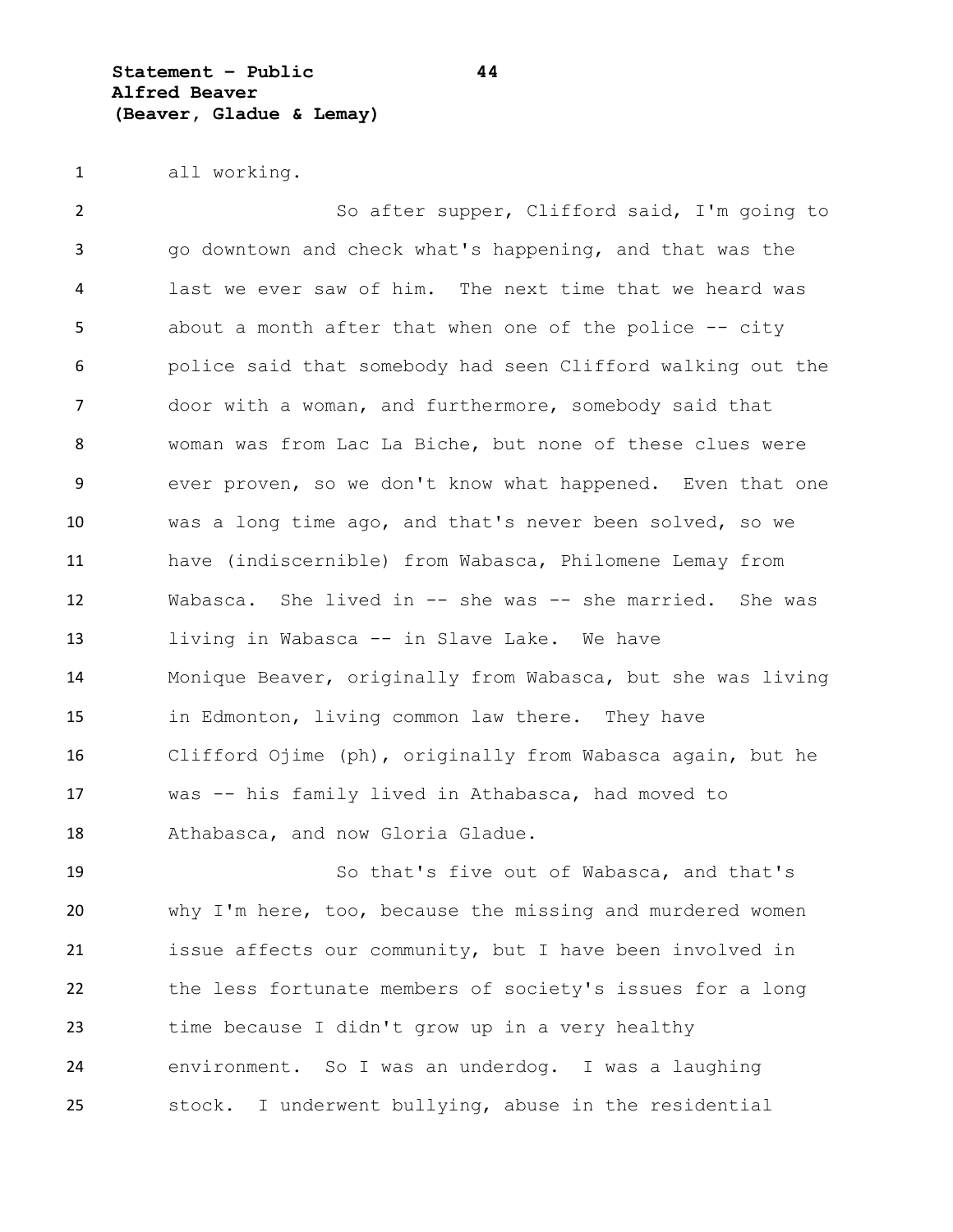**Statement – Public 45 Alfred Beaver (Beaver, Gladue & Lemay)**

 school. So I do what -- do what -- I do what -- a mental platform for the underdog. I guess up to the time I kick the bucket, I will always stand up for the underdog. I -- but it's -- even a number of those -- those days in the past, it gives me great pleasure to see little kids, and just before closing, I'll add two little -- two little tidbits here. Last summer -- this past summer, I was sitting by -- at the gazebo there in Athabasca by the river bank, and this woman came along, and she had a little girl, about 3 -- 3 years old, not -- not big, and that little girl had a little dog on a leash. That little dog is about that high, and that lady said, good morning. I said, good morning, and that little girl waved, so they went by.

15 And then a while later, a short time later, I heard someone crying, a little kid crying. So I went behind the stage, on the other side of the stage to see what -- what was happening, and there was that little girl, that one that -- the one that had that little dog, and that woman was just on the verge of crawling under that stage. The stage is about -- the floor on that stage is about seven feet off the ground, but it's dark in there, and I asked her, I asked that woman, I said, why is the little 24 girl crying? She said, oh, her little puppy got -- got stuck underneath. So the -- she said, I'm going to crawl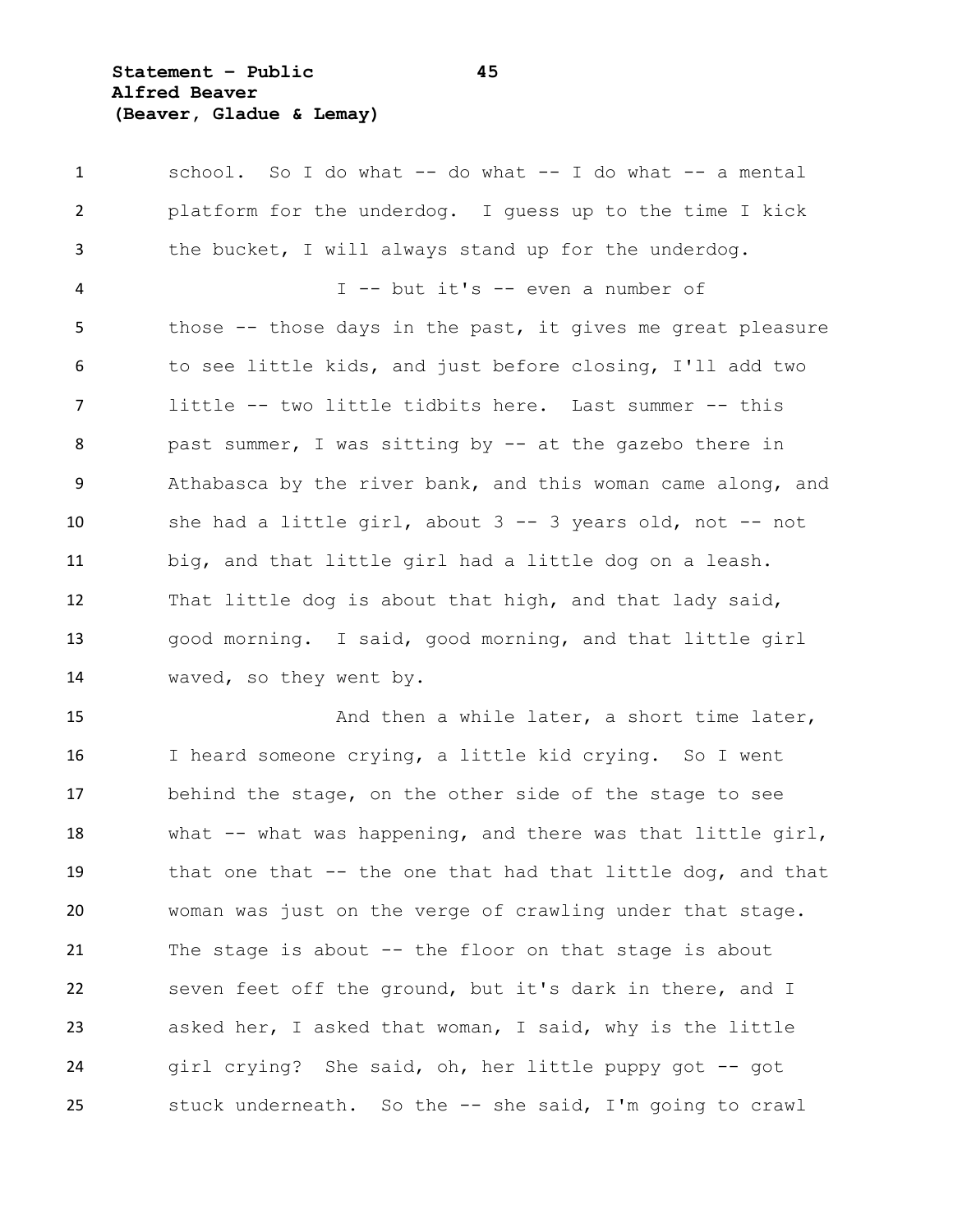**Statement – Public 46 Alfred Beaver (Beaver, Gladue & Lemay)**

 under and try and get it out. I said, never mind, I said I'll go -- I'll go and release that -- that little dog. So she said, okay, all right. So I crawled under. That little -- that little dog's leash had got stuck in between the V-joint, so I came out, and gave the leash -- that little girl, I put that leash -- the loop around her wrist, and then she looked at that little dog sitting in front of her, and you know how little kids are. They have five little fingers, but they can point in seven different directions at the same time, and: That's the last time I rescue you. That little dog was sitting there with the head hanging down. Bad puppy, but I still love you. And it was all sloppy wet kisses from there on.

 That was one instance. And a little while ago, last week, I came down in the morning to the restaurant when I'm staying at the hotel there in Westlock, and I also -- I took my usual table, which is right at the corner, and later on, a man -- a woman came in with a little boy, about 8:09, and a little girl, again, about 3 or 4 years old, and they went and sat at the next table to me, so I -- I was eating breakfast, and I noticed that little girl kept -- the little boy didn't mind, didn't bother him, but that little girl, and she said something to her mom, and her mom went like that, and she got off -- got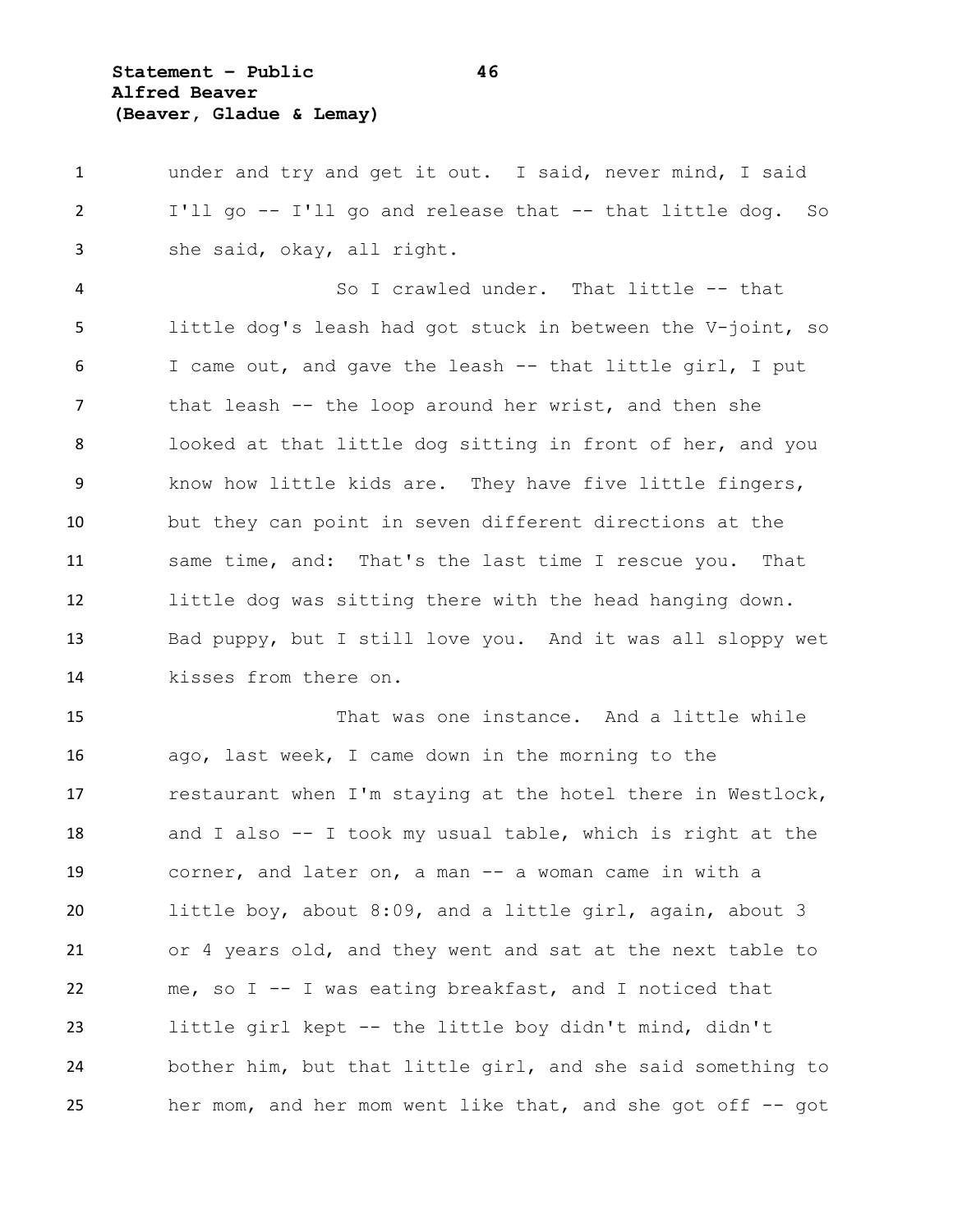**Statement – Public 47 Alfred Beaver (Beaver, Gladue & Lemay)**

| $\mathbf{1}$ | out of her chair and came walking up to me, to where I was      |
|--------------|-----------------------------------------------------------------|
| 2            | sitting, and she just looked at me. Are you a cow pie?          |
| 3            | And I said, what? She said, are you a cow pie? I said,          |
| 4            | yeah. I said -- ah, Mommy, look, cow pie. And there were        |
| 5            | enough people there went into great laughter, and that          |
| 6            | woman's face just turned red because she was embarrassed        |
| 7            | the little girl was calling me a cow pie.                       |
| 8            | (LAUGHTER)                                                      |
| 9            | MR. ALFRED BEAVER: I said, that's okay, I'm                     |
| 10           | used to little kids calling me all -- so that's -- that         |
| 11           | made my day. Yeah.                                              |
| 12           | MS. DARIA BOYARCHUK: Yeah, thank you.                           |
| 13           | Thank you for that. Is there anything else that you would       |
| 14           | like to share with us tonight?                                  |
| 15           | MR. ALFRED BEAVER: Uh --                                        |
| 16           | MS. DARIA BOYARCHUK: With the Commission?                       |
| 17           | Anything you'd like Commission to know?                         |
| 18           | MR. ALFRED BEAVER: I think one of                               |
| 19           | the -- one of the -- it's one of the ideas that a lot of        |
| 20           | people speak -- speak of, silently or in an empty room, is      |
| 21           | that pressuring the authorities to $--$ to $--$ more time, more |
| 22           | energy to try and solve this missing and murdered women         |
| 23           | because not enough has been done. I'll give you an              |
| 24           | example. About three $-$ two or three years ago, I $-$ it       |
| 25           | was in Ontario. You may have heard of that case.<br>There       |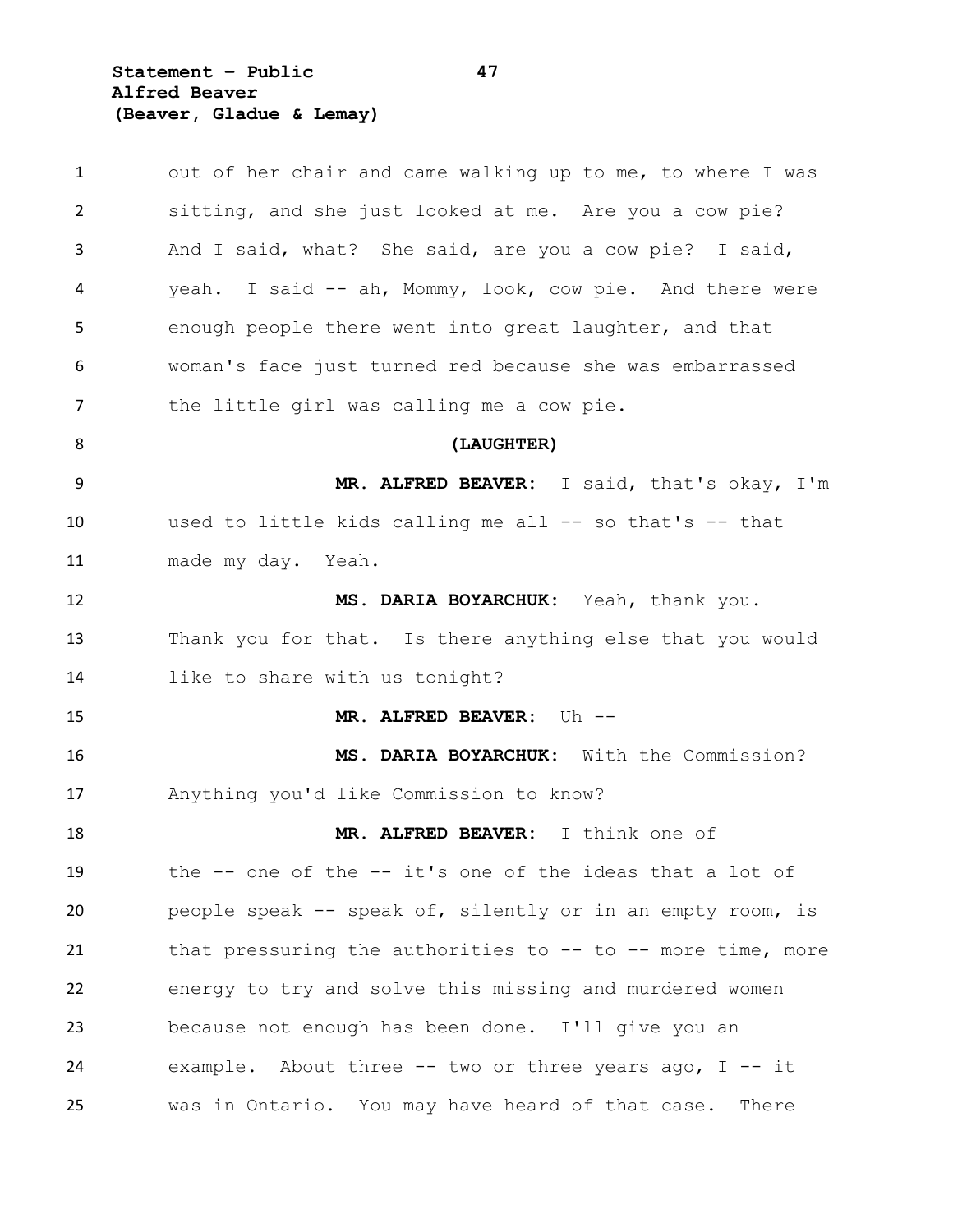**Statement – Public 48 Alfred Beaver (Beaver, Gladue & Lemay)**

 were two girls that had left their home reserve. One of the girls -- well, they left their home reserve, and one of the girls was going to her dad's place. I think it was in Thunder Bay. They never -- they never reached her dad's house, they never arrived, and right about that time, about -- about that -- the way that they were reported not arriving at their dad's house, there was a lion cub that went missing from the pet owner's house. When the report was made to the OPP about the missing girls that had not arrived in Thunder Bay, there was no response there. There was -- the information was taken by the OPP, but when that lion cub went missing and the report was made to the authorities, in two hours' time, in about two hours' time, they had Ontario -- Ontario Provincial Police searching all over this Thunder Bay, looking for that lion cub. They even had a helicopter scouring the neighborhoods. They found the lion cub, but after they found the lion cub, only three days after that did they start questioning people if 19 they had seen those -- those girls.

20 So in reality, Aboriginal -- Aboriginal lives, Aboriginal women's lives must mean less than the life of an animal, a baby animal. I would've thought that those little girls -- those girls -- not little girls, they are probably teenagers -- well, teenagers, that their lives were more important then that lion cub, and if I -- if you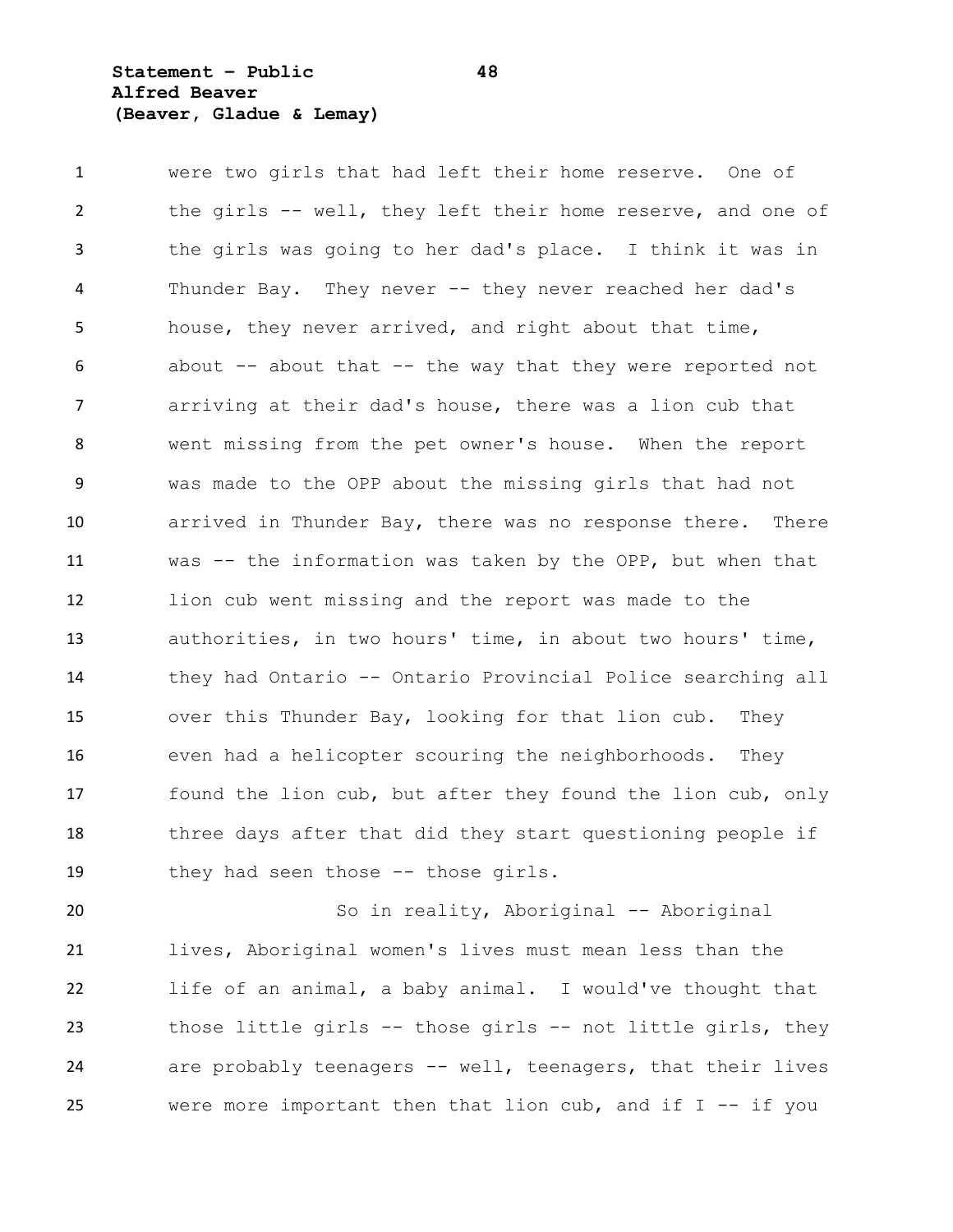**Statement – Public 49 Alfred Beaver (Beaver, Gladue & Lemay)**

 think I sound prejudice on my comment, because their skins were probably brown, not white, and their skins were not gray. This is a side comment. So these authorities must be made to live up to the -- to the words "to serve and protect," but they must also try to solve. **MS. DARIA BOYARCHUK:** Thank you. **MR. ALFRED BEAVER:** You're welcome. 8 When -- are we off now? **MS. DARIA BOYARCHUK:** If this is everything you would like to share, then yes, we can end here. **MR. ALFRED BEAVER:** Just a comment -- comment. Everything ties in nowadays with the establishment of the Indian residential schools. Everything. The root -- the roots of inequality, inequalities suffered by Indian -- Aboriginal people, the root of those inequalities is the residential schools. Had nothing to do with colour, and we're still -- as Aboriginal people, we're still not -- --- Upon adjourning